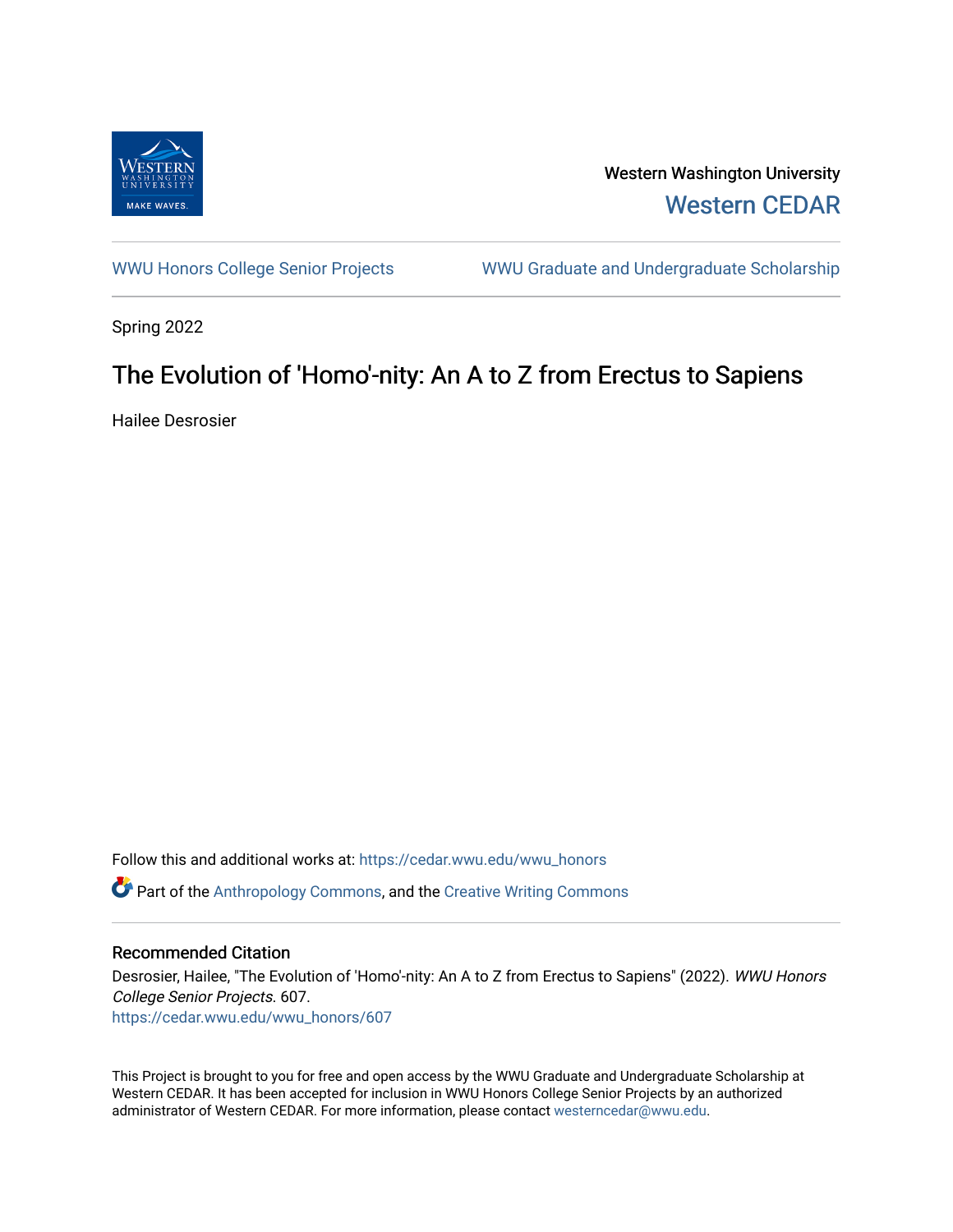

*An A to Z from Erectus to Sapiens*

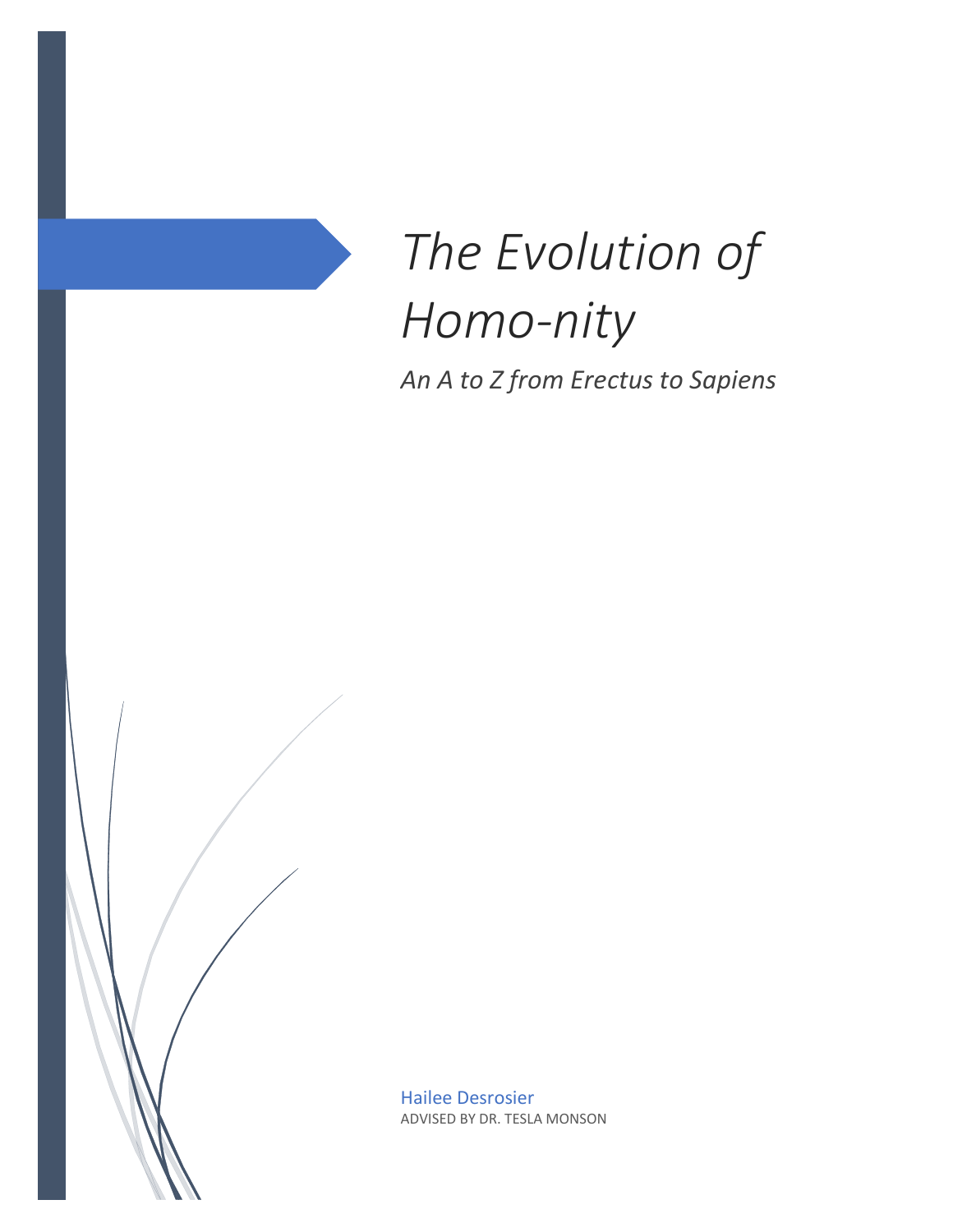# **May 29th, 2619**

Annie woke up to the cars that whizzed by her window and the rain that danced along the surfaces outside. She attempted to fall back asleep only to be pulled out of her bed to investigate the people that shouted outside. Annie walked toward her bedroom window and looked out at her city. She struggled to find the crowd of people that had forced her awake, but she soon found the video board that showed the group.

"I get there are several layers to this city, but why do they needa show the loud things happening on Ground Level? I chose to live up on this level to *avoid* the noise," Annie turned her head as if she was trying to talk to someone before she remembered she was all alone in the apartment. She directed her attention back to the video board to make out what the fuss was all about.

A large group of people held signs and posters shouting about something. While the cars outside her window were humming and whizzing, it was still hard to hear the specifics of the protest. She opened her window a crack.

"We want agency!"

"Give us back our future children!"

"You can't choose for us!"

That's when Annie noticed the symbols on the clothes and posters of the people on the video board. "Oh my god, they're part of the Genetic Liberation Front! What're they doing? There's so many of them, they're gonna get killed!" Annie, now fully awake, stared at the screen in anticipation of what was to come.

Amidst the chanting and protesting, the yelling turned from anger to fear. The camera that filmed the rebels on the Ground Level panned out to reveal the soldiers were surrounding the rebels and started to close in on them. The soldiers, in their Tech-Tac Armor, had an electrical barrier running between each of them that was grounded to their suits. The rain hit the barrier and little sparks shot out. The Liberators, as the rebels called themselves, had nowhere to run except into each other as the soldiers marched closer and closer, until Annie could see the hairs standing up on each Liberator due to the static electricity. At that point, one of the Liberators tried to attack one of the soldiers. He pulled out a knife and attempted to cut the soldier's throat—where the armor looked the most penetrable. The Liberator barely reached the soldier's throat before the soldier stepped backwards, grabbed the man's knife-wielding arm, and snapped it like a twig. The rest of the soldiers followed that soldier's cue and started grabbing the Liberators to subdue them. Unable to look away at the horror on the screen, Annie watched as each Liberator was beaten into submission and put into handcuffs. The camera followed the Liberators, now dejected and wailing in pain, being escorted into the vans they were always sent off in. Sent off to die. They were rebels; they considered themselves *liberators of humanity*. They did not think the way they must in order to improve humanity.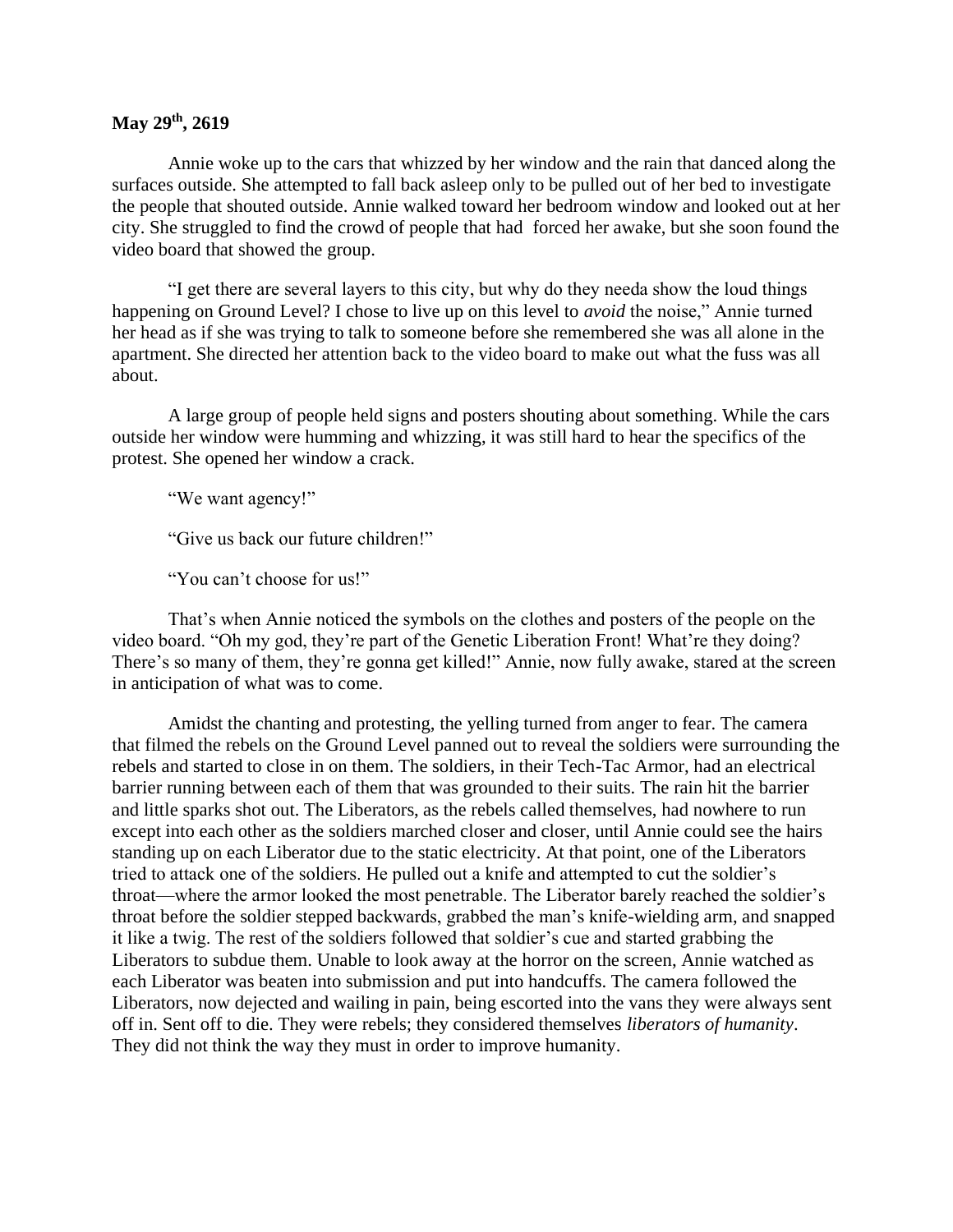Annie was taught that any member of the GLF (or anyone not worth improving humanity) was sent off to die. The people were never heard from again, which helped enforce the rules in place.

As the soldiers cleaned up the dropped signs and posters, the video board faded to a new video. Like after every outburst such as the one that had just occurred, the video board flashed several of the government's posters seen all over the city. The cheering began as each poster showed up.

*The future cannot be made passively. We are the human race—so let's come in first. You are important, so let us take care of you.* Each poster showed children and adults smiling and doing fun activities; in the back of each poster was the president, smiling down on the people in the picture as if to emphasize how the government really was there to help. The continuous cheering from all over made Annie glad to have woken up earlier. She hated waking up to the cheering and then having to ask around for what she had missed. At least now she knew today was another good day for the government.

"Another day, another follower gained. How can people watch that and *not* think something is wrong?" The cheering died down once the video board returned to its promotional state of running ads. Annie looked at her calendar to see what she had planned for the day. It being a Saturday, she didn't have anything to do.

"I don't have any homework for my classes this weekend, sweet! Maybe I should go explore the Lower Levels? I haven't been to any of the Lower Levels since I was a kid. It'd be nice to check in on some old friends or relatives I haven't seen in a while." She was curious to see how far down she could get, maybe even try to see the Ground Level and find where the Liberators had stood just minutes ago, now on their destination to death.

Annie got dressed for her outing and packed her bag with the essentials.

"Alright, I've got the At-Gear, my node, and some snacks all packed up in my backpack. I think I'm good to go! Let me just check to see which vert-cars are open today…"

Using her node, she looked up the vert schedule. The next car appeared to be on its way towards Annie's Level and would be at the station within five minutes. Annie left her apartment and headed towards the station. Usually, she would use the bus to go to school, since it's on her Level. She rarely took the vert-car, which was the only way to travel between the Levels. Traveling between Levels wasn't very common, especially traveling to the Lower Levels, where Annie was planning on going.

At the station, there was a mom and child with bags full of clothes—Annie concluded they were probably recently demoted. They didn't seem to be upset about the demotion, so it wasn't the annual genetic test that demoted them, but rather a belief that caused them to be kicked out. While not uncommon, it certainly wasn't common either. If a neighbor or other Level member heard someone complaining about the government or even sympathizing with the GLF, they could report to the enforcers who would then investigate. Enforcers were a branch of soldiers who were in charge of Level demotion and promotion. The investigations were usually just a courtesy; they would end up demoting the member regardless of what was found during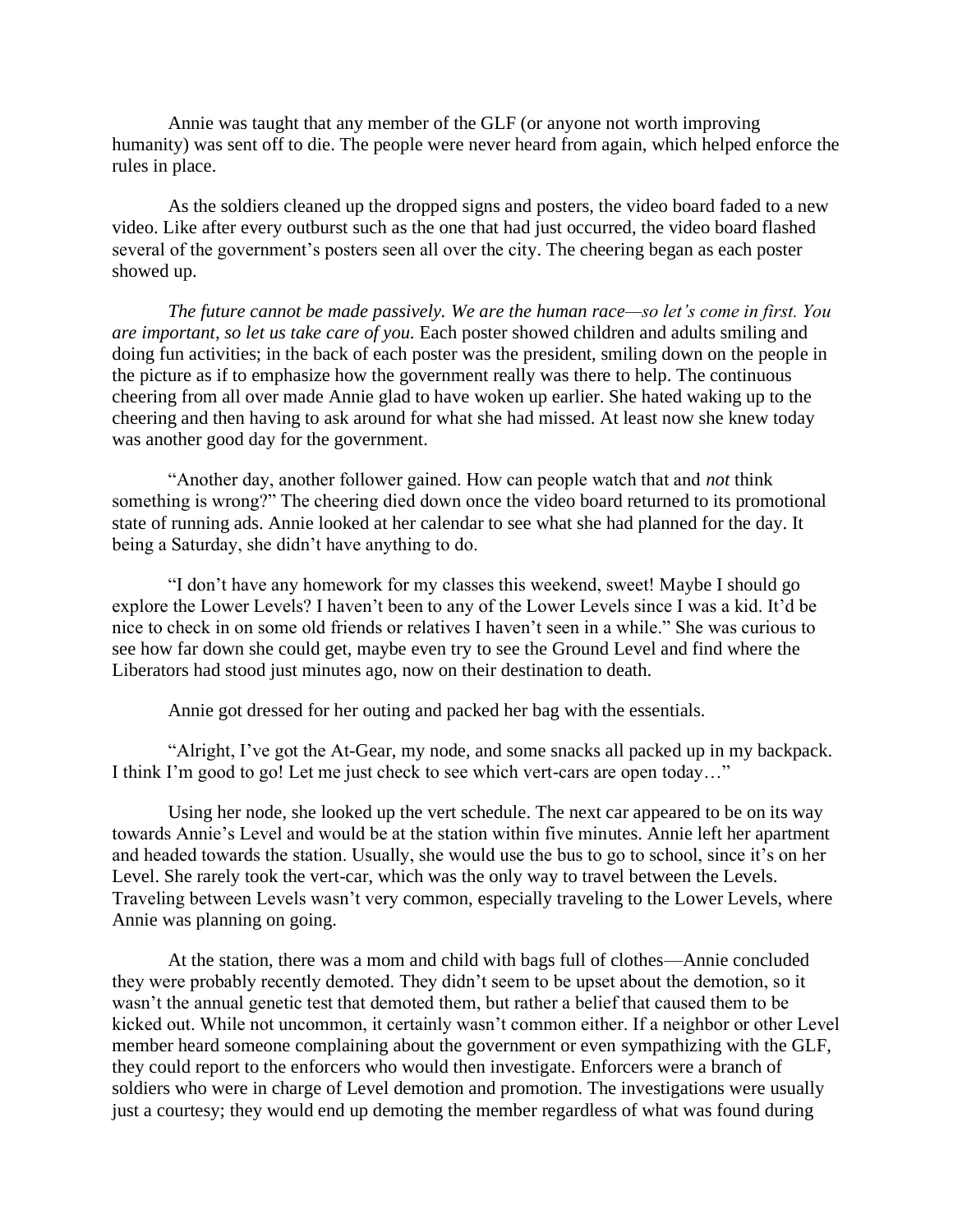the investigation. Annie knew the government couldn't afford to take chances with potential Liberators infiltrating the gene pool.

When the vert-car arrived, the android that ran it opened the door and let some people out. Rubbing the tips of her fingers, Annie remembered that she would need to get tested once she returned to her level, to make sure her DNA didn't get altered from the Lower Levels' atmosphere. The mom, child, and Annie stepped into the vert-car and waited for the android to speak.

"Good morning, I hope your weekend has been going well. May I check everyone's Level to ensure proper protocol?" The android looked at the screen Annie had opened on her node that showed her Level and other forms of identification necessary for travel throughout the city. Nodding his head, he turned to the mother and child for their identification. "I see, you two are not visiting a level, but rather moving to it. I will contact an android on Level 12 to meet you at the station to help situate you."

Annie lived on Level 38. Levels 30-40 were referred to as the Upper Levels which are reserved for citizens who have desirable genes but came from families with un-desirable genes. Levels 41-50 were the highest levels in her city (as with most cities in the United States) where the pure breed citizens live. These citizens had the best genes and came from a long line of relatives who had equally high-praised genes. The Lower Levels were 1-30; they had different separations that related to how they participated in the society. Levels 20-30 were still allowed to reproduce in hopes their children could be born with better genes. When a child was born, they got their DNA tested and ranked according to the government. If it was a desirable gene makeup, the child was then sent to the Level according to their rank. However, if the child was found to have a worse genetic makeup than the parents, the child would then be sent to a lower-Level. The purpose was to have better possibilities for superior genetic makeup the higher up the Levels one goes.

Anyone who lived below Level 20 was still able to reproduce, however, with the dangerous atmosphere that had gene-altering effects over time, the newborns were not tested because there was no use to test them. Level 0, often referred to as Ground Level, was where the most undesirable of people go. The atmosphere quality was the worst down there, which caused the next generation of citizens in the Ground Level to have a poorer genetic makeup, in the eyes of the government. Because there was no desire to grow society from the Ground Level, the government wouldn't do any studies on them to see how the atmosphere altered the future generations' genes.

The Lower Levels were required to do a lot of the manual labor jobs for the city to function properly. The Upper Levels were allowed to follow certain paths the government laid out for them based on their specific genetic make-up. In Annie's case, she had had the choice to go to college for medicine, art, or business. Annie had chosen to go to college for medicine, despite the fact she did not feel a strong pull toward any of those choices.

"We are now approaching Level 23, does anyone need to get off here?" The android asked the now bigger group of people in the vert-car. An older couple raised their hands. The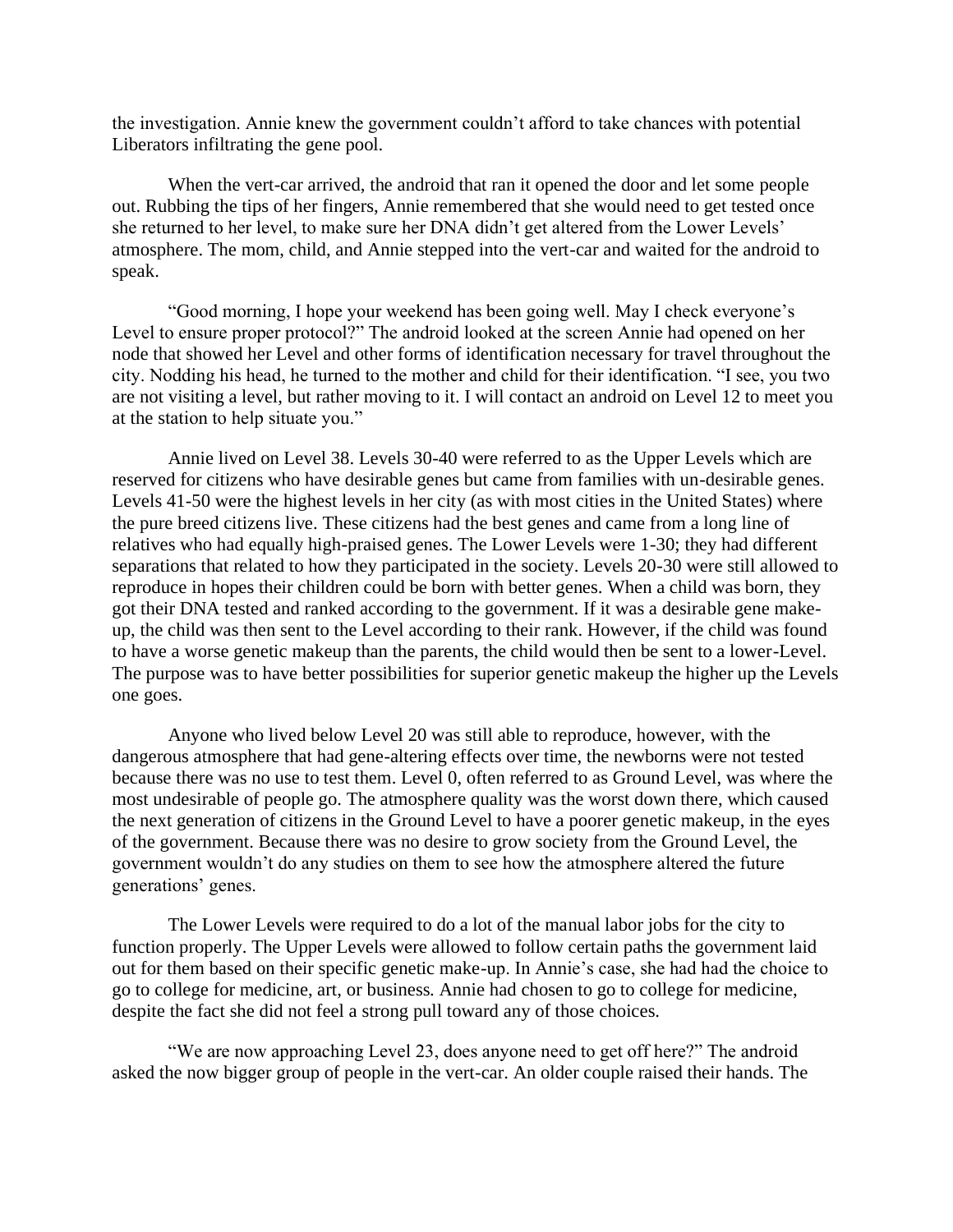vert-car slowed to a stop at 23's station and the two shuffled off. Annie politely let the android know she would be getting off at the next station.

The android waved Annie bye as she stepped onto Station 22's platform. Almost ten Levels lower than her own, Annie noticed several differences between the two. Her Level's platform was a lot brighter and had clean benches with built-in heaters for the colder days. Level 22 seemed rather rundown, with a lack of benches and overhead lighting. The most lighting she got was from the sun and car lights as they whizzed past the station.

Pulling out her node, she snapped it to her wrist and a keypad popped up. She dialed a number she had committed to memory and waited for an answer.

"Sweetheart? Is that you?"

"Hi mom, is dad with you? I had some free time today and thought I'd stop by. I'm here on the platform and could use a ride." Annie knew her dad was right next to her mom; it was a Sunday, and neither of them had to work today. As her parents got older, she worried about how the work they do would ultimately hurt them in the long run. She was not sure how much longer they would have once they became unable to work due to their age.

"Hi, Hon! This is your pop speaking! We'll send a car your way. Is five minutes okay for a wait?" She knew it wasn't going to be a five-minute wait; she could already see the car coming. Her dad must have called a car as soon as they saw who was calling them on their node. They didn't get to see Annie all that often, so they made sure to capitalize on as much time as they could find with their only daughter. Her parents had learned early on that waiting for a car took a lot of that precious time away from them.

"I'll see you in ten, Dad. Mom, I hope that's your famous soup I hear bubbling in the background!"

Annie got to her parents' place just in time for lunch. As she sat down at the small table, in the small kitchen, in the small apartment, Annie felt large. She felt bigger than her parents, and she knew they felt it, too. She stuffed her mouth full of her mother's soup, and tried to forget about that feeling and focused on her parents.

"So, in school, I'm in the top fifteen percent of my class! I'm studying really hard, and it seems like it's paying off! How's work been for the two of ya?"

"Well, your dad here earned employee of the month just about two days ago! He worked over 80 hours each week this month and look at how it paid off!" Annie's mom gave her husband a kiss on the cheek as he blushed at her compliment.

"It wasn't much. But those big cars up where you live are very fancy—I've been working on the ones brought into the shop and boy oh boy are they better than the ones around here! Our cars are old and out of date, so I was more than happy to work on the new things. I'm just glad the company also appreciated the effort."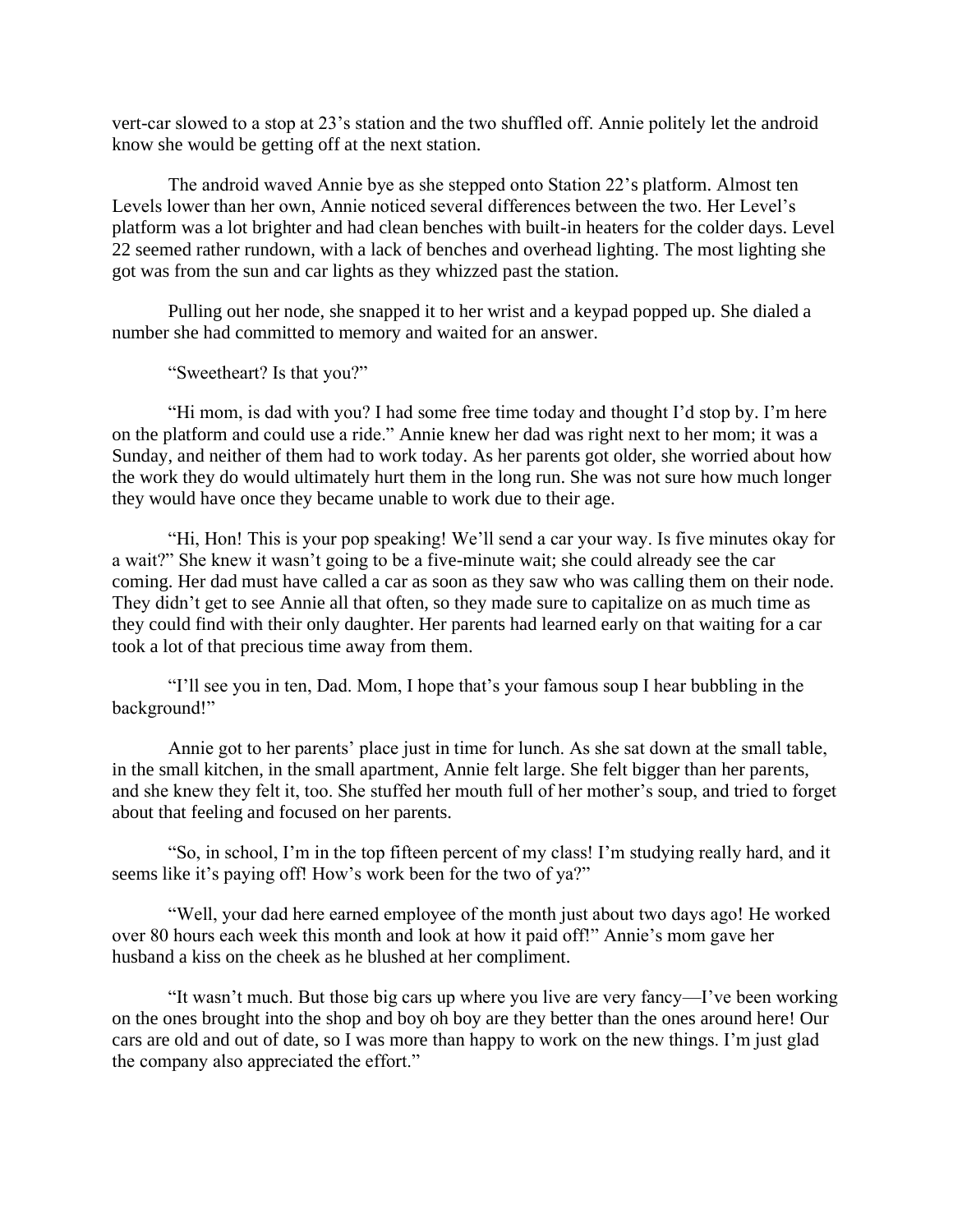Annie spoke more with her parents about all sorts of things going on in their lives for the remainder of lunch. After the soup was finished, Annie said her goodbyes and returned to Station 22.

The next vert-car going up wouldn't be at the station for another hour. However, in just a couple minutes, the next descending vert-car would be arriving. This could be the time Annie saw how far down she could go. At the arrival of the descending vert-car, Annie decided to go for it. She wanted to see the Ground Level. Annie showed her identification on her node to the android and asked how far down the vert-car went. The android told her the vert-car went all the way down to Level 0, but strongly advised against visiting there. Annie decided to not let the android know where she was planning on stopping until they reached the Ground Level.

At Level 20, the android requested everyone who had them to put on their Atmos-Gear. Annie and four other passengers (there were ten other passengers who did not have At-Gear) pulled out their suits that were in glove form so they could be carried around in the user's pockets. Annie put her glove on and clicked a button on the back of the glove. The suit then started to cover Annie's body until it was airtight. For her head, the At-Gear had a transparent nano-tech film that tickled her face occasionally. The Atmos-Gear was a suit given to people in the Upper Levels for when they wanted to visit the Lower Levels. This kept the damaging atmosphere from infecting the individual wearing the suit.

Once those who had At-Gear were suited up, the android continued the descent to the Lower Levels. However, around Level 18 the android received a call on their node. The android let everyone know at Level 16 the vert-car would make an unscheduled stop for maintenance issues. Annie didn't quite believe what the android had said, due to the fact that the android never took their eyes off of a couple of people next to her in the vert-car. Annie wanted to know the real reason they needed to stop at 16. She hoped she would still be able to reach Ground Level.

At Level 16, the android pulled the vert-car into the station and made everyone get out of the car. As everyone left the car, the android asked those of the passengers with Atmos-Gear to stand away from the suit-less passengers. Annie stood next to the other Upper Level passengers, who she realized were the people the android was intensely staring at. Getting a closer look, she recognized a friend she had in elementary school.

"Oh my gosh, are you Sharon? It's Annie!"

"No way, Annie! This is crazy seeing you here! I didn't realize you were with us!" Sharon gestured to the other people in the At-Gear.

"Yeah, I just wanted to go down and see the Ground Level after visiting my parents. Didn't realize we were in the same vert-car!"

"Oh, are you wanting to see where the massacre occurred today? Is that it?" The expression on Sharon's face was hard to read, but Annie couldn't stop the next words that came out of her mouth.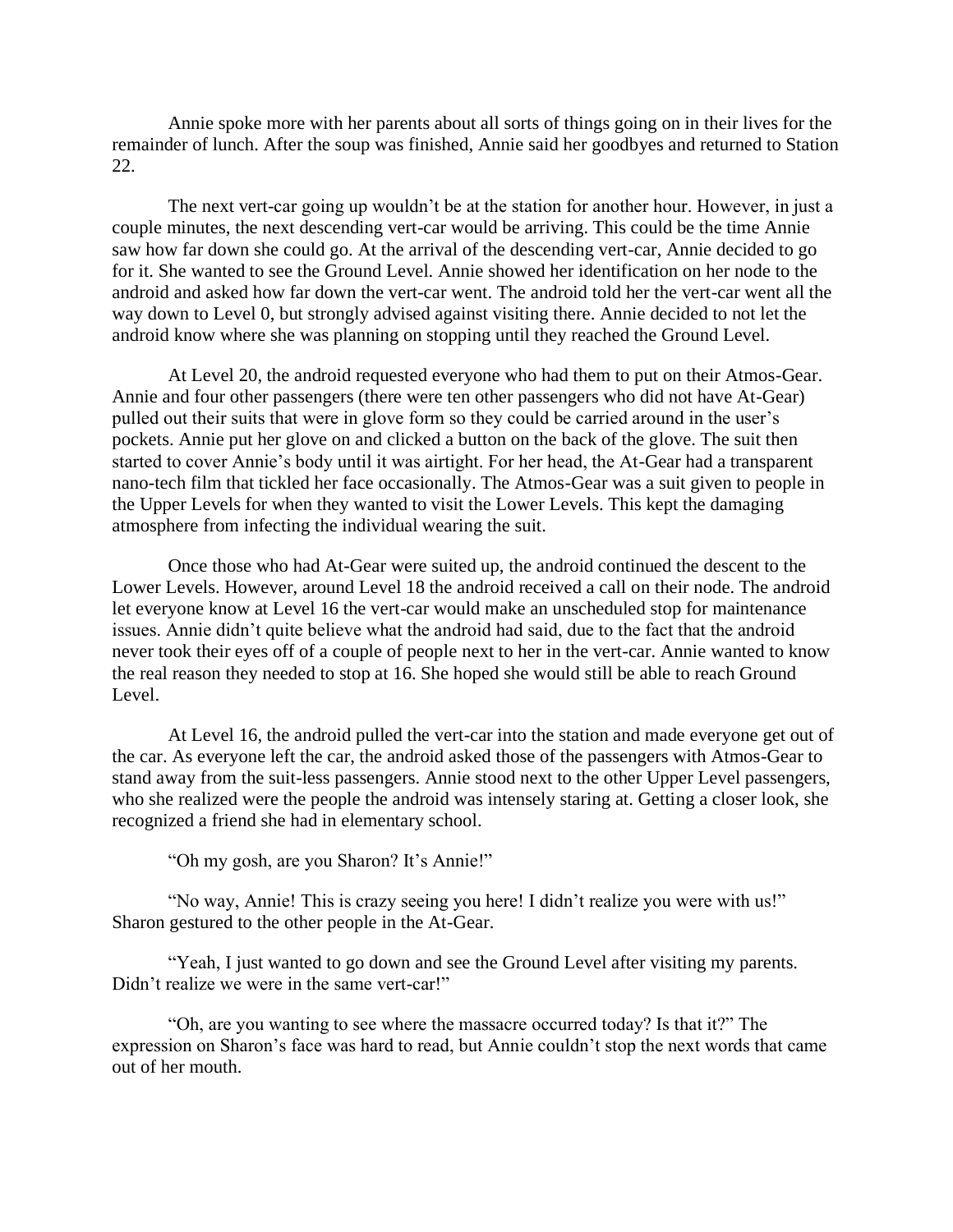"I was woken up by it! I don't know why but today seemed more violent than usual… and so many people were cheering during and after, I don't know how they could…" Annie lowered her voice as Sharon put her hand on Annie's shoulder. "Uh, not that I sympathize with the GLF. They're rebels! They don't deserve to live!"

"I'm sure you don't mean that. In fact, I bet you also believe those 'conspiracy theories' that say the Liberators aren't killed but have worse things done to them. Don't you?" Sharon's face wasn't that of accusation but pleading. She seemed to *want* Annie to agree with her.

"Uh, I, uh, guess? They never show the Liberators dying, so it's not *crazy* to think something else could be done…"

The android, during Annie's conversation, had walked away towards the police station on Level 16's platform. Before Annie could wonder more, Sharon grabbed both of her shoulders and pulled her in close. Whispering in her ear, their head films on the At-Gear created little harmless static electricity as they rubbed against each other with each word Sharon quickly and aggressively spoke to Annie.

"It's true. They don't kill them. They do *worse things than any* of us could imagine. But we don't know what it is. That's what my friends and I are here for. There's a laboratory somewhere in the Lower Levels that we think houses the abducted Liberators. We're here to find and break them out. We need all the help we can get to revolt against this government."

Before Annie could reply, soldiers that looked very similar to this morning's video board massacre charged at her, Sharon, and three other people in At-Gear. She didn't have time to run away, the soldiers were too fast.

"Freeze! You all are under investigation for being members of the Genetic Liberation Front. Any un-requested movement will result in immediate termination. Do I make myself clear?" One soldier pinned each of the supposed Liberators, including Annie.

One of the people with Sharon didn't seem to understand what the soldiers had made rather abundantly clear to Annie. He was able to kick off the soldier and started sprinting away. The soldier slowly got up, pulled out a taser of some sort, aimed for the escapee, and hit his At-Gear square in the back. One thing most people did not realize about At-Gear was that electricity ran through it. The overload of electricity shut the suit down, folding back into a glove and left the man exposed to the dangerous atmosphere. Falling to the ground, the exposed man was still being shocked by the taser still attached to his back. The soldier walked up towards him and retracted the cords back into the taser gun. The soldier then punched the runaway man, knocking him out. As if the knocked-out man weighed less than 100 pounds, the soldier easily picked him up and slung him over his shoulder. The other soldiers handcuffed the rest of the members, including Annie, and shuffled them over to the van all the Liberators got sent off in.

Annie knew she couldn't freak out unless she wanted things to escalate. Hopefully when she got to wherever they were going, she would be able to explain she wasn't part of the GLF and that it was all just a big misunderstanding. *What a way to spend my Sunday*, Annie thought to herself.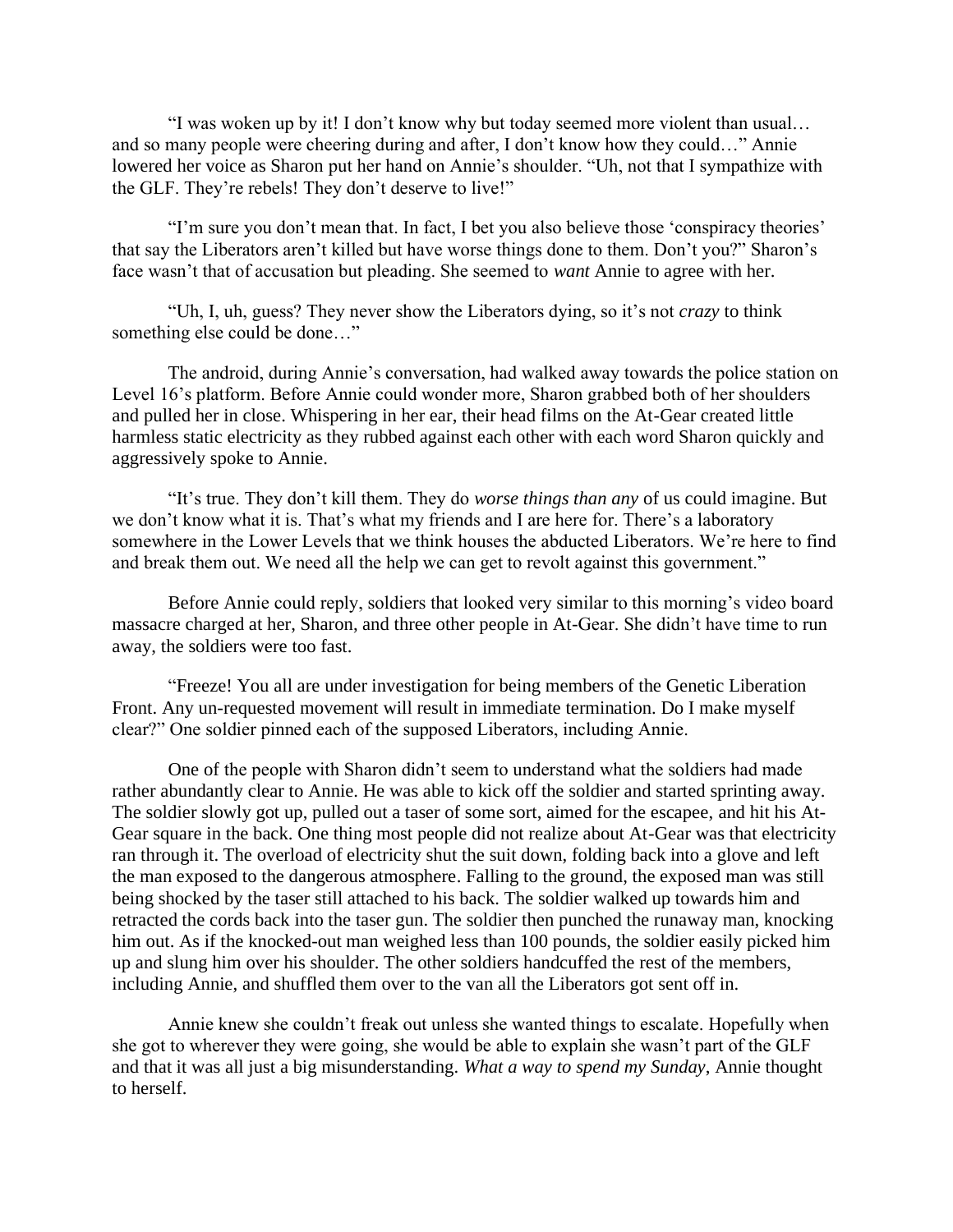They finally arrived at a location. Annie had no idea where they were, or how they even got to the place. They were pulled out of the van and into a clean white building. Inside, it smelled like a hospital. White corridors, shiny floors, and the smell of antiseptic solidified to Annie that medicine, or something *like* medicine, happened there. One by one, each of Sharon's friends were escorted down a different, but visually the same, corridor until it was just Annie and Sharon. Then, Annie was pushed down a different corridor, moving farther from Sharon but hopefully closer to this whole misunderstanding being cleared up. She was then pushed into a random room along the corridor where she was seated at a table. The soldier that escorted her told her to wait until the boss showed up. He also mentioned he would be right outside the door in case she wanted to try and escape. Annie nodded her head in understanding and waited for the boss to show up.

After what felt like hours, a man entered the room. Before he took a seat across the table from Annie, he took his helmet off and revealed his face. His face was pretty forgettable, aside from the mustache that covered his entire upper lip and sides of his mouth. His whole aura gave off the feeling that Annie should be terrified of this man. And so, she let herself be terrified. There was no use in fighting, and perhaps him seeing how scared she was could be her ticket to getting out of here. Sharon didn't seem to have any fear, so maybe that was how she could play up the fact she wasn't a Liberator.

"What were you planning on doing in the Lower Levels?" The creepy mustache-man spoke in a low and grisly voice, "We know what the rest of your buddies were planning. They all confessed. Now it's your turn."

"All I wanted to do was visit the Ground Level. I've never been and after seeing this morning's massa—er, massive display of rebellion, I wanted to see where you and your fellow soldiers held down the fort." Annie almost slips up, but hopes she caught it in time.

"Liar. There have been several rebellions on Ground Level advertised to the Upper Levels. This one wasn't special. Just like you. You're just like the rest of them. You act all big and tough until we get you. Then we find out what you Liberators really are: cowards."

"Sir, I'm being honest! After seeing so many of those riots, I thought it worth my while to visit where it happens so often. To get a deeper respect for you!" Annie couldn't hold her tears back any longer. She let them start to flow.

"Stop crying! That isn't going to work. Do you know how many others have done this same trick?" The boss slammed his fists on the table, which made Annie jump out of her seat.

Annie, now out of her seat, shuffled to the back of the room in order to create as much space as possible between her and the scary man. It didn't work. He got out of his seat and grabbed her by her suit, throwing her across the room, right next to the door.

"Everything alright, Boss? Need any help?" A different soldier than who had originally put Annie in this room—they must have had a shift change. He made the fatal mistake of walking into the room without confirming where Annie was. Right next to the unguarded, open door, Annie relied on the adrenaline coursing through her to pull herself up and ran out of the room. She rounded a corner in the long and confusing corridors as she heard the boss yell.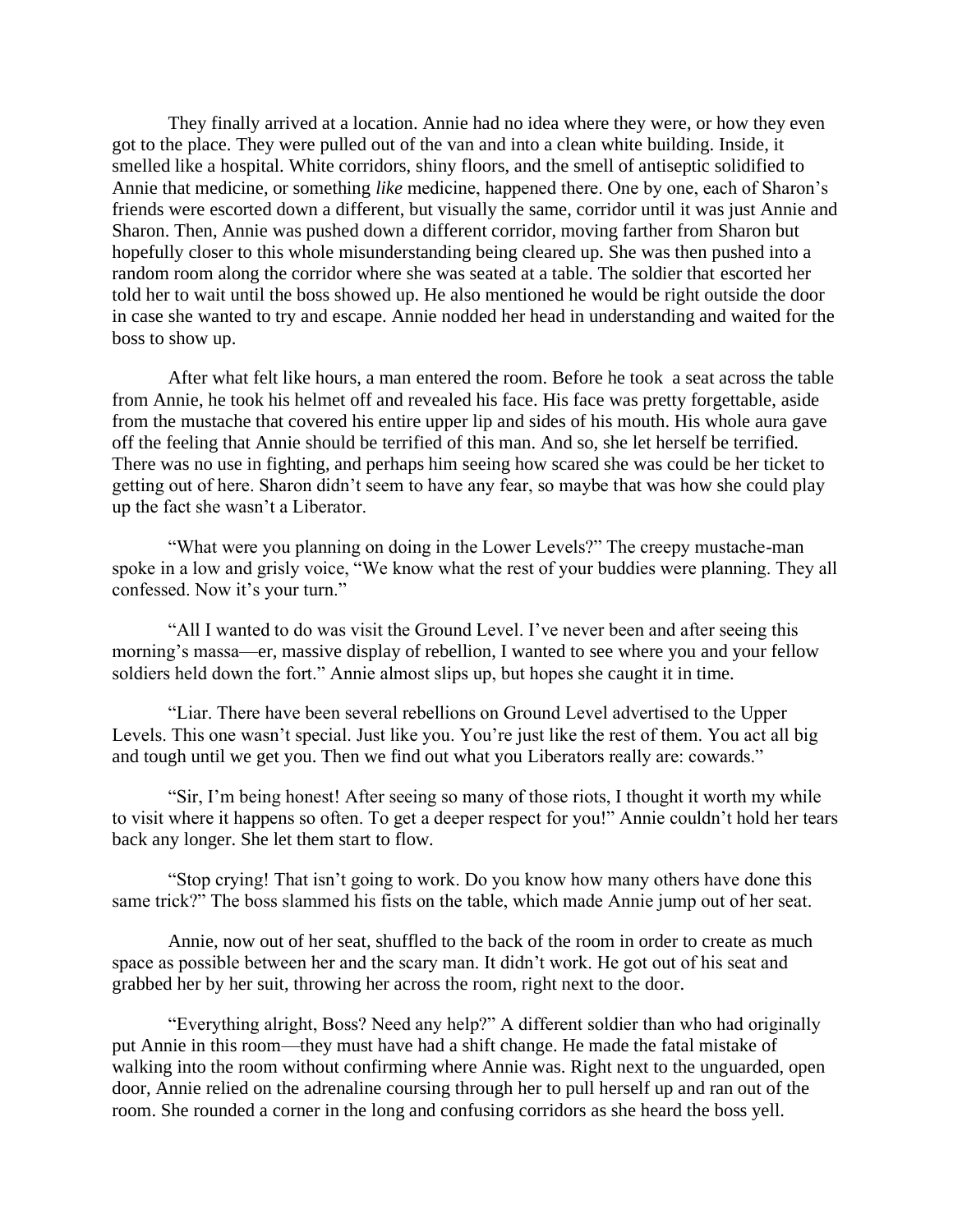"Soldiers! Get that Liberator!" The sound of soldiers loading their weapons, and the pulsing sound of their Tech-Tac Armor turning on, echoed throughout the entire building.

Annie had no idea where to go. Her best bet was to keep running and turning until she found a way out. But ten minutes into running, she heard the soldiers catching up. Turning down another corridor, she just missed getting an emp pulse to the back. The soldiers were right behind her. She pulled open the first door she found and entered. As she closed the door, the words on the front of the door were finally processed by her brain: Temporal Alteration Device. Was she in a giant machine? Quickly looking around, she saw all sorts of machinery, technology, and computers. Turning back to the door, right next to it was a screen with the current date displayed. Below the screen was another screen to input any other date or year she could think of. Scared she didn't have much time before the soldiers reached her door, she input a random year. The door locked right as Annie heard the soldiers lining up on the other side of the door.

**\_\_\_\_\_\_\_\_\_\_\_\_\_\_\_\_\_\_\_\_\_\_\_\_\_\_\_\_\_\_\_\_\_\_\_\_\_\_\_\_\_\_\_\_\_\_\_\_\_\_\_\_\_\_\_\_\_\_\_\_\_\_\_\_\_\_\_\_\_\_\_\_\_\_\_\_\_\_**

### **May 29th, 2619(?)**

 Annie was hesitant to leave the machine. How was she supposed to know if it had worked or not?

 "Huh, at this moment, I think I truly understand Schrödinger's cat," she tried to laugh but was worried about what could be on the other side of the door, "when I open that door, I'm either done for, or I'm somewhere—*when*—else entirely which… means I'm also done for. Why'd I even think this would work?"

 She heard the familiar whizzing of cars (albeit a little louder) outside along with rain tapping on all the surfaces. Annie gently put her ear against the door and strained to hear any sounds of guards outside. No yelling of orders, no clinking of the armor and weapons, and no scary-mustached-man. She took a deep breath before she hit the lock release on the door.

 Slowly opening the door, she peeked through the little crack she made. She saw buildings and heard power tools nearby. She also saw the ground.

 "Holy shit—the ground?! I have *never* been Ground Level before! This is crazy! Wait the soldiers aren't here… and there's *grass*… did this machine actually work?"

"The date is May  $29<sup>th</sup>$ , 2018. We are in Bellingham, Washington, United States. You are standing on the campus of Western Washington University. I, however, seem to have been forgotten about. If you think you can handle *when* you are without me, be my guest." Annie's gut dropped as she shut the door once more and looked around the machine for where the voice came from. There was no place a human could hide in the machine; they would need to be out in the open.

 "Uh… hello? Who's there?" Worried a soldier could possibly have invisible armor, Annie started kicking and punching the air around her.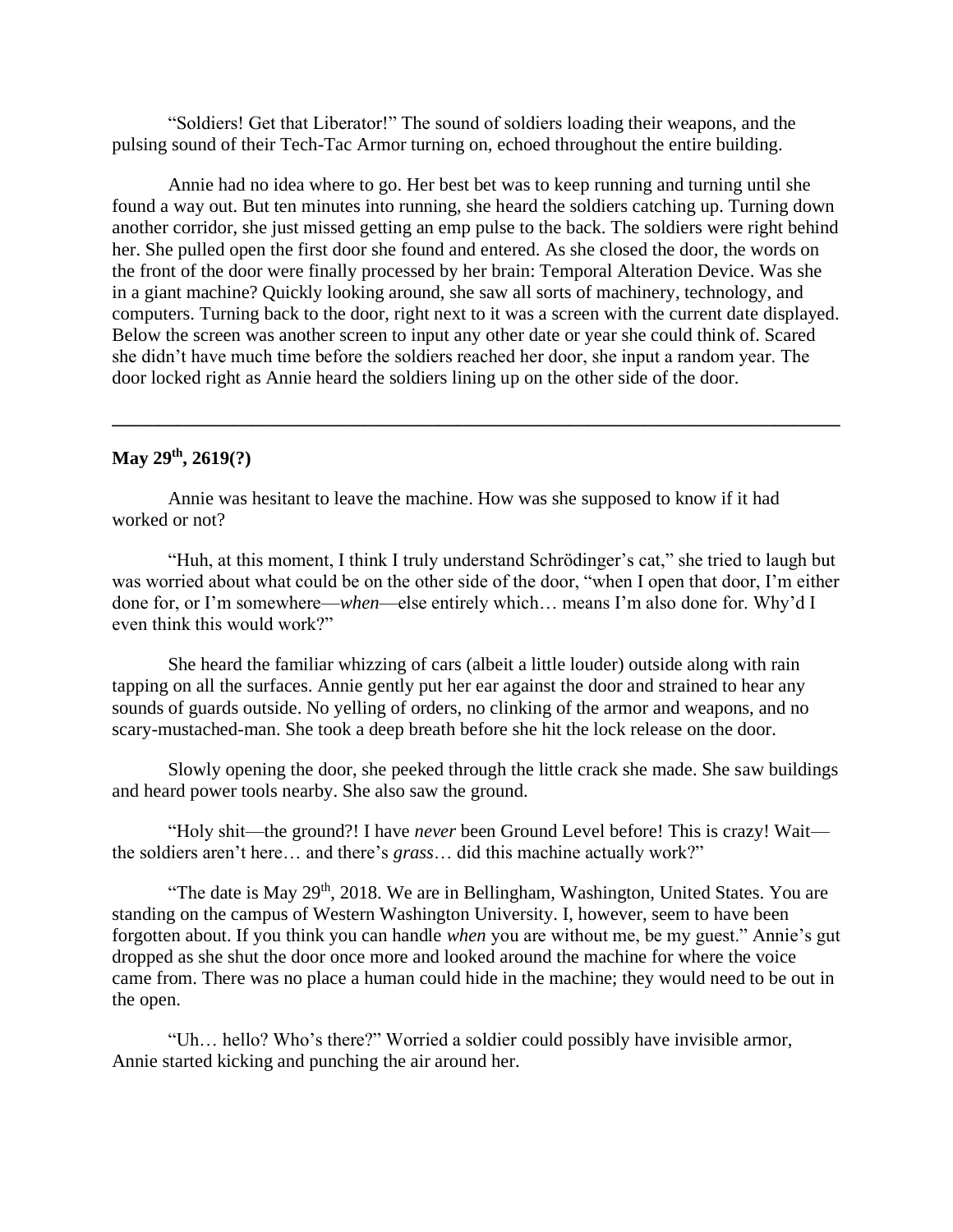"I do not have the patience to tell you how poor your fighting form is. Please, just pick me up so I can give you the rundown on how this 'machine,' as you seem to be calling it, works. I am to your right, on the tabletop."

 "There's only a tablet on the desk," Annie walked toward the table to get a closer look and eyes appeared on the tablet. "Wait, are you the *tablet*?"

 "Incredible, I need to update my description of you—you're just a *touch* more intuitive than I had originally calculated. Yes, I am the 'tablet,' but to be technical: I am the encyclopedia *stored* on the tablet. The tablet is merely my vessel at the moment. But if you were to upload my data and put it in a computer, I could then be the computer. Or a car. Or a nuclear power plant. The options are limitless, but it seems my creators felt a handheld device was the best choice for my purpose. I just hope my purpose is not to deal with you."

 "Well, considering you and I are now almost 600 years in the past, I'm gonna go out on a limb and say you may need to update your hard-drive. You're stuck with me now" Annie picked up the tablet and started walking towards the door. "My name's Annie, by the way. Do you happen to have one?"

 "I highly doubt you will be able to pronounce it, given that to me it is a set of binary code. To you, it would just be a random assortment of letters and numbers found on a sticker located on the back of this tablet I am inside. Not something that you humans are able to call each other."

"Okay… so what if I just call you Encyclopedia?"

 "You are going to call me by my primary data? What if I called you 'meat bag?' You do not enjoy that, do you?" Despite the technical sound of Encyclopedia's voice, Annie could sense she had upset them.

 "Sorry, I don't really know how to talk to computers… I've spoken to androids before, but that might be because they're a little more…"

 "Human? More like you? Listen, you can call me Encyclopedia for now until I figure out a name for myself. But once I find a suitable name, I request that you refer to me by it from then on. Understood?"

 "Affirmative!" Annie could see Encyclopedia's eyes roll at her attempt to speak like them.

"So, what is your purpose here in 2018?"

 "I'll be honest with you; I was being chased by scary soldiers and this one creepy man with a bushy mustache. I jumped in here and just clicked a random year. But in 2619, there are some messed up things going on that I don't think should be happening. Everyone tells me it's for the best, or that I should just let it go, but I can't. I have… or *had* friends and family members die because of the corruption occurring in the government and so I feel a sense of obligation to fix this."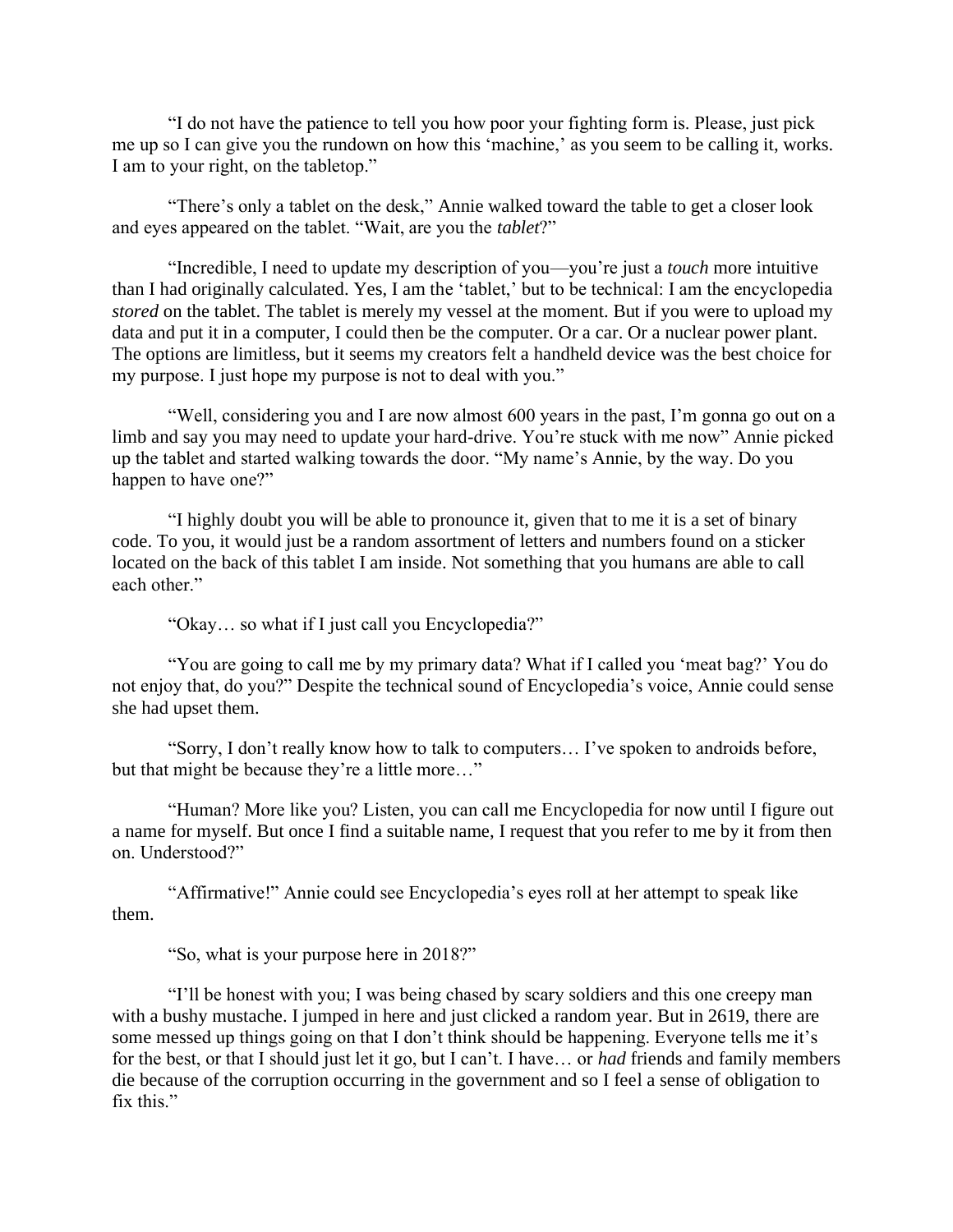"Are you talking about the Android Feud? Or the Genetic Liberation Front?"

 "I guess I'm talking about both. They're both messed up. I know the Android Feud led to the creation of the Liberators, but it's weird to think that the Liberators aren't teaming up with the androids to help out their cause."

 "That is because the androids are more tactful in their planning. They know humans would 'jump the gun' as you say. Furthermore, the Liberators know that if they are seen with an android they will be taken away for fraternizing with the enemy. You should know that interacting with androids on a personal level is illegal."

 "Huh, I guess that makes sense. I've never really rebelled against anything before and didn't pay much attention to the politics surrounding androids and humans. I just kinda did what I was told to do, and because, at the time, it didn't lead to any harm on my end I was fine. So, I'm gonna need help figuring out how to rebel against our government back in our time. They've taken away all of our agency and humanity."

 "Affirmative. I will aid you in your purpose. I suggest we find people on this college's campus to help us out, seeing that you may not be able to make it on your own. Even with me, I can tell you are going to need a bigger arsenal of knowledge. Besides, if I can take breaks, I need to make sure I stay charged, since you left our time without grabbing my charger," Encyclopedia closed their eyes and turned their screen off, reflecting Annie's worried face back at herself. She stepped out of the machine, onto the lush green grass the Ground Level was never afforded in her time, and towards the campus.

 The door shut, but it didn't sound like metal. Instead, she heard plastic hitting plastic, a hollow sound resulting from the force. Turning around, the machine's exterior that she remembered back in 2619 was not there. In its place was a plastic outhouse. She walked back up to it and opened the door. Inside, sure enough, is the machine's interior exactly as she had remembered it. But outside, it was just a "Honey Bucket" as the sticker on the outhouse suggested. When Encyclopedia decided to wake up, Annie would ask them what the deal was with the exterior change.

**\_\_ \_\_ \_\_ \_\_ \_\_ \_\_ \_\_ \_\_ \_\_ \_\_**

# **May 31st, 2018**

 Realizing rather quickly that Encyclopedia's appearance was well out-of-date compared to the larger nodes she saw people around her carrying, Annie shoved Encyclopedia into her backpack with a quick apology before throwing her bag back over her shoulder and falling in behind a group of what appeared to be students.

 "Dr. Nikolaj's lecture was absolutely fascinating! I had never thought about how far the *homo* genus has come!"

 "Same here! I didn't even realize how many species came before us… I knew about *erectus* leaving Africa, but that's pretty common knowledge."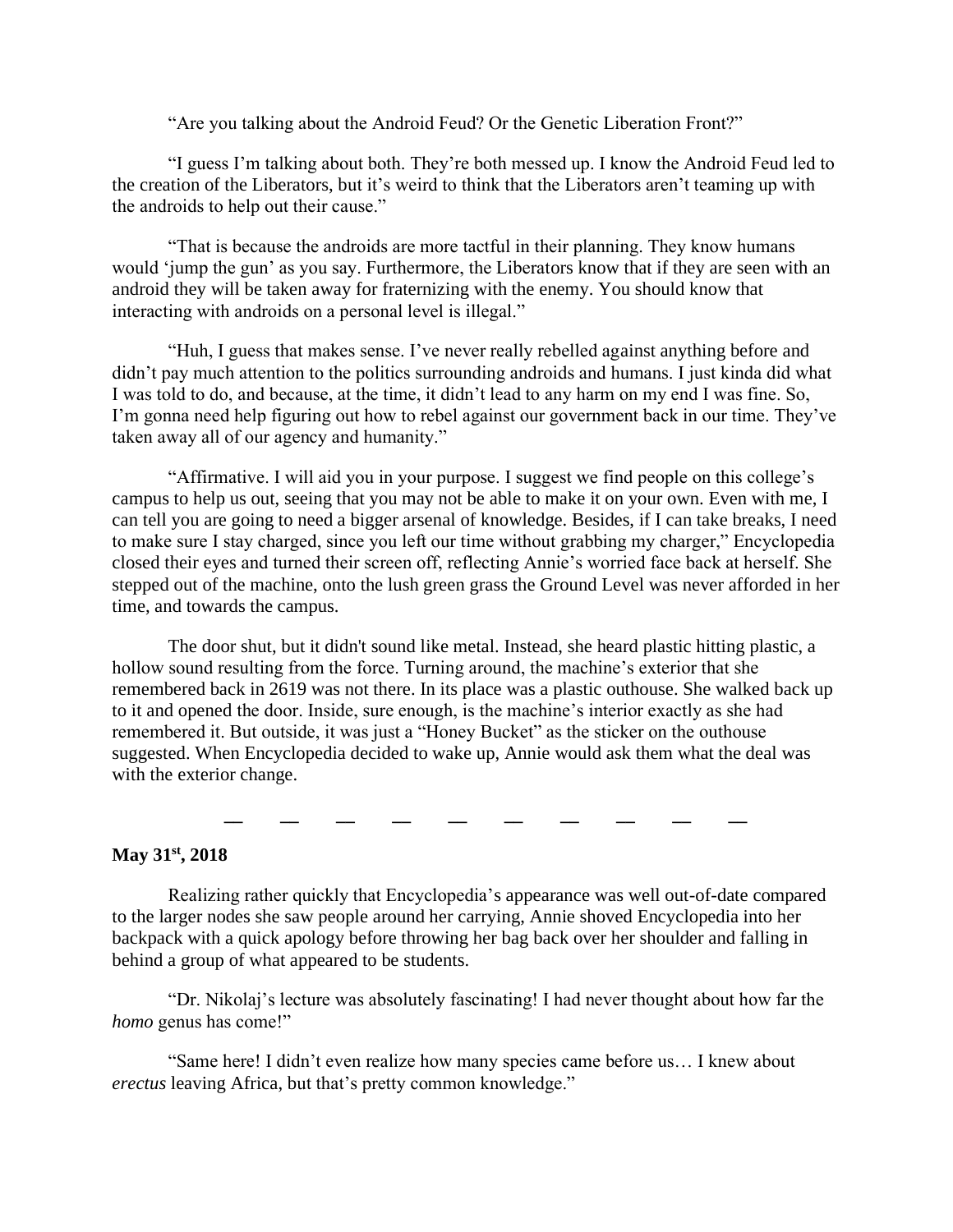"I missed her lecture! Could any of you send me the notes? I don't want to fail the midterm in a couple weeks."

 "Yeah, I gotcha!The handwriting's a little messy, but if you need any help deciphering it, we share a dorm, so it won't be hard to reach me!"

 Annie listened to the four of the students discuss who seemed to be their favorite professor so far. Eventually, she couldn't help herself and had to ask a question.

 "Hi! 'Scuse me, sorry, I overheard bits of your conversation and was wondering who Dr. Nikolaj is? She sounds really intelligent and helpful."

"Only the best professor I've ever had!" exclaimed the messy writer.

 "Her tests are pretty intense, but if you aren't like me and avoid missing any lectures, I would recommend taking her class!"

 "You learn something new every class, which is nice when there are other professors out there who you can't guarantee to teach a new thing each class."

 "I just realized none of my friends have mentioned what classes Dr. Nikolaj teaches!" The first friend Annie had heard speak before budding into their conversation, came to her rescue and shared the information she requested. "She's in the Anthropology department! She's an expert in hominid evolution, so if you have the opportunity to take any class with her that focuses on evolution—take it!"

 "Thanks! Uh, I'm new here and don't know where all the departments are. Where's the Anthropology department?" The buildings all looked a little different around Annie, especially since the buildings she was used to were tall and segmented off. These buildings seemed to have been built throughout the time this university had been running because of the distinctness in each structure.

 "We're going to be passing it soon enough if you want to walk with us until we pass by," all the friends nodded in agreement. Who was Annie to deny an act of kindness? They didn't know what Level she lived on, and she certainly didn't know what Level *they'd* live on if they were in her time, but they were so eager to help her. She didn't even have to force herself into their group, she was welcomed easily.

"I'd appreciate it, thanks again!"

 As they walked past this clunky building that had a bread-y smell, the friends gestured towards it and let Annie know the Anthropology department was located there.

"Just up the stairs! It's on the third floor!"

 "Thanks! Maybe I'll see you in a future class!" Annie obviously lied in that last part, but it felt nice to pretend for a bit. To act like she could do what she wanted.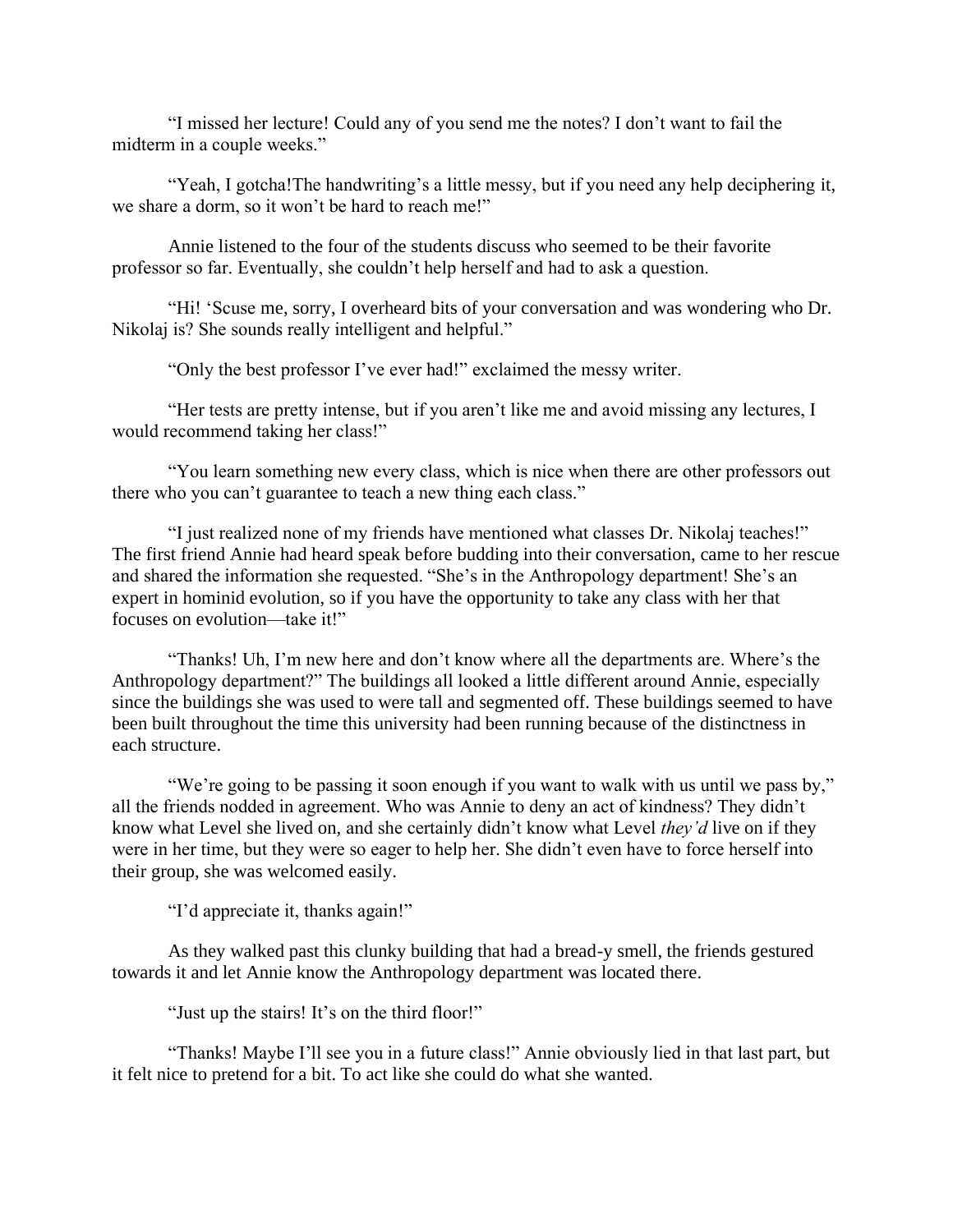Inside the building, the bustle of the students exhilarated Annie. Never before had she been able to be in such close quarters with people her age, let alone people in general. Making her way up the stairs to the third floor, she walked through the doorway into the Anthropology department. Looking at a directory (surprised at how two-dimensional it was) she found Dr. Nikolaj's office. As she approached the professor's office, she noticed no one was inside.

 "Oh! I'm terribly sorry but my office hours aren't until tomorrow! Which class of mine are you in? I don't think I've noticed you yet… do you sit towards the back of the class?" Dr. Nikolaj had a friendly smile on her face as she questioned Annie.

 "No, I'm just interested in your work and wanted to chat," Annie smiled back at the doctor while moving out of the way of her office.

 "So, you want to join my research lab? Tell me a little bit about yourself! I have quite a few students already, but I can always make sure there is a place for you if you're interested."

 "I don't mean to sound rude, but I'm not here to join your lab. Uh, it's a little more complicated than that. D'ya mind if I pick your brain on something? Can I sit down?" Annie gestured to the chair in front of Dr. Nikolaj's desk.

 Nodding her head as she sat down at her own desk, Dr. Nikolaj looked at Annie in a confused yet eager manner, like any scientist would when analyzing something out of the ordinary. "Can I ask your name before you continue? I assume you already know mine seeing as you came looking for me."

 "It's Annie, Dr. Nikolaj. I wanted to ask you what you know about evolution in humans?" Annie waved her hands out in front of her, "I mean, I know you're, like, well-versed in 'human and evolution' because of an overheard conversation, but what do you know about the two together?"

"I study hominin evolution, so I'd say I know quite a lot about the two together."

 "Why does everyone say 'human' so weird here? Is this, like, some kind of dialect or something? It's *hue-man* not *hah-min*."

"I'm sorry?"

 "You said you study *human and evolution* in a weird accent. I understand that you study the two of them, but I just want to know what specific things you know about the two in relation to each other."

 "Oh no! You must not realize, sorry for the confusion! I am, in fact, *not* saying human in a weird accent. I'm saying *hominin*, and hominin evolution, what I study, is all about the evolution of modern human and extinct human species."

 "So, you know a lot about how we've evolved throughout time? How we're the best species alive ever?"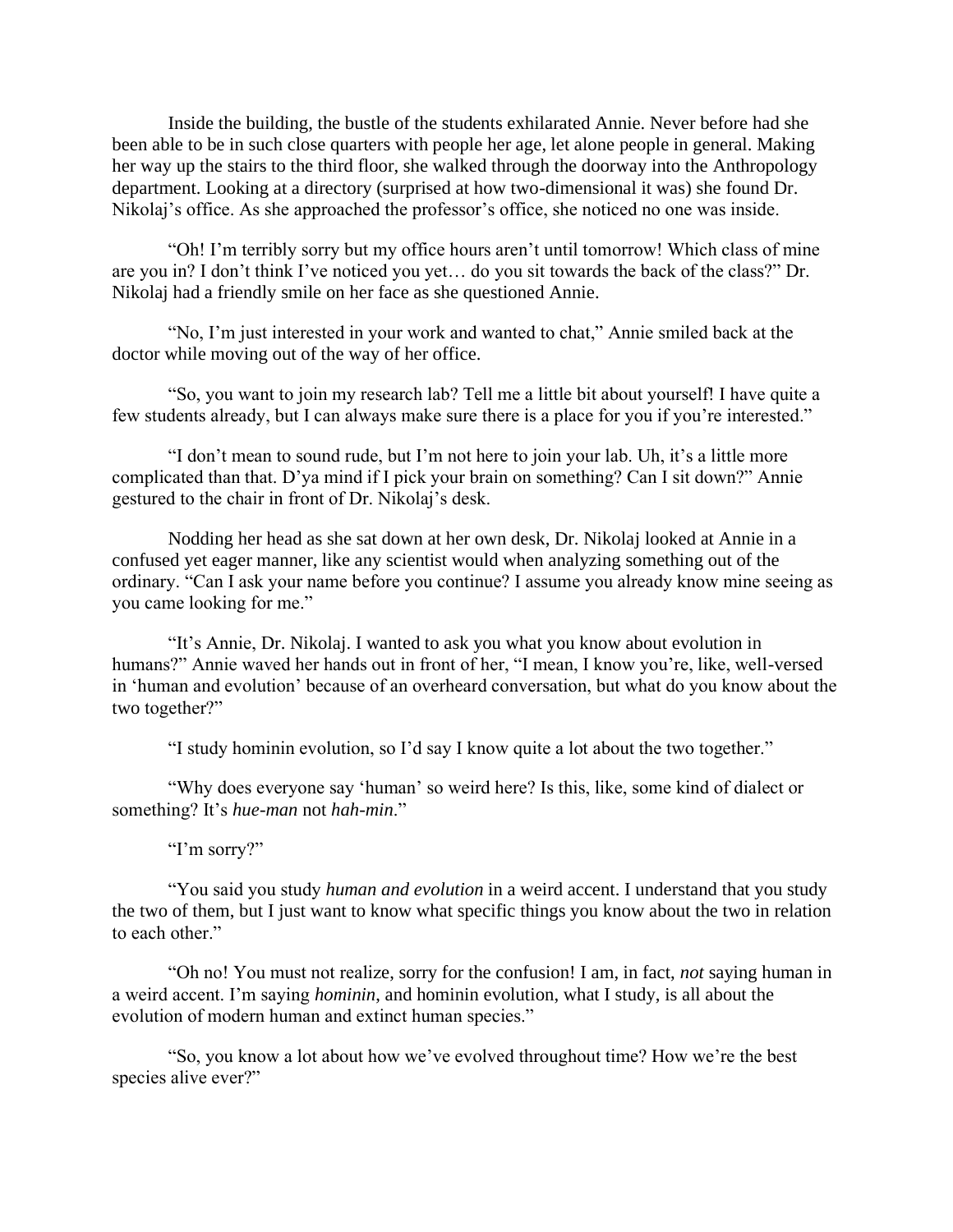"No, I would not say 'we're the best species alive ever.' I would say we are well adapted for life today, which puts us at the same rank as a lot of other species alive today because they have the same success."

 "But they aren't able to live all over the place like we can. And we also can choose who to reproduce with to make the best human possible to further our success in life."

 "That's probably not a good way to look at it… I think you only need to look at the eugenics movements in the past, and present, to see how poor of a move that really is."

"What eugenics movements?"

 "What? Are you pulling my leg? I don't mean to sound offensive, but do you not remember what happened in World War II?" Dr. Nikolaj's concerned face made Annie realize some more truth to her reality back in the future.

 "Uh… I know of World War II, but I did not realize there was a eugenics movement involved?" Annie was taught about the big wars throughout the United States history, but she started to wonder if there were moments left out.

 "The Holocaust? You have never heard of it?" Still having a concerned face, Dr. Nikolaj leaned forward in her seat as if interrogating Annie.

 "No… I remember learning Hitler didn't like certain groups of people, but he just didn't like a lot of people. Right?"

 "Where did you get your primary education? What state are you from?" The concerned face had become irritation—but it didn't appear to be aimed at Annie, perhaps at whomever taught her those apparent false facts.

"I… uh… was homeschooled?"

"No. I don't buy it. Where are you from?"

 Worried Annie was going to lose any kind of help Dr. Nikolaj could give her, she decided to tell the truth. "I think you might need to reword that question… It's not 'where' am I from, but 'when'."

"Excuse me? Are you alright? Do you need help?"

 "No, no, I'm alright. Promise. Well… Yes, I do need help, but not the help you think I need. You see, I'm from the future, and I travelled back in time to get help with what's going on in the USA right now. You see—"

 "Prove it." Dr. Nikolaj's entire demeanor changed as soon as Annie mentioned she was from the future.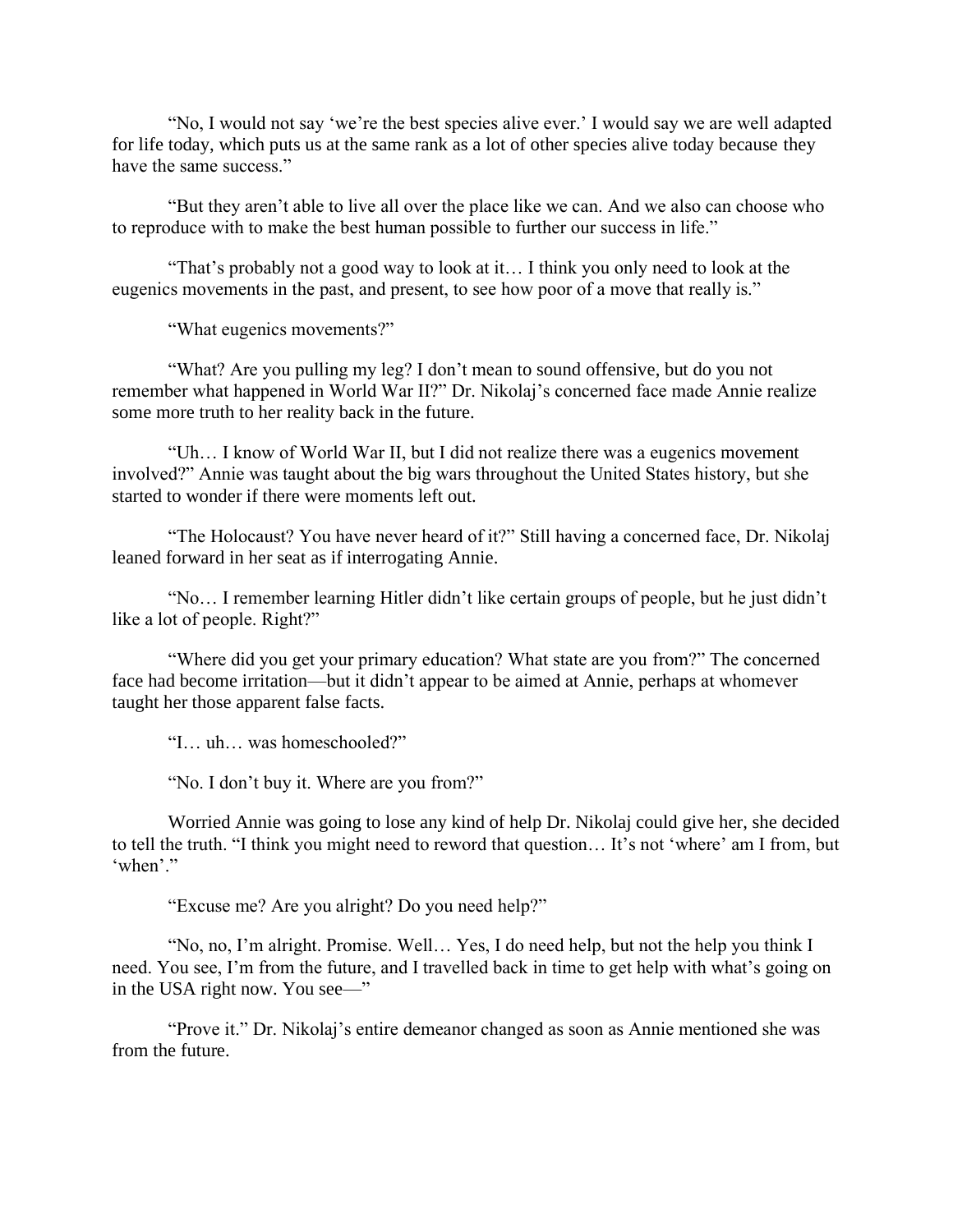"Prove it?" Annie had not thought this through, how would she prove to the doctor that she's from the future?

 "You're telling me there's something going on in the future US… some kind of eugenics movement from what I'm gathering… and you didn't think you'd need to prove yourself to the people in the past? What kind of time traveler are you?"

 "Well… I wasn't really intending to time travel… you see, I was trying to see if what my friend said was true, when I started getting chased by these scary men. There's this creepy guy with a mustache that was leading them all and I got scared and hid in this room. Then I noticed it was a Time Alteration Device, and figured maybe it could work? It seemed unlikely, given the fact that time traveling technology would be weird to keep hidden, right? Well after a few random button clicks, I ended up here and Encyclopedia said I should look for people who could help find ways to counter this eugenics movement—as you so eloquently put it," babbling, Annie hoped Dr. Nikolaj could keep up and eventually believe her.

 "Okay, slow down. This just sounds like science-fiction nonsense. Sharing a story with me doesn't prove anything, it just tells me you aren't that good at coming up with believable lies. A creepy man with a mustache? I could probably name several creepy men with mustaches in popular culture. If you want to prove to me you're from the future, why don't you just take me to this… Time Alteration Device? That's some pretty undeniable proof right there."

 "The TAD! Yes! Of course! Okay, follow me!" Annie hopped out of her seat and started to run to the TAD before stopping in her tracks just outside Dr. Nikolaj's office. "Actually, mind if you take lead? I don't really remember the way out of this building…"

 "Sure, but hopefully you know where to go once we're outside the building, because I don't want to waste too much time going on a wild goose chase when I've got papers to grade."

 Annie stepped outside the building and looked around for any landmarks she remembered walking past on her way to the Anthropology department. To her left, she noticed the peculiar set of stairs on the field where she met the friends talking about Dr. Nikolaj. She gestured to the professor to follow her, and eventually found the fake port-a-potty.

 "Here we are!" Annie threw her hands out towards the TAD the same way a toddler showed their parents their drawings on the walls.

"This is a port-a-potty. Do you need to go to the bathroom?"

 "No, no, no! This is it! I don't know why it's a Honey Bucket, but that's for Encyclopedia to share with us!"

 "Encyclopedia?" With the amount of questions Dr. Nikolaj had been asking Annie from the moment she met her to now, Annie couldn't help but wonder if the professor was taking a scientific approach to her presence or if she was just genuinely confused about it all.

 "They're a tablet that holds a bunch of information! When they turn on again, I'll make sure to properly introduce both of ya!" With that, Annie opened the door with one hand and put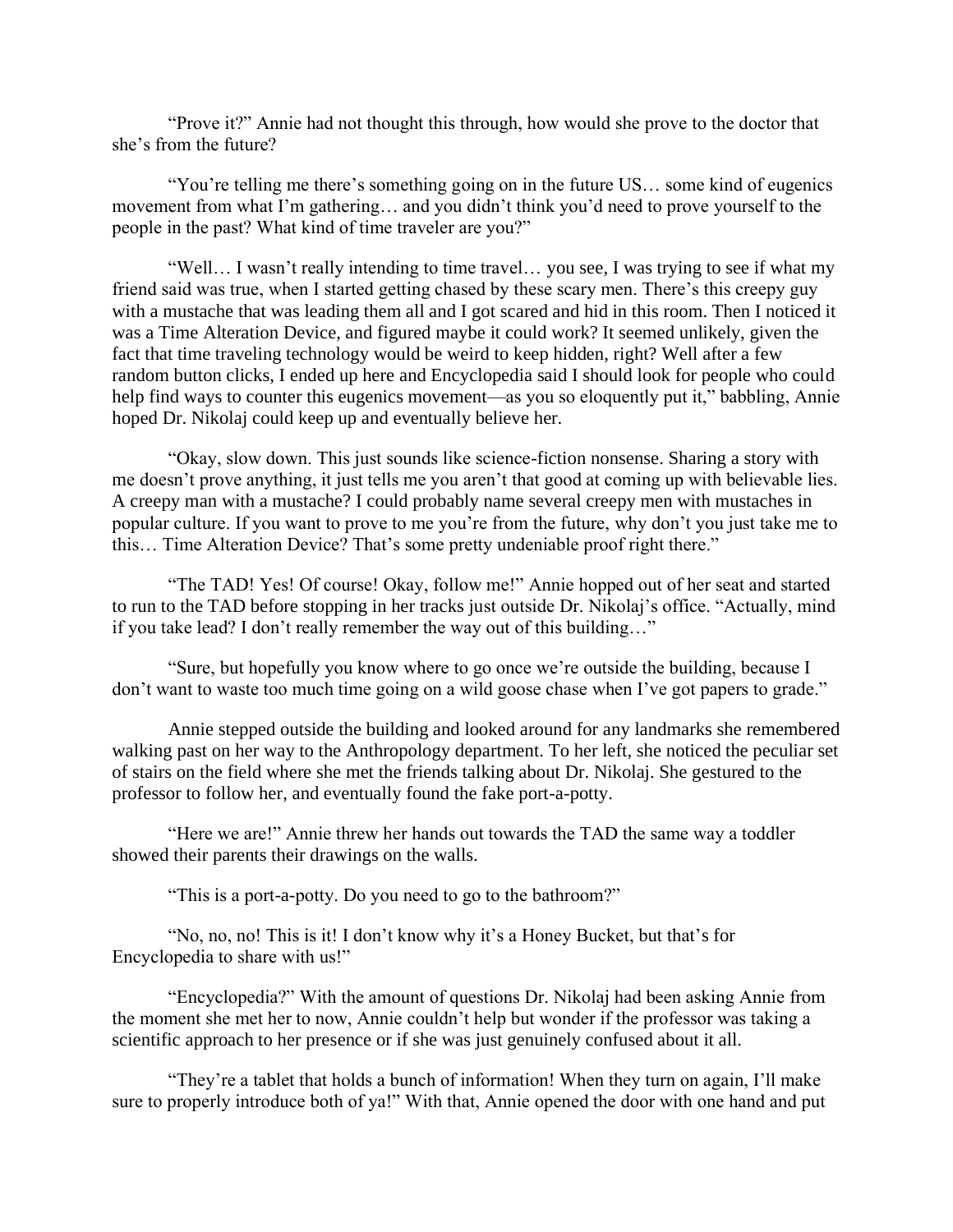the other on Dr. Nikolaj's shoulder, pulling her toward the entrance to the Time Alteration Device.

 Inside, Dr. Nikolaj was blown away by the size of the interior. The clean surfaces, the computer screens, Dr. Irons…

"Dr. Irons? What the hell are you doing here?"

 The man standing in the machine turned around on a dime to stare at Dr. Nikolaj. "Elle! Hey, how's it going? Do you know what kind of sculpture this is? I didn't realize Western installed a new piece."

 "Sculpture?? Odis, this is very clearly *not* a sculpture. You're the one that reads all the time, can you not see this is some kind of futuristic technology?"

 "So, you DO believe me!" Annie hugged Dr. Nikolaj despite the professor ignoring her to focus on the more pressing manner. Annie was brushed off by the professor.

"What's the student talking about, Elle? Is this the artist?"

 "She is by no means a student. I just had an odd conversation with her where she wants my help solving a eugenics problem in 'the future'. Naturally, I did not believe her, but standing in this machine leads me to believe otherwise."

 "C'mon Elle, I think you're a little too quick to jump to that conclusion. When have you ever used just one piece of evidence to back up a hypothesis?" Dr. Irons, or Odis, turned to face Annie who looked like she would be a great member of the peanut gallery at a tennis match, with the way she had been able to keep up with the two professors' conversation. "Hello there, I haven't introduced myself yet. I'm Dr. Irons. I'm a historian and classicist here at Western. You are?"

 "Annie! Like Dr. Nikolaj mentioned, I'm from the future. I came here via this time machine!" Annie extended her hand out for a handshake, but Dr. Irons folded her hand and gave her a fist bump instead.

 "Wicked! Care to show us how it works? That might help Elle here feel better about her 'scientific method' she so quickly dropped when seeing these fancy-shmancy computers."

 "Uh, sure! How about I take us forward in the future a couple years?" Annie walked over to the control table and input a date several years into the future. She clicked the same button she pressed that brought her to this time, however she didn't feel the fear she felt the first time.

**\_\_\_\_\_\_\_\_\_\_\_\_\_\_\_\_\_\_\_\_\_\_\_\_\_\_\_\_\_\_\_\_\_\_\_\_\_\_\_\_\_\_\_\_\_\_\_\_\_\_\_\_\_\_\_\_\_\_\_\_\_\_\_\_\_\_\_\_\_\_\_\_\_\_\_\_\_\_**

**May 29th, 2022**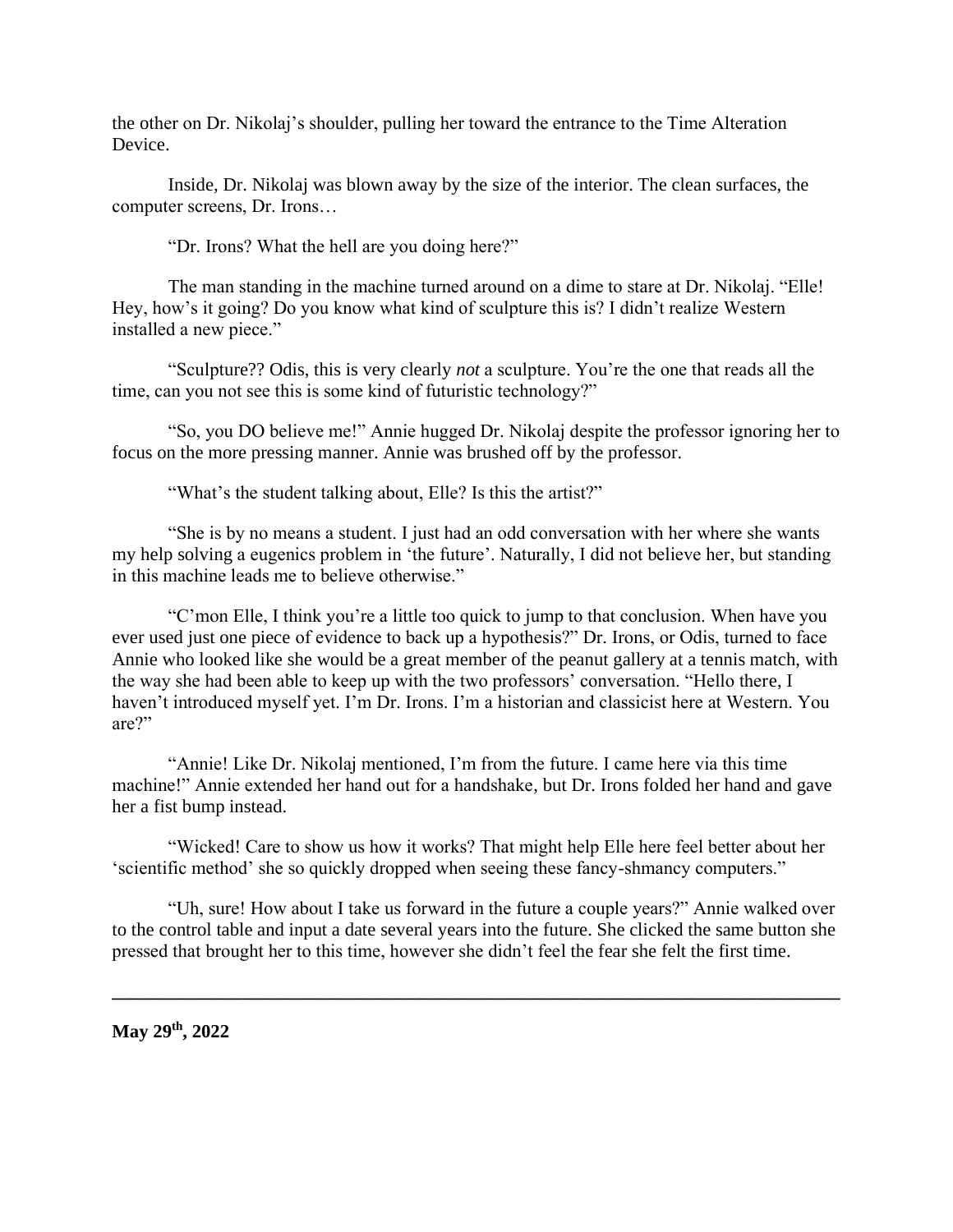Much like the first time Annie traveled back in time, there was no feeling of the machine moving. Looking over at the two professors that stared back at her, she headed toward the door to show them the truth.

 This time, instead of there being an empty field outside the machine, there was a brandnew building nearby. The sign read "Interdisciplinary Science Building". The campus also appeared to be rather empty despite the fact it was in the middle of the day. Annie stepped outside and sure enough, the machine was still in honey bucket form. She gestured for Dr. Nikolaj and Dr. Irons to step outside.

 "C'mon! The water's fine! I'm hoping this new building that wasn't here before is enough proof. I think it's called the Interdisciplinary Science building?"

 "No way, they finally got the funding and finished building it? That's a very nice-looking building!" Dr. Nikolaj stepped out of the port-a-potty and admired the building.

 "Huh, I guess they ended up really needing the extra space. So, we're in the future?" Unlike Dr. Nikolaj's obvious fascination with proof of time travel, Dr. Irons took a more nonchalant approach to this realization.

 The three time-travelers discussed what all this meant, and the implications of Annie's story about her life and society. As Annie tried to explain the intricacies of her situation, the two doctors were asking questions that she didn't have the answer for. Thankfully, a new friend of hers came to the rescue.

 "If you would please remove me from this dark and stuffy chamber, I can aid you in enlightening these two imbeciles on our history." Encyclopedia was swiftly removed from Annie's backpack and brought out in the open.

 "Encyclopedia! You're alive! I had no idea when you'd come back, but I'm glad you chose now!"

 "Excuse me, 'imbeciles'?? I think it's important to note that both Dr. Irons and I have gone through several years of school and research to get to the level of esteem we're at." Dr. Nikolaj crossed her arms and looked at Encyclopedia with disdain.

 After a brief introduction of the group and a lot of mediation from Annie, everyone was caught up with each other and Encyclopedia explained the situation in 2619. It took a while for Drs. Nikolaj and Irons to grasp what they were being told.

 "Why did the US decide to isolate itself from the rest of the world again?" Dr. Irons sat on one of the counters in the machine as Encyclopedia projected their screen from Annie's hands.

 "Once again, I will repeat what I have already shared. I request that you pay attention this time. In the 24<sup>th</sup> century, androids became commonplace throughout the world. They were assigned the work humans were unsustainable for, and other tasks that allowed for humans to have more free time during the day," Encyclopedia continued to explain the history as the two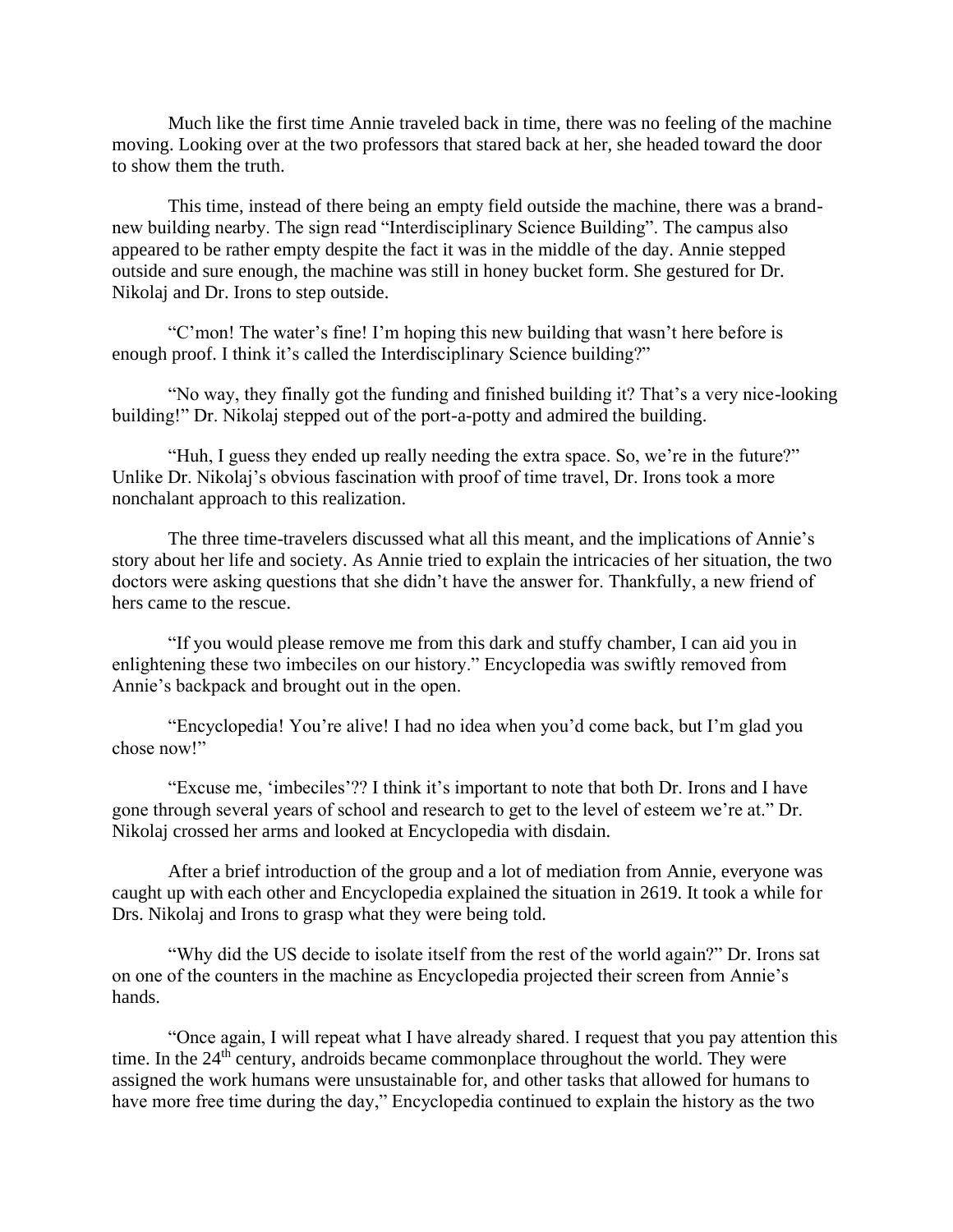professors were finally able to grasp what was being relayed to them. "By the end of the  $24<sup>th</sup>$ century, scientists started to see rapid adaptations in the androids allowing them to outperform humans in several tasks once thought to be what made humans the perfect and most successful organism on the planet. The United States, in fear of an android uprising, shuts its borders and isolates itself from the rest of the world. The government begins its attempts at increasing the rate at which humans are evolving so that they can match the androids and stand a chance of winning against a war. To prepare for the war, the government starts testing its citizens and ranking them by their DNA, based on what the government thinks the human race should strive to be. The individuals who are ranked highly are given the freedom to go about their lives as they normally would, living closer to the clouds than the other groups of citizens. These highly ranked individuals are also given the opportunity to reproduce with other individuals of the same, or higher, rank. Reproduction with a lower ranked individual would lead to contamination of the higher ranked individual, changing them to the rank of their mate. Lower ranked citizens are unable to reproduce, especially the ones who live in the Lower Levels, because of the genetically altering atmosphere. The ones who live on Ground Level are the lowest ranked citizens, and they are kept around to do the menial and dirty tasks that even the few androids the US still has refuse to do. There are several conspiracies surrounding the Lower Level citizens' purpose in the society, and even more conspiracies surrounding the Genetic Liberation Front and the fates of the Liberators when caught. Would you like me to repeat anything more?"

 "Basically, to sum up what Encyclopedia has said for about the fifth time, the US isolated itself to create the soldiers and society that will win the android war that is going to occur eventually once the androids realize they're better than us." Annie set Encyclopedia down and let them know they could sleep for a little bit while she talked with the other two people. Rubbing her eyes, she hoped the couple hours or so they had been talking had helped the two professors understand the circumstances.

 "Wow. That's horrific. You do see the parallels I can draw from throughout history, right Elle? I'm not alone in seeing how wrong of an approach the US is taking?"

 "Yeah, I see where you're coming from Odis. My main question is why does the US think that just because the androids are able to adapt at such a quick rate means an inevitable war?"

 "Oh! We learned about that in school! The reason the androids will eventually fight us is because we'll be fighting for resources and they're going to realize how much more superior they are than us, so they could easily kill all of us and live out the rest of eternity as the 'top dogs.'" Annie smiled to herself for not needing Encyclopedia this time.

 "But, who's to say the androids will fight you? What if there's a way the two of you can live peacefully?" Dr. Nikolaj noticed the smile fade from Annie's face.

 Annie didn't know how to respond to that. After all, she was still grappling with what she knew was true and what had been lies fed to her throughout her life by the government. At the moment she knew two things: the way the government was preparing for the war was unethical and inhumane, and the second thing was that she didn't know her subconscious biases, therefore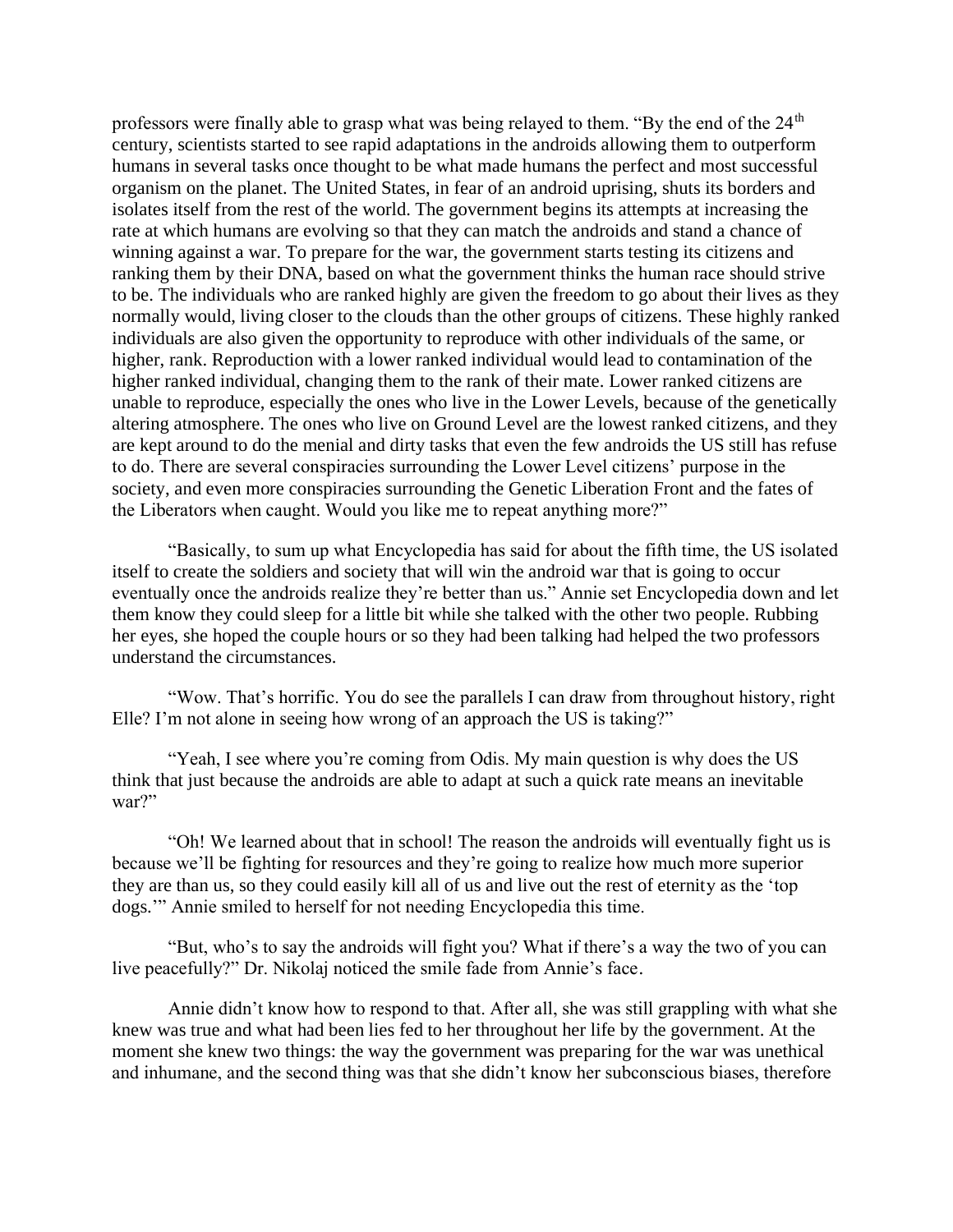she was worried she wouldn't be able to help the way her friend had asked her to help. All she could do at the moment was enlist the help of this anthropologist and historian.

 "Look, I'm not really sure what to believe. Like Encyclopedia mentioned in the second run-through of 2619, the government worked really hard to make their plan seem like the best plan. I'm not even sure how to fix their plan. But what I do know is that you two believe me, and I could really use your help solving this."

 The two doctors talked amongst each other for several minutes. The conversation traveled from consequences of missing work to an adventure of a lifetime to how a time machine plus the two of them could help a twenty-something year old woman instill a drastic change in society. Eventually, the two came to several conclusions. The first conclusion was that they could use the vacation days they both had built up over the years. They also both agreed that even if this was all an elaborate dream, it was still worthwhile to lean into it and help the young woman out. The two turned toward Annie, who had been looking at the computers around her to understand the time machine better. Dr. Irons stepped closer to Annie and spoke.

 "Alright, here's the deal. Elle and I have been working hard at Western, and we both could use a break. In terms of figuring out how to solve your problem, Elle thinks it would be beneficial to use this… Time Alteration Device… to visit all the different hominins throughout time and see how they lived. She can help provide an understanding of the species while I can provide the humanity outlook. I know so much about human history and the way humanity has changed and also stayed the same. Perhaps, through both of those lenses, we'd be able to help you figure out what you need to do to keep humanity from falling away."

 "Really? You'll both help? Thank you! Thank you! Okay! *When* should we go next?" Annie jumped up and down in excitement for what was to come.

 "I think we should begin about 1.5 million years ago. That's just after the Gelasian Pleistocene, and I think we're going to find a great start to our history there."

 Dr. Irons asked Annie if he can put in the date since he has been fascinated with this technology the moment he walked into the supposed port-a-potty. Annie let him put in the date, and once again, there was no feeling of movement despite what all forms of popular culture told the three of them there should have been.

**\_\_\_\_\_\_\_\_\_\_\_\_\_\_\_\_\_\_\_\_\_\_\_\_\_\_\_\_\_\_\_\_\_\_\_\_\_\_\_\_\_\_\_\_\_\_\_\_\_\_\_\_\_\_\_\_\_\_\_\_\_\_\_\_\_\_\_\_\_\_\_\_\_\_\_\_\_\_**

### **1.5 million years from 2022,**

"Do I need to click the button again?"

"Did you even click it in the first place, Odis?"

 As Dr. Irons and Dr. Nikolaj bickered over whether or not the machine was broken, Annie put her head to the door in an attempt to hear anything that could be dangerous outside of the time machine. After all, if they really were in the past almost two million years, there was no knowing (for her at least) what could be on the other side of the door! Not hearing anything, she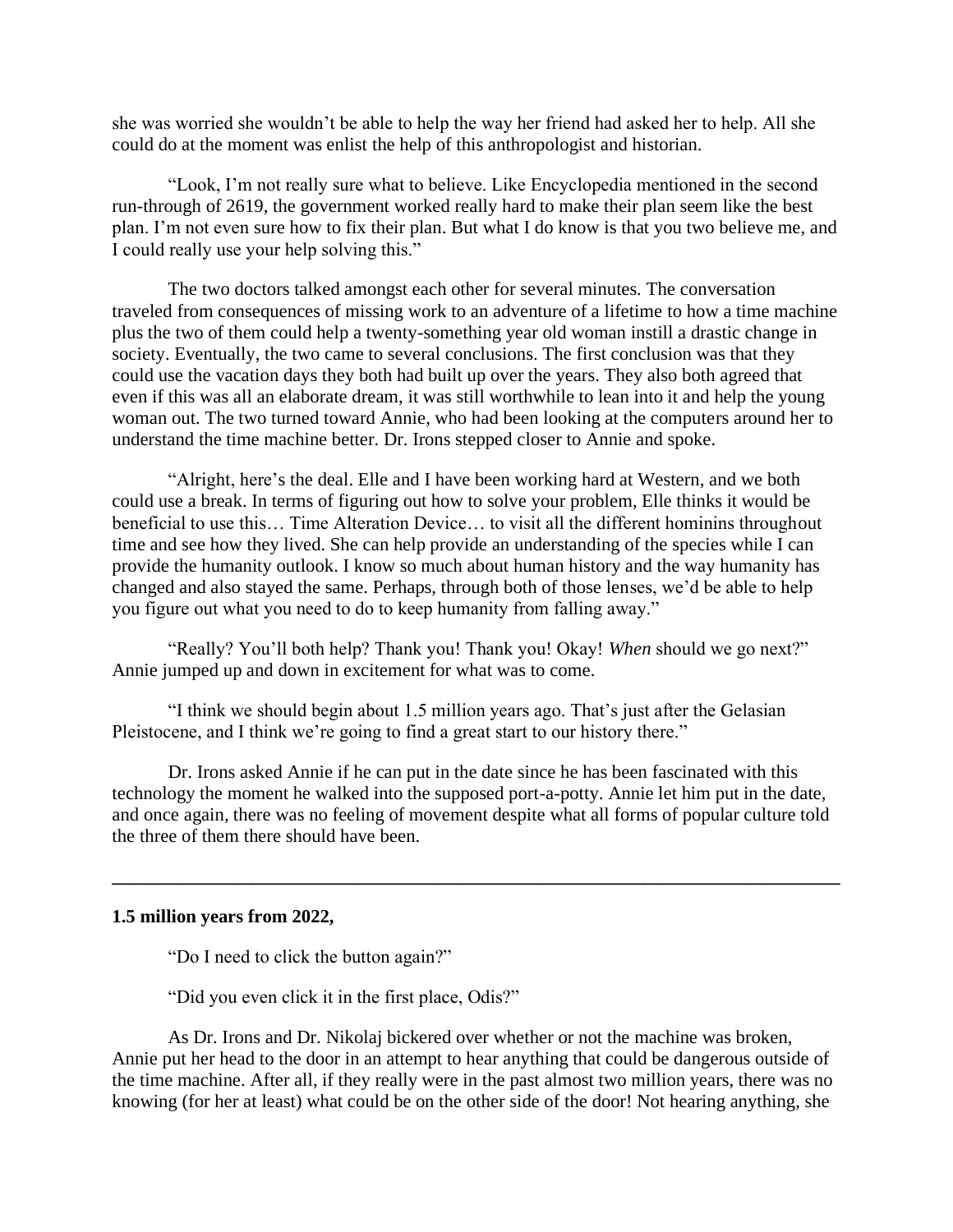looked over at the pad to double check Dr. Irons. Had Annie not already known Dr. Nikolaj's expertise, she would have thought she was a lawyer given how insistent and believable she was arguing the fact that Dr. Irons had not clicked the simple button. Dr. Nikolaj made a good point: this was 'future' technology for the two of them, perhaps what was simple for Annie was not as easy for people who lived 600 years in her past.

 As she stared at the control pad that enabled her and her new friends to travel through time, Annie looked at what was inputted. The year was correct, or rather the length of time in the past they wanted to go was entered. Something was different, however. There was another input next to the time: Tanzania, Africa. That was new. Annie had not realized there was an option to change the location.

"Dr. Irons, did you also put in a location to travel to?"

 "Obviously! The pad has a keyboard, I figured that meant we could put in locations. Then I thought we'd want to start in Tanzania… was I right, Elle?"

 "You are correct, Odis. How did you know that? You did not strike me as someone interested enough in human evolution to know a good starting point based off of the year I gave…"

 "I may be more interested in the human experience, but I do think it's worthwhile to know our origins! Plus, I may or may not have learned that fact in a trivia night at a bar a couple weeks back"

 "I think Dr. Irons clicked the button. The machine doesn't move, but I don't even hear the birds that were outside back in 2022. I can't say for certain if we are in Africa, but we might as well open the door and have a look-see!" Annie was interrupted before she could unlock the door.

 "Must you really waltz into danger at every turn? You are about to enter a time period almost two million years ago. While the atmosphere is not too different from the one you three are used to, it would still be wise to wear protective gear to protect yourself and other organisms from any bacteria or viruses that could harm those without an immunity built up." Encyclopedia, in their computer tone of voice, was still able to display disappointment for Annie's carelessness. They told Annie where the extra At-Gears were so Dr. Irons and Dr. Nikolaj would also be protected. And then Encyclopedia turned off once again to preserve their battery.

 Annie helped explain how to put on the At-Gear. She showed them how to unfold the pocket-sized suit into the one over-sized glove. Once they each had the glove on, she told them to press the button on the back of the glove. Once clicked, the glove fit to their hand and the suit molded around the rest of their bodies. She explained that the nanotech on the face could get ticklish at times, but nothing too distracting.

 "And why do you need these types of suits in the future? I feel like Commander Shepard!"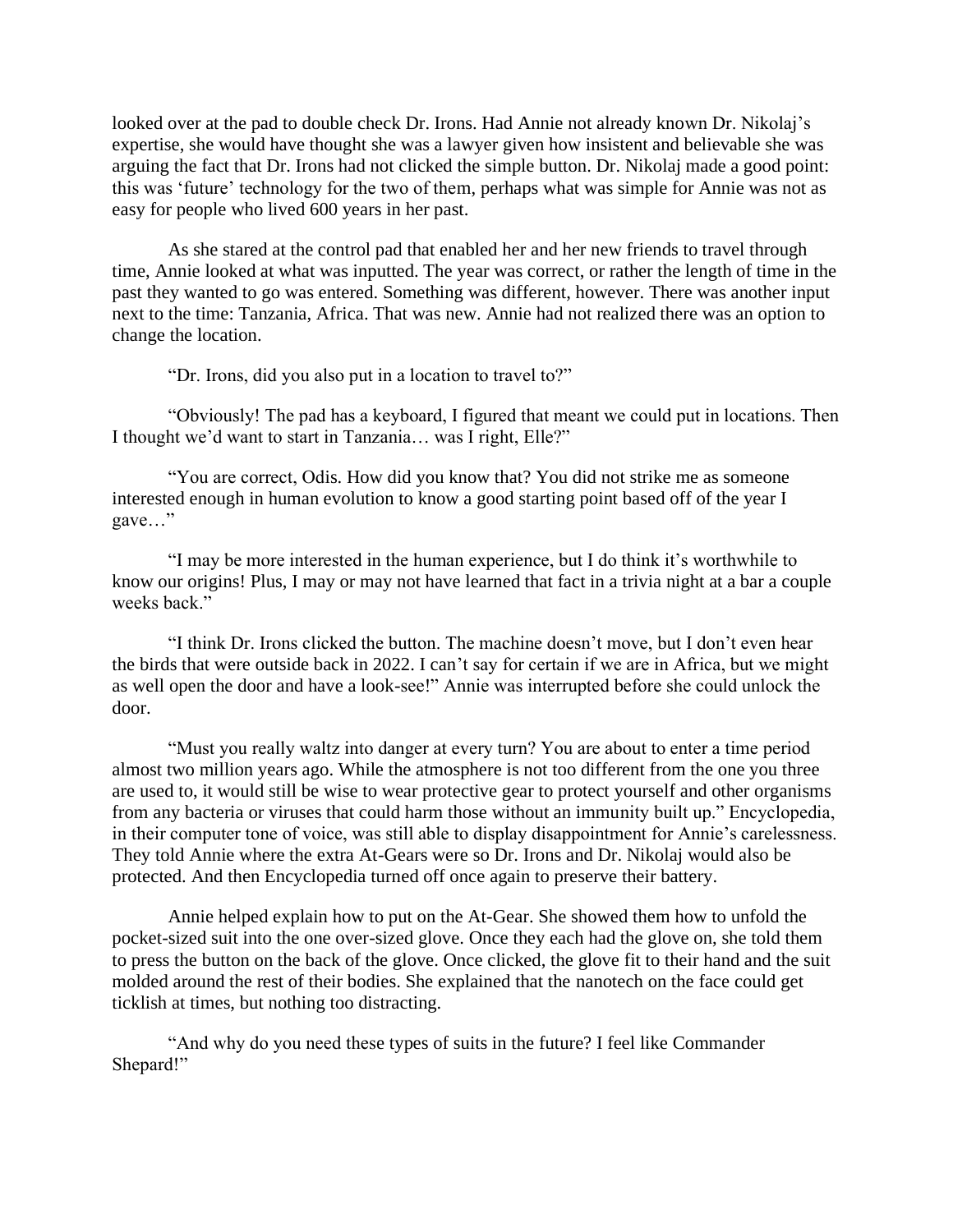"Irons, stop pretending you're in a science fiction game. You're quite literally in a science *non-fiction* movie, given the fact that this suit and machine are real and work." Dr. Nikolaj itched her face through the nano-shield surrounding her head in an attempt to subdue the tickling. "I really hope this tickle-feeling goes away soon. Can we step outside, now? I could use a distraction."

 "Of course! Lemme just unlock this door," Annie unlocked the door. "There! Welcome to Tanzania, almost 2 million years ago!"

 The skies were beautiful. The immediate area around them appeared to be a budding forest with a lake off in the distance. The forest was not as full as a rainforest, but it had a fair number of trees that provided some protection from the hot sun. Annie and the professors had noticed the time machine took the shape of a tree. It looked distinctive enough, and they were interested in getting a closer look at the lake. So, the three of them walked farther into the forest to get to the lake.

 They heard an animal cry out, and then silence. Annie jumped and hid behind Dr. Nikolaj and Dr. Irons. Dr. Nikolaj gasped when she saw a shadow of a moving creature in the direction of the animal noise. She told Annie and Dr. Irons to follow her carefully as they made their way towards the shadowed figure. Annie thought it looked like a monkey as they got closer, but it did not appear to walk like one. It took a little bit to catch up to the figure, as Dr. Nikolaj didn't want to spook whatever it was they were stalking.

 And there it was. At first, it was hidden. But as the three of them walked a little farther, they were able to make out more clearly what it was they had been following. Dr. Nikolaj grabbed Dr. Irons' and Annie's arm and shook them excitedly. In a whisper, she told them what they were looking at.

 "Oh my god! Okay, let me go through a quick checklist here to make sure we're looking at the right one. We're 1.5 million years in the past… they have long legs for long-distance running… they have a flatter face, yet their brow ridge is still large… Perfect! Right now, we're looking at *Homo erectus*! This is so fascinating!" With each whisper-yell, the grip she had on Dr. Irons and Annie hardened.

 Dr. Irons broke free of Dr. Nikolaj well before Annie could. He mimed at her to keep quiet. Staring at their first sighting of *Homo erectus*, it was hard for the other two to not be as excited as Dr. Nikolaj. Annie couldn't believe she was witnessing one of the first of her ancestors. She came from them. She was alive because of these individuals who were alive right now.

 "They're looking this way," excited to interact with them, Annie couldn't keep her voice down. "Hello! We're from the future!" Annie suddenly found herself pinned to the ground by Dr. Irons and Dr. Nikolaj.

 "Be quiet," Dr. Nikolaj said as quietly as possible, "they do not understand us, and their first reaction is not going to be friendly. And given the fact Encyclopedia did not share where any weapons were in the machine, I assume if we had to fight, they would win given their expertise with the terrain.*"*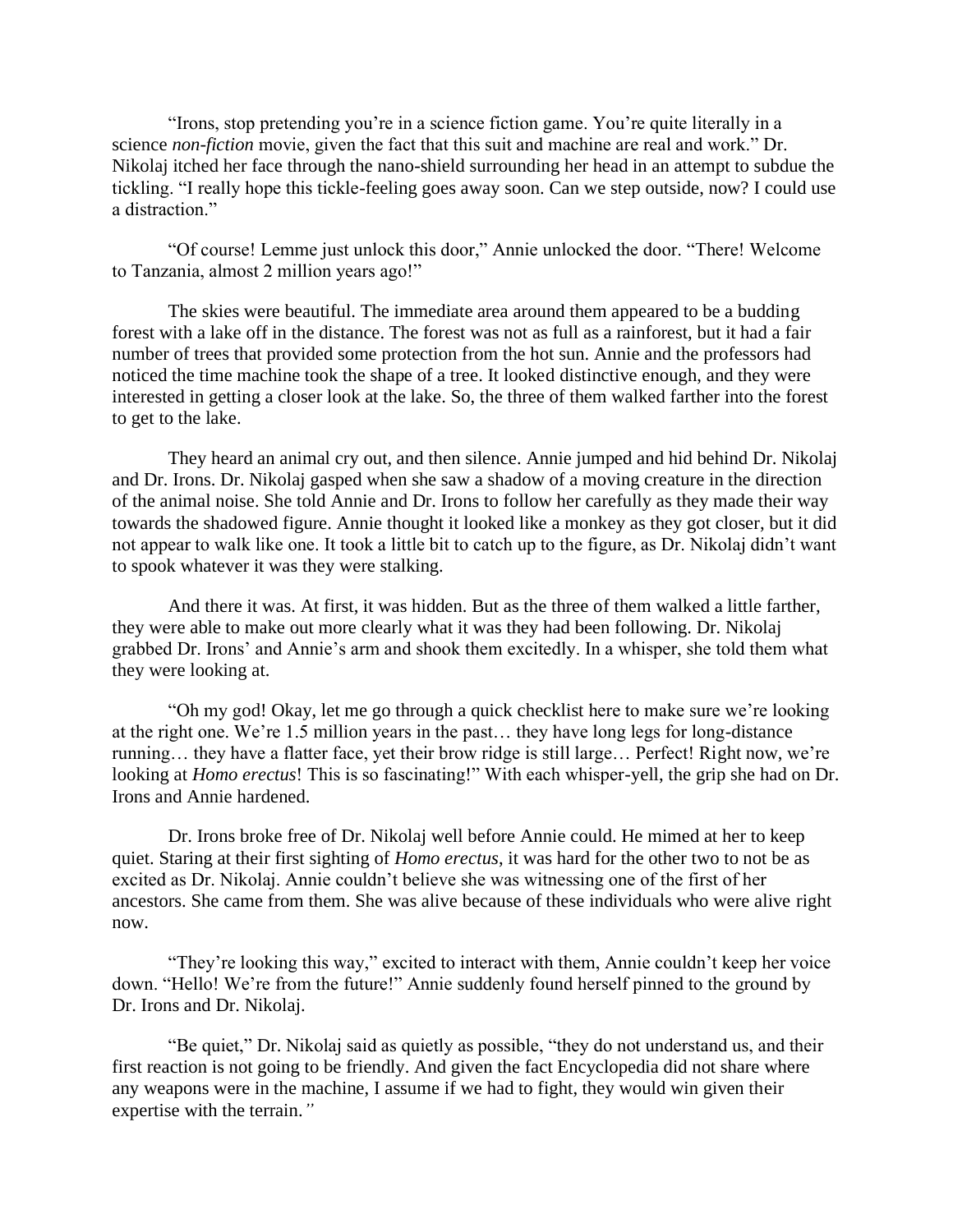"I dunno, the At-Gear is s'posed to be able to protect you from small damage, which rocks would obviously fall under."

 "Annie, do you not realize this species has tools and weapons that, despite being made with stone and wood, can still do damage if you aren't able to run away and have to just sit there and take it? We also do not know if there are more around us, so please, be quiet until we get back to the machine and talk about all of this*."* Dr. Nikolaj nodded to Dr. Irons who then helped Annie sit up. As he was helping Annie regain composure after getting yelled at so quietly, Dr. Nikolaj peaked her head above the grass they were in to see if the individual had spotted them. Luckily, it did not appear so. The one they had seen earlier was walking away from them towards a group of others far off in the distance. It seemed it was just the three of them in the immediate area at the moment. With a sigh of relief, she looked back to Annie and apologized for her and Dr. Irons having pushed her to the ground.

 "Is it gone?*"* Dr. Irons was barely able to be heard, he did not want to attract anything their way. Or maybe he just didn't want to risk getting reprimanded by Dr. Nikolaj. Either way, he stayed quiet.

 Dr. Nikolaj nodded her head, and both Annie and Dr. Irons relaxed. The three of them sat on the ground facing each other. They all slouched a bit in order to remain hidden behind the grass and to generally stay out of sight of the bipedal individuals who had the ability to scan the horizon for anything out of the ordinary.

 "So… that was *Homo erectus*? It looked like a funky and weird human… kinda like someone you'd see on the ground level." Annie had never actually seen any of the 'mutated' individuals supposedly living on the Ground Level back in her time, but she was always told stories about them as well as the dangers of living down there.

 Dr. Irons looked at Annie in a bewildered fashion. "What? Huh? Is there something wrong with your time? What is this about 'Ground Level'?" Dr. Irons never got his question answered because Dr. Nikolaj had a different agenda.

 "I'm terribly sorry, did you not think *Homo erectus*, an ancestor to modern *Homo sapiens*, would bear a slight resemblance to one another?" Annie hesitantly shook her head at the doctor's question. "While they do have similarities, hence why they are in the same genus, there are major differences you and Odis should know," Dr. Nikolaj stared at Dr. Irons who had been caught picking at the ground. "It's important to know because there are going to be other hominins that I want you to see along with their differences. These differences are what make each of them unique. Learning these differences can help you, Annie, learn how you might fight the oppression in your time."

 "Really? Okay, so what are some of those differences then? You mentioned 'shorter limbs' and a brow ridge?" Annie leaned back, almost wishing she had brought something to take notes with.

 Dr. Nikolaj explained a couple of the aspects of *Homo erectus* that are unique to its species. It had a shorter forearm length compared to earlier hominins like *Australopithecines*. Erectus had no need to rely on an arboreal environment, so the long arms often needed to climb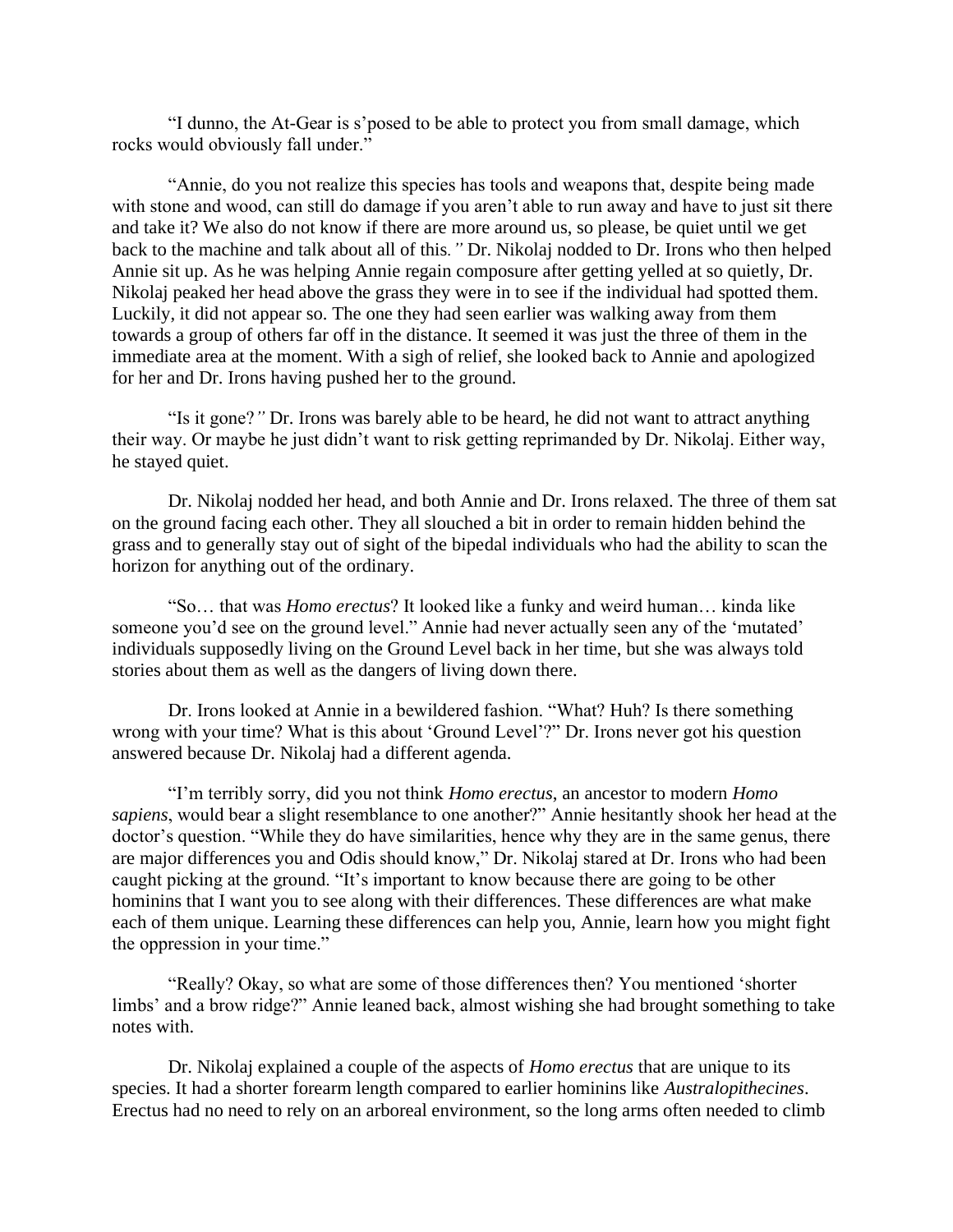and swing were not useful for them. Dr. Nikolaj continued her explanation of the differences by comparing the face they all just witnessed to her own.

 "Did you see their eyebrows? They were extremely pronounced! They looked like they were wearing visors over their eyes! And they didn't even have a chin! There's not a lot of pronunciation on their faces. The one we saw, just like the ones it ended up rejoining, had a flattened nose which just further shows how retrognathic, or flat, their profile is!" Dr. Nikolaj quickly apologized when she saw Annie and Odis jump at her rise in voice.

 "That's cool and all, but how does that help me? It just shows that our ancestors were different, but ultimately, we came to be and have been surviving while these guys just faded from existence. They are extinct, right? Or do they live in the lower levels?"

 "Yeah, they're extinct. But as Elle will probably back me up here, it's because they just slowly faded out. Competition got too much for them to handle."

"Competition? In Africa? Right now?" Annie looked to Dr. Nikolaj for an explanation.

 Dr. Nikolaj somewhat agreed with Dr. Irons and explained how *Homo erectus* wasn't just in Africa. The species could very easily adapt to different environments, which was super helpful during the period they lived. Africa's environment changed every 200,000 years. It would go from a dry grassland to a wet forest, back to a grassland, and everywhere in between. This ability to adapt to the environment so quickly was how *Homo* erectus was able to successfully travel outside of Africa and settle down throughout Europe and Asia. From this expansion, Dr. Nikolaj concluded, a bunch of other species were able to evolve, eventually leading to modern *Homo sapiens*.

Annie couldn't understand how something that lived, and was an ancestor to *Homo sapiens,* could have died out at one point in time. She had felt it was not fair to *Homo erectus* to have died if they had all these apparent advantages that led to them being able to expand so far across the world.

"So why are you so interested in *Homo erectus* if they ended up just dying out? We seem to be more interesting, since we're alive and won against the other ancestors." Annie picks up a rock and lazily throws it at a tree.

"I've got this one, Elle. You see, Annie, it's not about 'winning' in life. Evolution shows us that what can work for a species at one time can ultimately be its downfall another time. While we, as *Homo sapiens*, may be the only hominin alive in both of our times, it doesn't mean we'll always be. We could even be the *last* hominin alive, because of some unforeseen event that we cannot easily or quickly adapt to. Or perhaps we evolve and end up creating a branch of another *Homo* species. We won't know. And we don't know when these may happen. But we know roughly when and why they happened to our ancestors. *Homo erectus* was not weak—they spanned all over Africa and Eurasia! One of the first books ever written, *The Epic of Gilgamesh*, really highlights these feelings of superiority which are then stripped away upon learning of one's own mortality.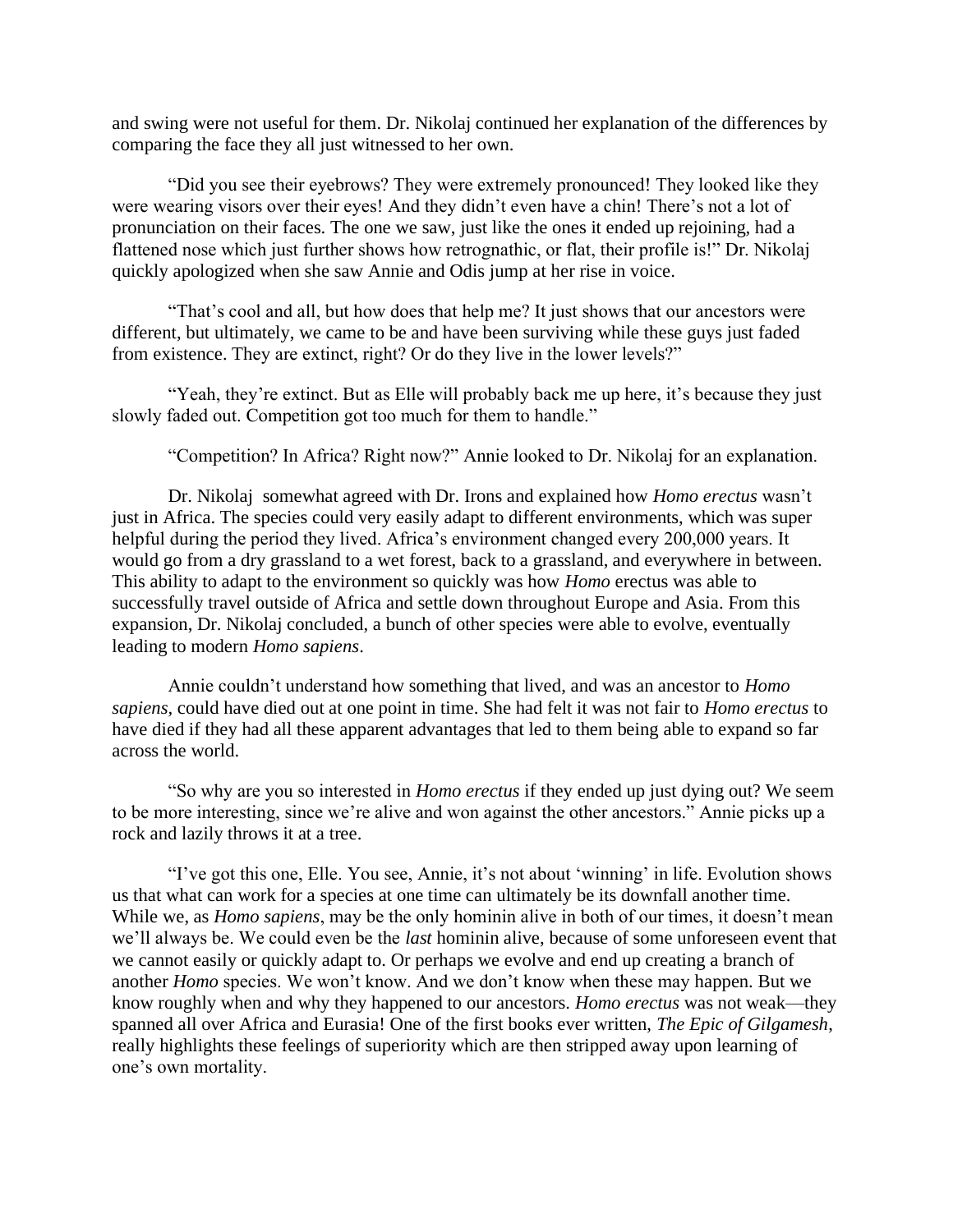You see, Gilgamesh was the greatest king of Uruk. A skilled warrior, he could best any man in combat. This arrogance he had due to being the best caused him to be detached from his citizens in Uruk. The citizens, wanting their king to become a better man, had prayed for the gods to send down something to fix their king. Enkidu, a man born of the forest, was created by the gods to help teach Gilgamesh about community. However, Gilgamesh initially felt intimidated—after all, Enkidu was just as good as Gilgamesh at everything he prided himself in. But as he interacted with Enkidu more, he learned to see Enkidu as an equal; more importantly he saw him as a friend, a brother. Eventually, Enkidu dies. He is cursed with an illness and Gilgamesh watches the only person he has loved more than himself leave the world. It is from this death that Gilgamesh realizes his own mortality; he recognizes that while he is scared of death, he knows his friend will be there waiting for him on the other end.

Death, and the unexpectedness of it, and the connections we build with those similar to us—or perhaps 'superior' to us—is what humanity is all about. It's what allows for evolution to take place. If we don't die, how can we change? Birth provides the new-ness, the change, but if we are not put in our places, if we are not reminded of our inevitable end, what change would we be willing to do? Our ancestors may or may not have been aware of their own mortality, but without the success of them, we would not be standing here today discussing them. We lived with other hominins at one point in time, too. Perhaps they were our Enkidus, or perhaps we are actually the most selfish of the species. But you cannot say that each species before us deserved to die. They earned their right to leave the world by providing a foundation for future species in their genus to survive."

"Sheesh, I didn't realize bringing along two professors would turn into a bunch of impromptu lectures. You know, I'm technically gonna be missing school the longer we stay out here and travel through time and space? That doesn't mean I wanna practice being a student." Annie rolled her eyes—not out of annoyance, but in an attempt to deflect the fact she may have been wrong in how she viewed life and people.

"And do *you* realize that both Dr. Irons and I will be missing our lectures? So, if it seems like we're teaching, just think of it like we are trying to stay in shape." Dr. Nikolaj turned back to Dr. Irons. "That was very well put, Odis. I can see why students speak so highly of your classes."

 Dr. Irons thanked Dr. Nikolaj. He then asked to head back to the machine in case the group of Erectus they came across earlier were not the only group around. The three travelers worked their way back to the machine. Annie forgot which tree in the grove was the entrance to the machine. Splitting up the grove in threes, the group took their section, knocked on the trunks, and listened for the hollow sound. It took about five knocks until Dr. Nikolaj heard the hollowness behind her knock.

"I'm going to go out on a *limb* and say this is the time machine!"

 "Oh geez, please tell me you didn't purposefully make that joke. Lie to me if you gotta," Annie walked over to Dr. Nikolaj.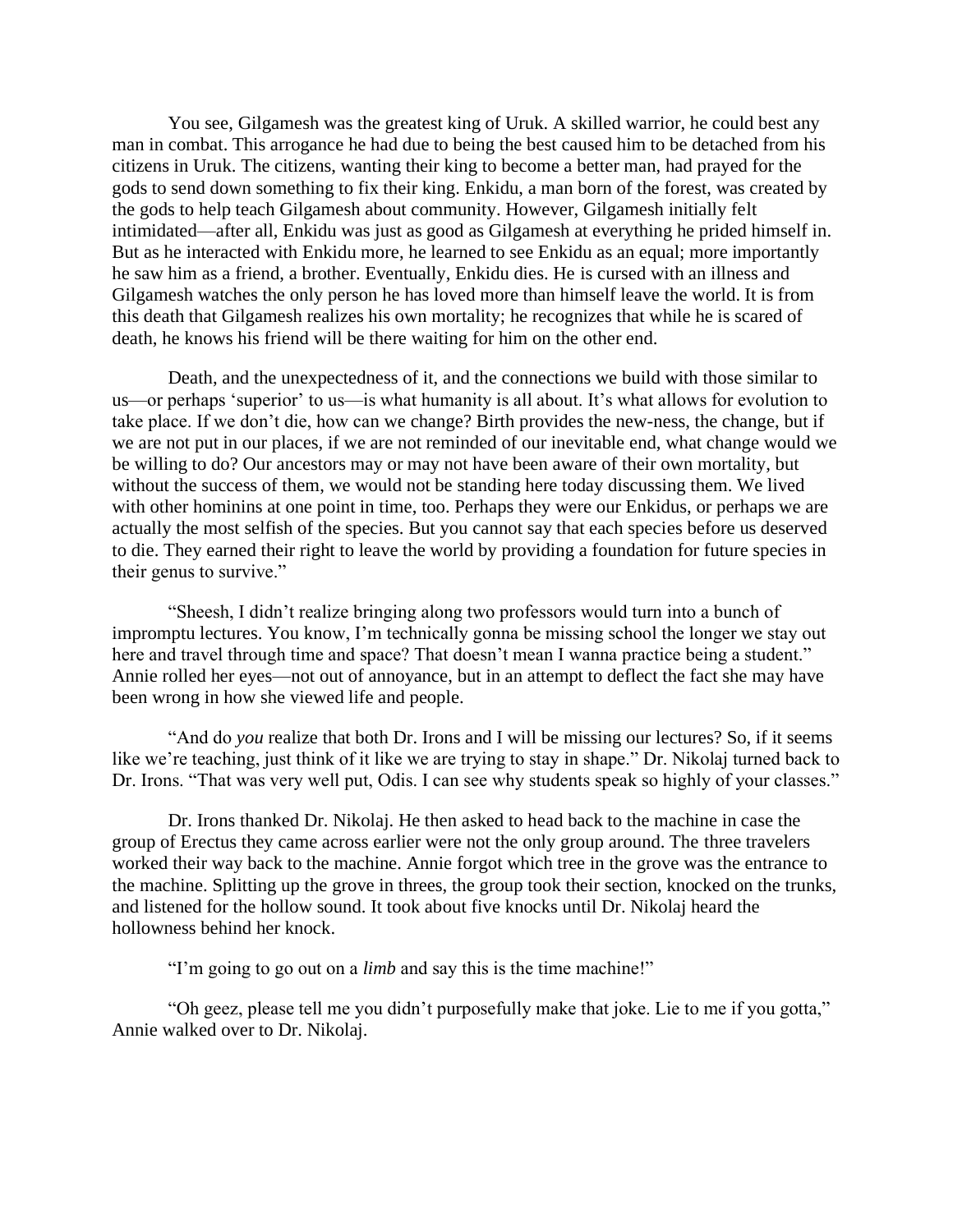"What? You don't find that funny? It's a double meaning! Limb, as in my arm? Which my hand is attached to? Which I used to knock on the trees? Trees, which have branches? Otherwise known as limbs?" Dr. Nikolaj looks to Dr. Irons for support.

 "You anthropologists don't get a lot of comedians coming your way, do you?" Dr. Irons sympathetically patted Dr. Nikolaj's shoulder as he opened the tree to enter the machine.

 Once everyone was seated inside, they began to discuss their next steps. Annie wanted to learn more about *Homo erectus*'s expansion; still hesitant about them being 'successful', she wanted to see how they lived in a completely different environment almost on the complete other side of the world. Dr. Nikolaj and Dr. Irons agreed that looking at *Homo erectus* in a different environment several thousand years later would be beneficial for Annie's understanding. This time, it was Dr. Nikolaj's turn to input the time and location for their next visit. She sent the machine a couple thousand years forward in time, and made sure they would land in Java, Indonesia. She knew there were a lot of findings of *Homo erectus* in Java, so hopefully there would be a lot of *Homo erectus* there when they visit during the time they lived.

### **1 million years ago**

This time, the group knew not to expect any sort of signal that told them the machine has moved across time and space. In their At-Gear, they all step out of the machine to take in their surroundings. They also made sure to mark the tree they came out of so they wouldn't make the same mistake as last time. More importantly, Annie and Dr. Irons didn't want to hear any more tree puns Dr. Nikolaj could make.

**\_\_\_\_\_\_\_\_\_\_\_\_\_\_\_\_\_\_\_\_\_\_\_\_\_\_\_\_\_\_\_\_\_\_\_\_\_\_\_\_\_\_\_\_\_\_\_\_\_\_\_\_\_\_\_\_\_\_\_\_\_\_\_\_\_\_\_\_\_\_\_\_\_\_\_\_**

The trio stood in a mixed woodland-marsh environment. Off to their left, they saw a group of deer-like animals eating the vegetation while one deer was on the look-out for potential predators. The deer heard something that caused them to run away. The noise had come from behind where the time-travelers stood.

 Annie fell behind Dr. Irons and Dr. Nikolaj as the three of them slowly crouch-walked their way towards the noise. It wasn't words or any recognizable language, but it sounded different from dogs or hyenas or other animals that could be found where they were. Perhaps they had found a group of *Homo erectus*, and they were steadily approaching their camp. Perhaps they would be attacked. Annie trailed even farther behind the two professors; how would they defend themselves? *Homo erectus* lived in the wild. None of them have probably even seen a modern human before, let alone three in high-tech suits. Would they be scared? Or would they welcome the three of them? Annie didn't know. And so, she assumed. She assumed they would want to attack them. After all, this species survived *in the wild*. Annie didn't realize how far back she had fallen until Dr. Nikolaj addressed her.

 "Annie? Are you alright? I don't know if it's the suit, but your face looks a little pale." Dr. Nikolaj gestured to Dr. Irons and the two quietly slunk back to their new friend.

 "What are we even doing? They could attack us… We don't have any way to protect ourselves, so why are we walking headfirst into an unknown group?"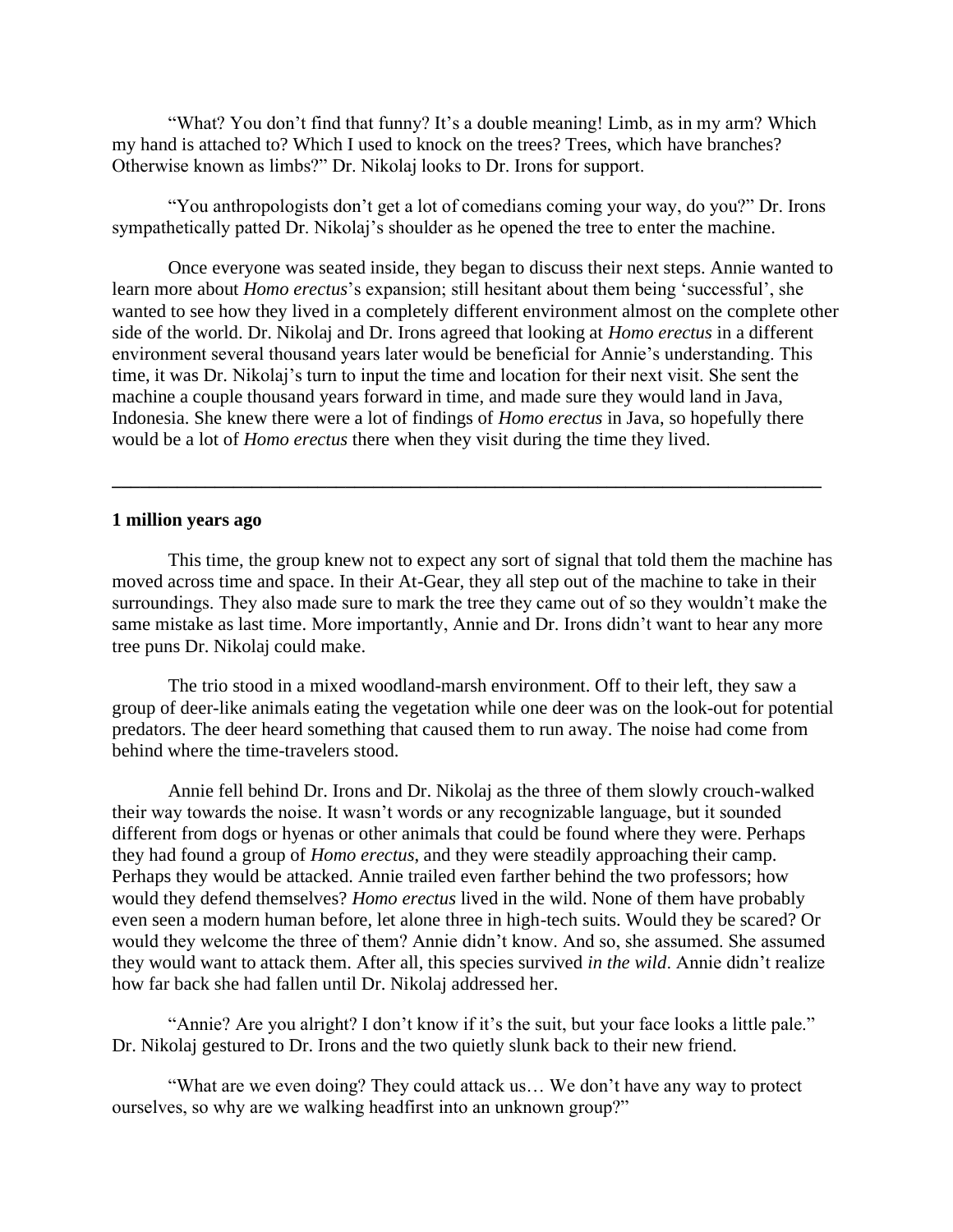"I understand you may be scared, but we'll stay hidden! Besides, there is a chance we could scare them away. They aren't going to be starving, they know how to feed themselves. Because of that, we know they won't attack us out of a need for food. And while there is a chance there could be more of them than us, we'll stay hidden. And if we are spotted, we just run away. They may go after us, but we'll easily be able to reach the time machine before they get to us. And that's not because we're faster than them, but because that's how they hunt—they trail behind and wait for exhaustion to hit. We're going to be okay Annie, I promise." Dr. Nikolaj placed her hand on Annie's shoulder to soothe any fear the younger woman might have still had.

 "And if any of them try to come at us, I can teach them a lesson or two." Dr. Irons flexed his arms to show the other two his supposed weapons against the group of *Homo erectus*.

 Annie and Dr. Nikolaj shared a quiet laugh. After Dr. Nikolaj explained the importance of *not interfering* with the past as much as possible, the group was able to move closer towards the sounds they had heard since they first stepped out of the machine. To remain as hidden as possible, they started crawling on their hands and knees in order to stay out of any of the potential *Homo erectus*'s line of sight. It took longer than they had thought, but eventually they reached the camp they had expected a group of *Homo erectus* to be.

 Dr. Nikolaj was right, they did hear a group of Erectus! In a slow approach, the three time-travelers found places behind a rock, some grass, and a tree to hide. They surveyed the group for some time, studying their bodies and what they were doing.

 This group of *Homo erectus* was slightly different from the singular one they had seen several thousand years prior. Something they all were able to notice (Annie needed it to be pointed out, but she was able to see it after that) was the heads were slightly bigger. There were about six to seven Erectus in the group, and despite the hair covering their bodies, it was relatively easy to distinguish which were males and which were females. But the most interesting thing they all witnessed was what the tribe was doing.

 The group of Erectus must have hunted earlier that day, because they were processing the meat of an unidentifiable animal. But they were using tools! Dr. Nikolaj later explained to Annie and Dr. Irons that they were using Mode 2 tools, also known as Acheulean tools. Acheulean tools were one of the earlier forms of tools known to be used by hominins made mostly of rocks. The Erectus were using flakes of rock as knives to scrap the meat off the bone and cut it into smaller pieces. There was also a fire in the center of the group with meat set on rocks in the fire to cook. Annie was surprised to see fire being used and controlled in such early ancestors of humans. Not only were they cooking meat, but they shared nuts and other plants with one another to eat as they processed the meat they hunted.

 The ones that were standing around were the same height as the Dr. Nikolaj, Dr. Irons, and Annie. It was hard for Annie to realize how well-adapted these Erectus were, but seeing how they had similar characteristics to her, she was able to give them the benefit of the doubt. After all, Dr. Nikolaj had told her *Homo erectus* had been around for about a million years; there had to be something they did that made them last so long.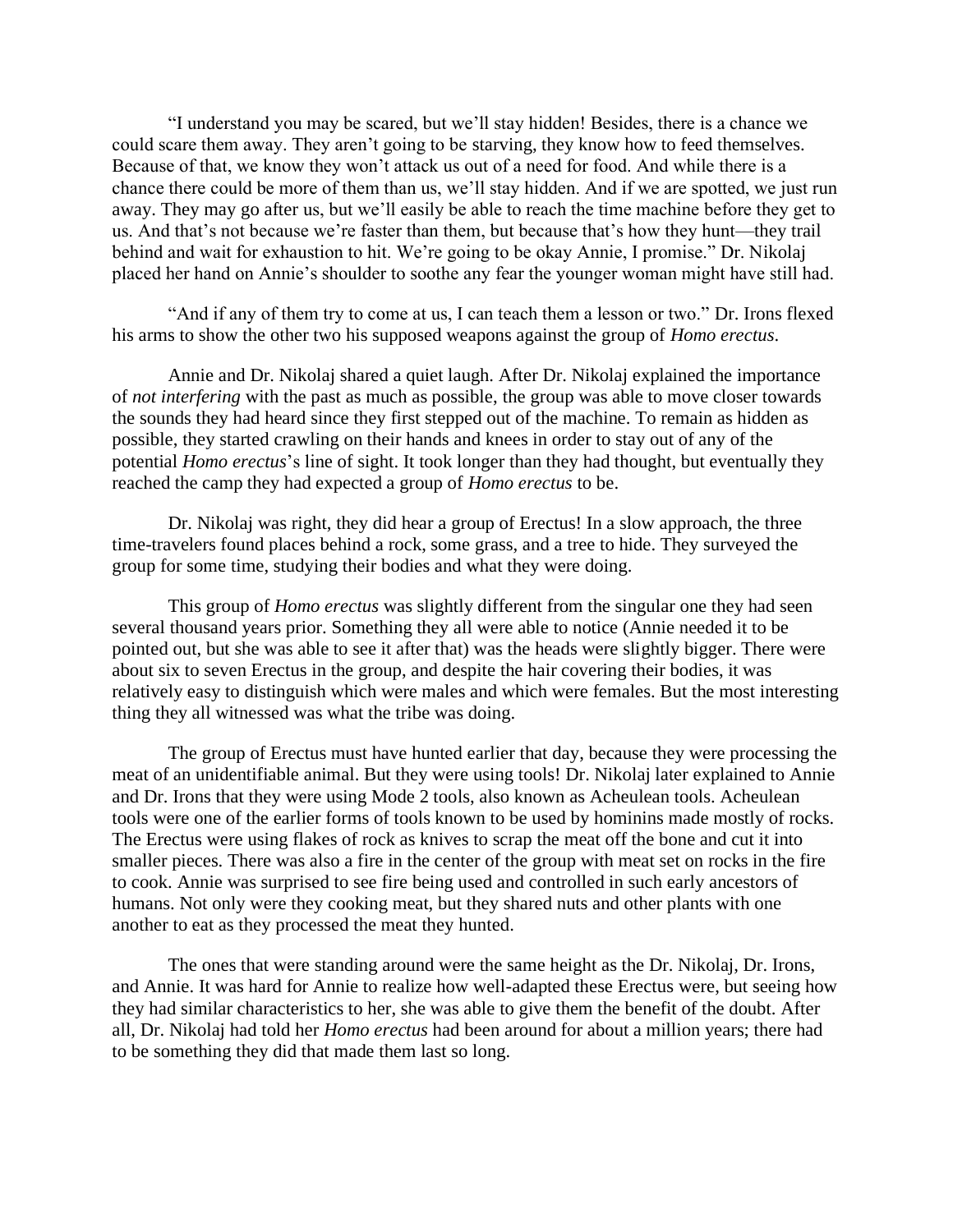Annie, Dr. Nikolaj, and Dr. Irons returned to the time machine after the group they were studying started to wind down for one of their daily naps. Dr. Nikolaj informed the others that *Homo erectus* wouldn't sleep at night like modern humans do. Instead, they take long naps throughout the entire day so they can stay aware of any predators coming their way. Once back in the machine, the three spoke more on what they had just witnessed.

"Okay, so they used tools. The rocks they used weren't even complex tools, they just looked like broken rocks. No wonder they didn't survive long," Annie crossed her arms and leaned against one of the many counters in the time machine.

 "Again, that's not why they aren't alive in either of our times. What do you think caused us, *Homo sapiens*, to last as long as we have?" Dr. Nikolaj was growing impatient as she heard Annie insult the early hominins they had already seen.

 "I mean, we just constantly looked for the best of the best, right? You can't become the best species alive without the best within your species," Annie said flatly.

 "Be more specific. What is it that you think makes modern humans the 'best species' alive?" Dr. Nikolaj asked Annie. She wasn't going to let this younger woman head back to the future without breaking down her biases.

 "Okay, well, I think we're the best species 'cause we're able to know what's best for us. We've eradicated diseases and even cured cancer. For the Upper-Levels, mostly. There've been instances where Lower-Level citizens were cured from cancer or a certain disease 'cause the government knew there was a chance the people would produce higher-ranking children. But we fixed the climate problem several hundred years back because it was greatly affecting the humans in it. It did cause certain animals to go extinct, but that's their fault for not being able to change the environment like us. We know what's best for the world, and that's how we've been surviving and succeeding this entire time."

 Dr. Nikolaj was about to speak when Dr. Irons stepped in. He cleared his throat and prepared his 'professor voice'. He had dealt with students with similar ideals before. He has had conversations like this several times in his teaching career, and he knew he would continue to have this conversation for his entire time alive. He knew his importance as a professor and historian was to educate people on the dangers humans have experienced already. Especially dangers caused by their own hubris.

 "Annie, while humans may have this great adaptability to environments and a cognitive ability not witnessed in other animals, there is a flaw in humans that will take us out eventually if Earth doesn't get to us first. Our own hubris, or arrogance, has caused several wars and falls of empires. But we never seem to blame it on ourselves. Homer, a well-known author from ancient Greece, wrote epics on just this. Citizens of Greece would get too over their heads and blame the gods for their troubles. Their downfall was not that of a god, but that they felt they could be *better than a god*. Better than a force of nature. But this arrogance was not bestowed upon an individual by a god, it was a consequence of them wanting honor. They wanted to be the best, and they got greedy.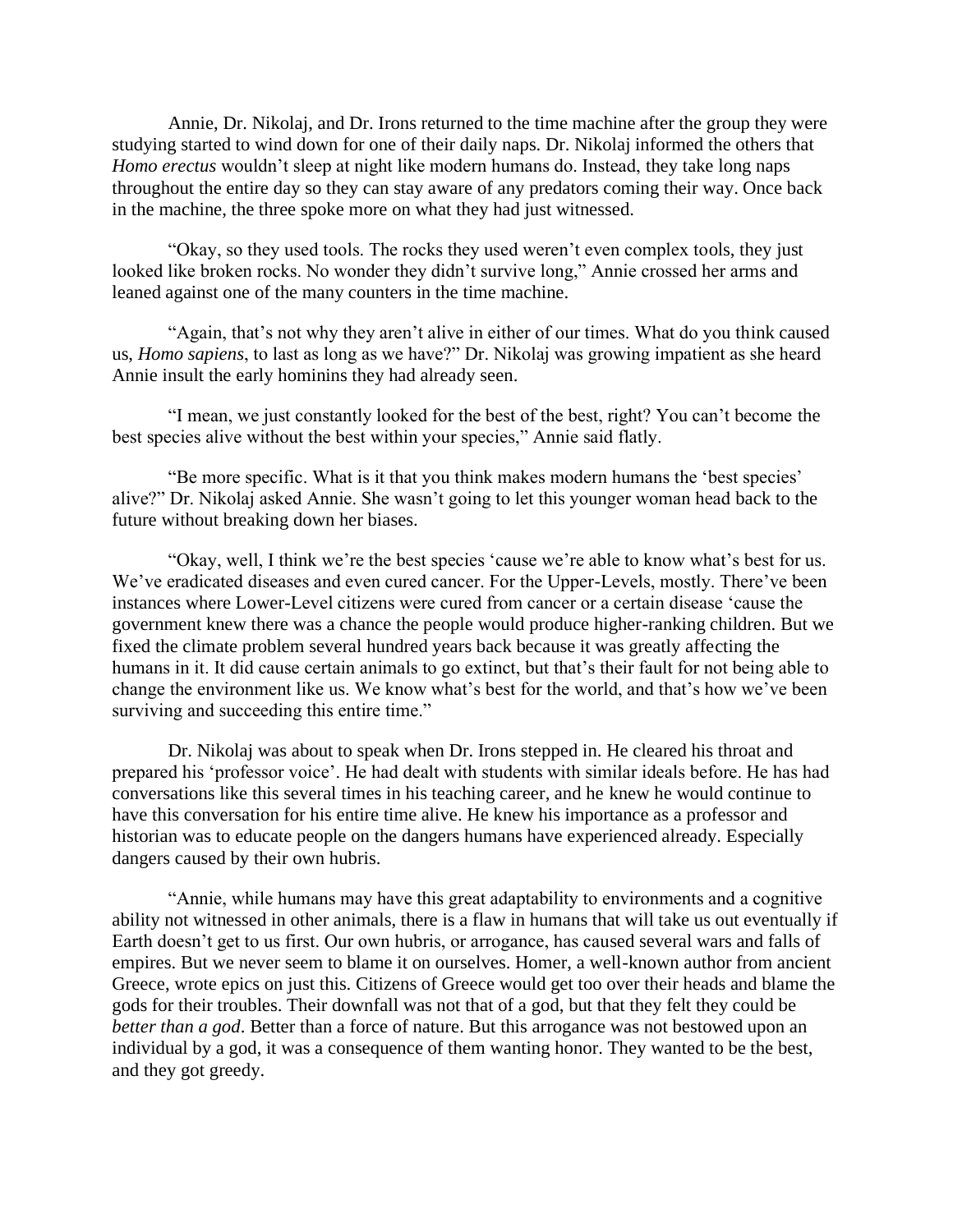This desire to be the best, and willingness to destroy others because of it, is not a beneficial survival technique. It's almost like a curse for our consciousness. We can think of anything, and can desire anything we want; because of that, we doom ourselves to never being satisfied. But—" Dr. Irons got interrupted by Dr. Nikolaj.

 "*But*, the point of Odis' lecture is that no one who has strived to be the best has been able to stay that way for long. They forget about important aspects, such as variation in a community, and fall because of their unwillingness to admit they do not need to be the best, but rather the fittest. Fitness, in this sense, being how reproductive one can be. If you end up only reproducing one kind of person, something bad will come along and wipe out the entire human race. And sometimes that thing could be man-made, or it could even be from Mother Nature herself. Ultimately, Annie, we're not the best. One day we will die out. And that's okay! Because we will have laid the foundation for future hominins that will roam the world. And maybe in billions of years, one of them travels back in time to study us to learn how they came to be. And they'll thank us for what we laid out for them."

 Annie stood quietly after both professors shared their thoughts. She hadn't thought about how only producing one kind of person could lead to a chance of total wipeout. She didn't realize that her superiority complex over the human race could also cause the end of her kind as she knew it. She still had a lot to learn from these two people from the past.

 "Okay. I get I may have some ideas that aren't conducive to proper survival. But that's why I'm here! I wanna learn! I *need* to learn. If there's a way I can stop what's happening back in my time, I wanna know about it. So, where to next?" Annie pushed herself off the counter and toward the time and space keyboard. She was ready to go and see the next hominin Dr. Nikolaj had in mind.

 "How about 450 thousand years from my time in Mauer, Germany?" As Dr. Nikolaj finished her question, Annie inputted it and off the three went to their next time-adventure.

**\_\_\_\_\_\_\_\_\_\_\_\_\_\_\_\_\_\_\_\_\_\_\_\_\_\_\_\_\_\_\_\_\_\_\_\_\_\_\_\_\_\_\_\_\_\_\_\_\_\_\_\_\_\_\_\_\_\_\_\_\_\_\_\_\_\_\_\_\_\_\_\_\_\_\_\_**

#### **450 thousand years ago**

 "What would happen to the space-time continuum if I were to find a way to make some schnitzel and then that gets introduced to these ancestors of ours? Before you answer, it's important to know that I am really hungry and your response would only affect my decision if your answer has anything that mentions the end of humankind as we know it."

 "Odis, really? How are you planning on making schnitzel? You'd need to hunt down an animal first, find breading, and then fry the whole thing. Only one of those steps seems easy with the technology we have right now." Dr. Nikolaj seemed a little annoyed until her stomach growled.

 "Uh oh, looks like we're all hungry! I'm sure we can scrounge something up while we're outside! C'mon, I wanna go look at what Dr. Nikolaj hopes to see," Annie said as she opened the door to exit the time machine.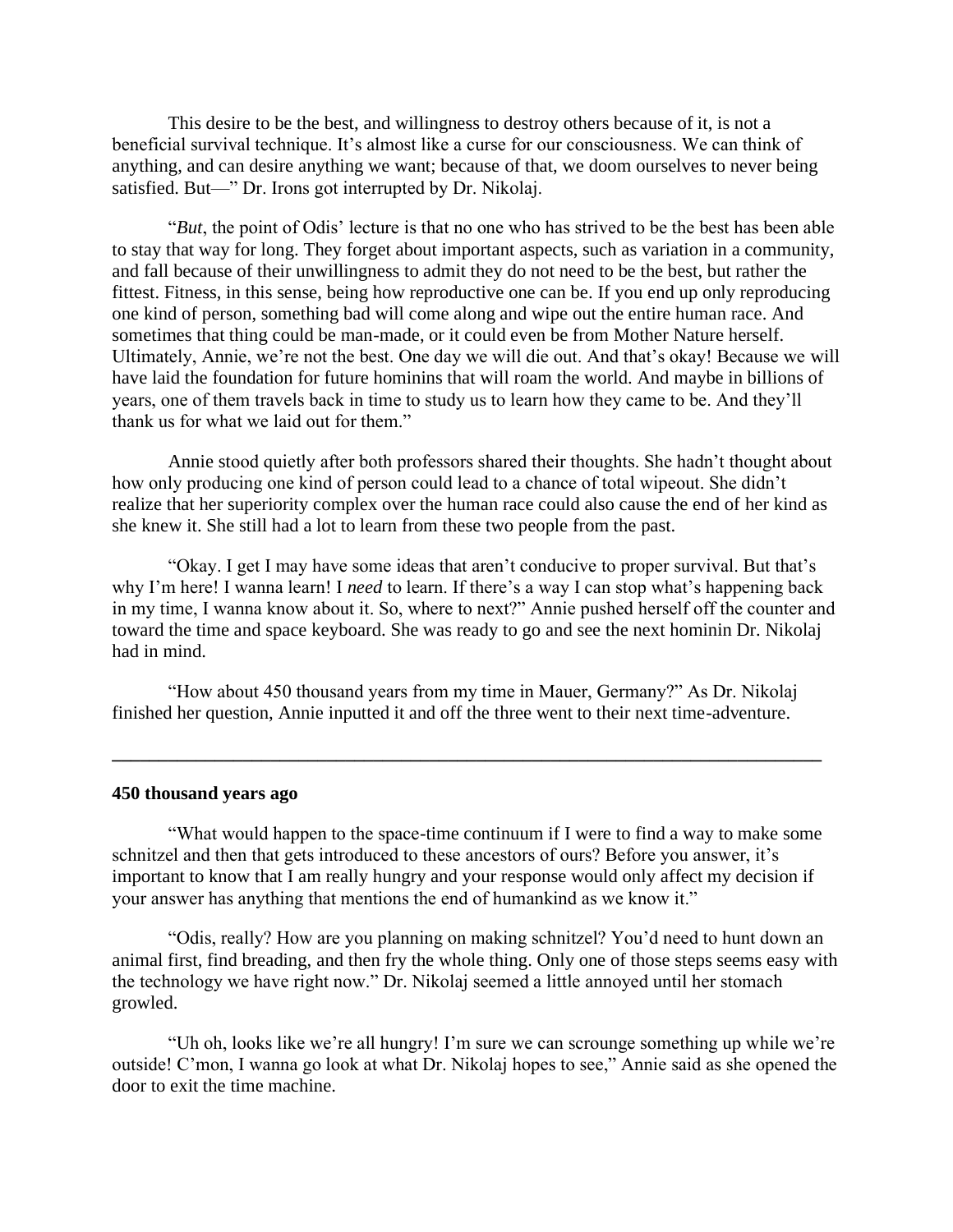The trio stepped out of the machine and took in their surroundings. A complete change in scenery compared to where the three had been earlier, the environment was more temperate. The time machine resembled an early type of hut, as described by Dr. Nikolaj. The machine was disguised as a stick and leaf hut with leaves as the door. Around the fake hut were trees similarly spaced out like where they had traveled earlier. There was a large lake near them that a hippopotamus walked into from the opposite end of the lake. Dr. Irons told everyone to avoid the lake unless they wanted to get attacked by a hippopotamus. The professors and Annie walked in a direction towards the sun, so they would be able to keep an eye out in case they stayed out too late. They walked for half an hour until they smelled something they all were familiar with.

 They smelled smoke. Could that mean there was cooked food nearby? Dr. Nikolaj reminded the group rather quickly that if they smelled smoke, that meant there was a group of hominins nearby. With a sigh from Annie (she was getting tired of having to crouch and sneak everywhere), the three of them found the smoke trail and made their way towards it. It took a lot longer than they had thought, but that was only because Dr. Irons tried to wake up Encyclopedia every time they passed a patch of berries to see if they were edible. Encyclopedia's eyes briefly appeared on their screen but instantly shut them whenever they saw Dr. Irons' pleading face next to a new patch of berries. Encyclopedia's charge wasn't low, they just didn't want to interact with the doctors at the moment. They barely wanted to interact with Annie, but at least she left Encyclopedia alone until they chose to wake up.

 Finally, they got close enough to see where the smoke was coming from. The smoke was coming from what looked like a small cave. Inside and immediately outside of the cave were tall and strong looking… people? Annie looked to Dr. Nikolaj in confusion. These individuals were called *Homo heidelbergensis*. The anthropologist quietly explained that *Homo heidelbergensis* wasn't just found in Germany and other parts of Europe around this time, but they also were abundant in Africa. She pointed out how similar this group they were watching looks compared to the *Homo erectus* they saw earlier as well as how similar they looked to the three of them. Dr. Nikolaj shared that it is a popular hypothesis that Heidelbergensis was the last common ancestor between *Homo neanderthalensis* and *Homo sapiens*. Another look of confusion from Annie told Dr. Nikolaj the next species they were going to study was *Homo neanderthalensis*. She put that in the back of her mind and continued sharing what she knew with her friends. A couple of the Heidelbergensis were playing outside the cave. That was what Dr. Nikolaj assumed, as they seemed to be having fun pushing each other and moving their arms around.

 At one point, it looked like the three playing were *smiling*. They bared their teeth at each other, but it didn't appear to be threatening, and there were noises made that could have been laughter. It was tough to tell. But what wasn't tough to tell was the size of their teeth as they smiled. Smaller teeth than what they had seen from *Homo erectus*, it amazed Dr. Irons and Annie to see teeth similar in size to their own. However, while their teeth were similar to their own, their lower jaw was more robust and still had no prominent chin. Similar to Erectus, Annie thought. The eyebrows were still sticking out like a continuous visor, but the profiles of the individuals had more shape to it. It wasn't as stuck out in the middle as *Homo erectus*, because the Heidelbergensis nose had a little more pronunciation than Erectus. Not only that, but Dr. Irons had made a comment on how the round part of their heads seemed to be similar in size to modern humans. Dr. Nikolaj confirmed his thinking; she explained how *Homo heidelbergensis*'s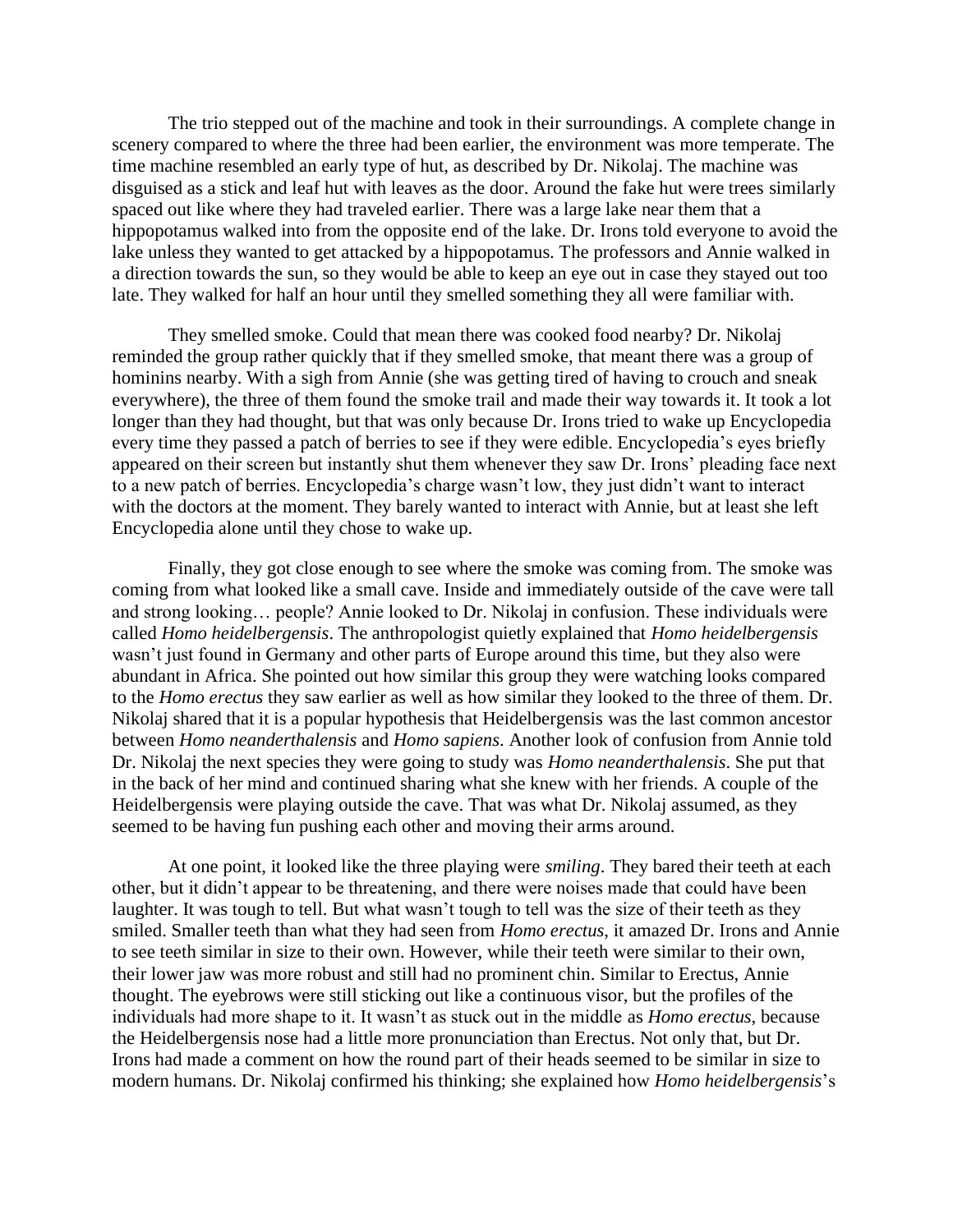braincase fell into the lower range of modern humans' braincase. Their brains were larger than the species before them, but not as large as the ones after.

Dr. Nikolaj tried to find a spot to get closer so she could observe the group better. There was a rock closer to the entrance of the cave that could hide them from the group of six or so (they had a hard time counting because every time one of them poked their head up to stare longer than five minutes, they would almost be spotted by one of the Heidelbergensis). Next to it was a thick patch of grass they could hide in to stick their heads out a little further from the rock. Much to Annie's dismay, they crawled as low to the ground as possible to their new spot.

 It didn't take long for them to smell what the fire was presumably made for. None of the three time-travelers had eaten in almost two days. The first day was easy to ignore hunger pains, as they were all still amused and distracted with the ability to travel through actual time and witness their ancestors. However, being within 100 meters of meat cooking over a fire, their minds were all on one thing: they needed to eat. There was one quick way to satisfy their hunger, but it wasn't going to be easy.

 "It's no schnitzel, but I could really go for whatever animal is cooking on the fire right now," said Dr. Odis.

 "Are you suggesting we *steal* from our ancestors?" Dr. Nikolaj, despite being as hungry as Dr. Irons, had one thing he did not have: ethical training for when she studied cultures and people in her early years as an Anthropologist. And as much as she'd like to forget it, that was one thing preventing her from satiating her hunger.

 "Are you even debating against it? Dr. Nikolaj, we're all starving. We need to eat soon or else our stomachs are gonna give our hiding spots away the next time we're hiding behind a rock." To prove her point, Dr. Nikolaj's stomach growled loud enough to make the anthropologist wish her ancestors had evolved to have no need for stomachs.

 Quietly arguing over whether or not what they all wanted to do was a good idea, it only took a distraction from nearby Heidelbergensis to come up with a plan. An animal, perhaps from the Suidae family, had run a couple meters away from the Heidelbergensis which caused the eight of them (Dr. Irons had finally been able to accurately count how many there were from the new hiding spot they were at) to look at it. A couple of them had grabbed stone-tipped spears, which Annie felt were more sophisticated than what she would have thought they'd have been able to make during their time. Three of the Heidelbergensis went after the supposed pig to track it down for food and other materials. This left five Heidelbergensis at their base camp. Dr. Nikolaj thought up a plan and relayed it to the other two.

 "You want us to be *bait*? You're *absolutely certain* the only way we can get their meat is if we create a distraction to pull the remaining Heidelbergensis away from their camp? Are you crazy?"

 "No, Odis. I am not crazy, I am hungry. I'm *starving*. And I only need one of you to be bait. The other has to go and ensure they catch that pig. I'm not stealing their big haul if they can't easily replace it. Obviously, they've been foraging and have other food to easily satisfy their caloric needs, but I don't feel comfortable taking their food without somehow paying them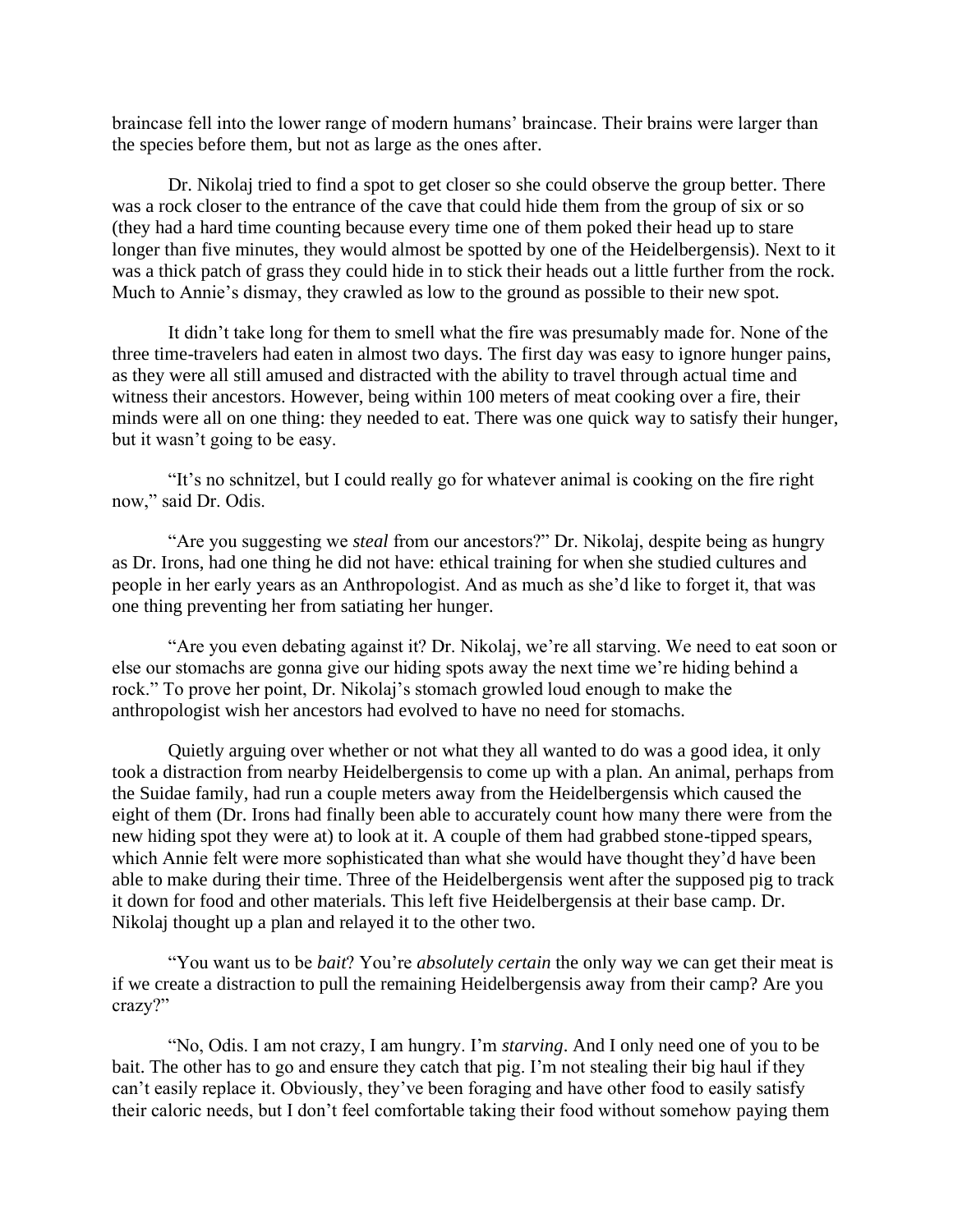back. And for the distraction, all you need to do is get them to go after you. Hopefully you can beat them to the time machine and just hide in there until we come back with the meat."

 "Dibs on the distraction! No way am I gonna figure out how to help them catch that pig without also coming face to face with those guys. Hopefully your historian background can help ya catch that pig!" Annie started to stand up and clap her hands but was instantly pulled back down by Dr. Irons. He was not happy to be stuck with the hardest job.

 "I think, before we go out and act, we should get on the same page. My historian background has taught me a *lot* about rushing into things headfirst. Okay, Patroclus? Let's plan this out so everyone makes it out alive." Dr. Irons turns to Dr. Nikolaj and asks how they should go about this.

 The plan was simple enough. It had to be. Three modern *Homo sapiens* from the future, wearing futuristic gear (or just *modern gear*, for one of them) were in a remote location way out of their comfort zones and skills. They couldn't rely on much for this plan. Thankfully, Dr. Nikolaj was better at making plans than she was at making jokes.

 Annie's job was the most important, because she needed to distract all five Heidelbergensis individuals enough to pull them away from their home. They settled on having her stand up and wave her hands to draw their attention. She would then sprint away, in hopes that their curiosity was similar to humans and would make them want to follow her. When they followed Annie, Dr. Irons' job would fall into play.

 Ensuring the Heidelbergensis group got their replacement meat was Dr. Irons' duty; it was also the hardest part of the plan because there was no knowing how the three males would react to Dr. Irons supposedly "stealing" their hunt. Dr. Nikolaj was hoping all Dr. Irons had to do was help corral the pig from afar. The spear was back up for if he were to come face to face with the pig at any point before the others caught it.

 As those two were performing their part of the plan, Dr. Nikolaj would be able to carry out the purpose of the whole plan: she had to grab the meat. While this was the easiest part of the plan (Dr. Irons and Annie tried to question why she was the one with the easiest job), Dr. Nikolaj didn't trust either of them to save the meat until the return to the time machine. Despite protests, Dr. Nikolaj held her ground.

 It was time to put their plan into action. Drs. Nikolaj and Irons crouched lower to the ground and hugged the rock they hid behind. Annie took a deep breath and nodded to the two professors.

 "Hello! I doubt you guys understand what I'm saying but who cares?! Follow me, please! Waaahh!! C'mon over here!" Annie waved her hands and hoped her noises would bring the group to her. They looked spooked, but they didn't appear to want to follow her. She had to try something else.

 There was a small child with the group. It was able to walk on its own, but its mother stayed near it. Annie had a plan. She wasn't sure if Dr. Nikolaj would approve, but she hoped the food would ease any potential anger. Annie sprinted as fast as she could towards the group (she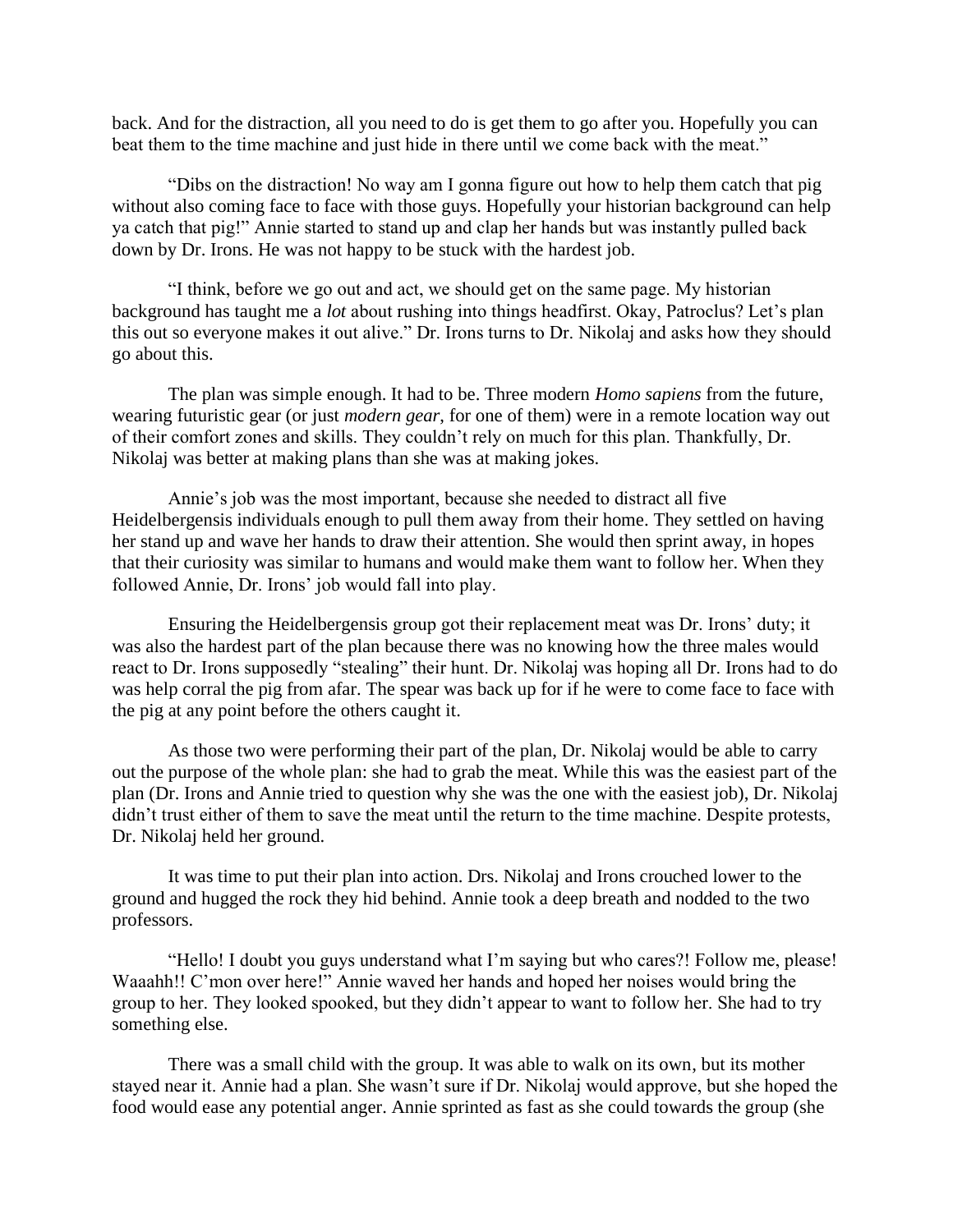had only been about fifteen feet away from them at this point) and scooped up the child in one fluid motion. She adjusted her grip on the kid so he couldn't hit her in the face.

 "Come and get it!" Annie yelled over her shoulder. She turned back to face where she ran. Heading back to the time machine was going to be harder now that she had to factor in a child that was weighing her down. She didn't bother looking behind her; the five remaining Heidelbergensis were screaming after her. Had she looked, Annie would have seen they were 100 feet away. She let her adrenaline speed her up as much as she could. Then she remembered they may have brought spears with them. Shortly after thinking that, a spear hit a tree to her right. She started to bob and weave between the trees and rocks to avoid getting hit by the Heidelbergensis while also trying to stay close enough to keep them focused on her.

 Finally, she saw the time machine! She had been running long enough that she was sure Dr. Nikolaj had grabbed the meat by now, and Dr. Irons was on the hunt for the pig. Not wanting the Heidelbergensis group to try and attack the time machine, she dropped the kid (who had been screaming and kicking the entire time) on the ground and ran past the hut. She wanted to make sure they stopped following her before she entered the machine. The screaming had stopped, but that could have meant they were planning on ambushing her. Annie looked behind her and saw the group returning to their camp. They would look back at Annie to make sure she stayed away from them.

 Annie stood where she had stopped running until she could barely see the group that had chased her. She walked to the time machine and went inside it to wait for her new friends to come back. Hopefully their parts of the plan were coming along better than hers went.

**\_ \_ \_ \_ \_ \_ \_ \_ \_**

 "Did she just steal that child?!" Dr. Nikolaj's mouth dropped open as she fought to keep her voice quiet.

 "It… uh… yeah. It looks like it. But hey, it worked, so I guess we can't be too mad? Anyway, I'm going to grab one of their spears they left behind and go help out the three that went off to hunt the pig. I think I can see them off in the distance over there." Dr. Irons hesitantly stood up and went off to fulfill his part of the plan. He had never hunted before, but he figured he'd be able to lead the pig toward the group with ease.

When he got closer, he started angling his path so the pig would get cut off and hopefully turn around towards the Heidelbergensis hunting it. Dr. Irons started worrying that he would somehow mess this up. Thankfully, the pig was caught before he even got close to it! He heard the squeal of the pig and saw the hunters standing over it. That was when he noticed them pick up the pig and start walking back to camp. Panic set in, and Dr. Irons ran back to catch up to Dr. Nikolaj who was studying the camp instead of grabbing the meat and leaving.

"What are you doing? They're coming back! We need to leave *now*! Do your part and grab the meat! Come on!" Dr. Irons tugged at Dr. Nikolaj's arm to stand her up. She went over to the fire and grabbed the meat cooking on a stick.

As the two jogged away from the camp, they could hear the group that chased Annie coming right for them. Dr. Irons pulled Dr. Nikolaj into a bush and waited for the group to pass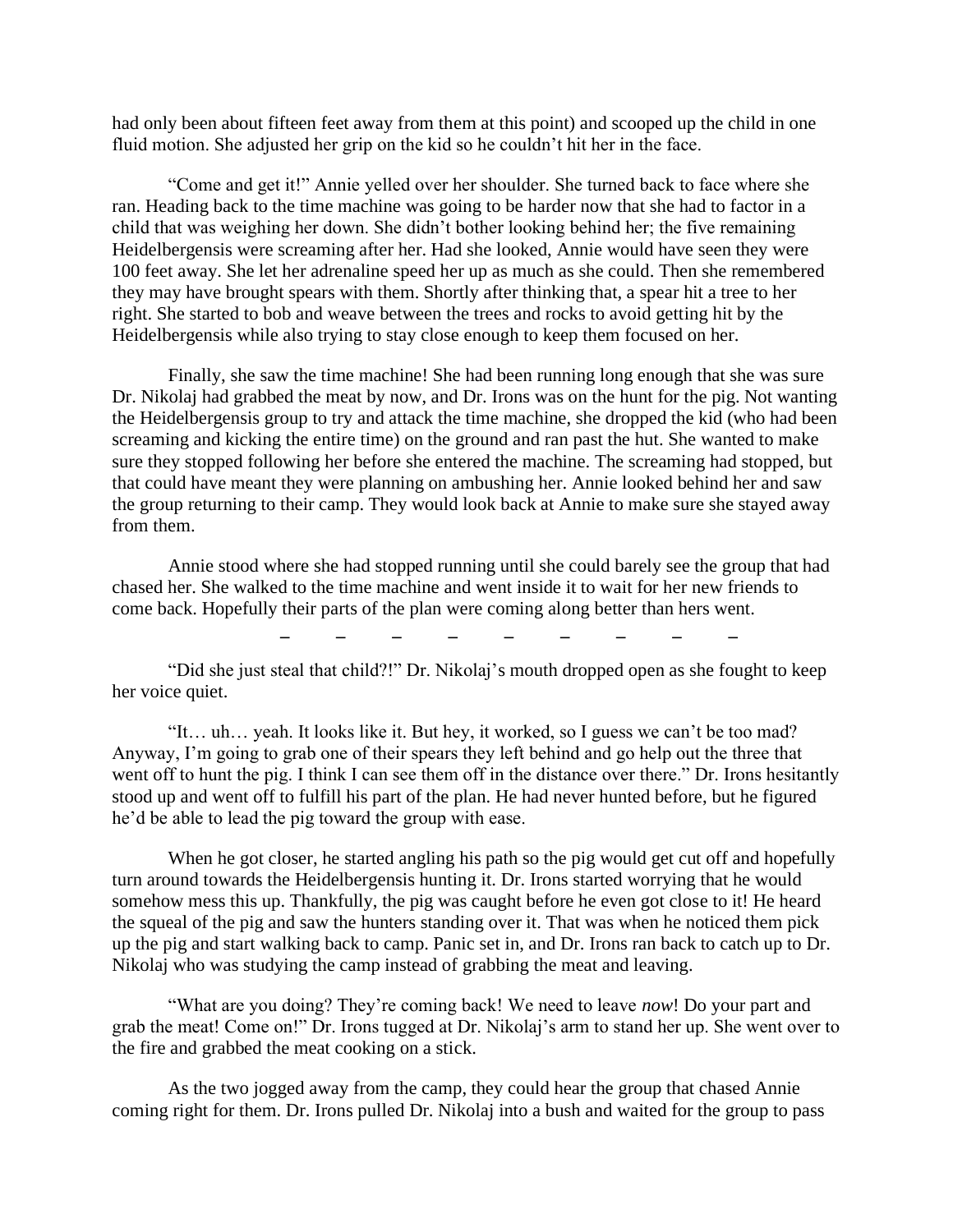by. The group passed by, but the child wandered over to the bush. Staying small and hidden, the professors held their breath to keep from being seen. There were some berries on the bush they had hid in, and the child picked some of them to eat. The kid got too close to Dr. Irons' At-Gear's face shield and ended up getting shocked. Unsure of what just happened, the kid ran back to the group. Dr. Nikolaj looked at Dr. Irons with disappointment.

"What? I didn't touch the kid; he was the one who shocked himself!" Dr. Irons was met with rolled eyes and a sigh. Returning the eye roll and sigh, he stood the both of them up and they rushed back to the machine before more issues occurred.

With everyone back in the machine, Annie looked for a way to divide up the meat. A laser knife was in one of the drawers. Dr. Nikolaj set the meat on one of the countertops and let Annie divide up the meat. As Annie carved the meat, Dr. Nikolaj explained how fascinating it was to see one of the first ancestors use a hearth. Annie asked what a hearth was, to which Dr. Nikolaj said it was a designated spot for a fire, this one being laid with rocks and sticks. While it was well known that most early ancestors that had been able to leave Africa could control fire, there wasn't a ton of evidence showcasing how well they did it. *Homo heidelbergensis* was the earliest species that had distinct evidence of hearths, which showed a strong control over fire.

When the meat was cut up, the three friends grabbed pieces as they ate. They spoke about what they had witnessed and done that day while enjoying the first meal they have had in a couple days.

"What were those spears? They looked a lot scarier than what *Homo erectus* had at hand..." Annie gnawed off a bite and felt her stomach stop screaming. She was finally filling her empty stomach.

"Well, their tool style is part of the Acheulean tradition, but with their own spin to it. Anthropologists call it the Levallois technique, where they control the shape of the flakes they hit off of rocks, otherwise known as a core, so they can maximize the amount of flakes off of said core. They also are one of the first hominins to build compound tools, such as the stone-tipped spears both of you witnessed firsthand." Dr. Nikolaj spoke between bites of her share of the meat.

She went on to share what she saw in the camp while Dr. Irons and Annie were busy. She added more to what tools they had made. While the tools had their uses, Dr. Nikolaj described the beauty in some of the tools, with one of the tools being a hand ax made from pink quartz. She also noticed that there were some beds made out of seaweed and leaves in the cave. Not only that, but some of the stone outside the cave appeared to be carved for a smoother surface to rest on. The description of early furniture surprised Dr. Irons and Annie.

"They made furniture? But, why? I thought they were just focused on surviving?" Annie looked between both professors in hope for an answer. Dr. Irons seemed to have an answer.

"Survival is more than just 'how much food and offspring do I have?' It's also about virtue, or pleasure. It's how you live. This shows the *Heidelbergensis* lived more than just for food, they saw an importance for comfort. They had enough important needs met, such as food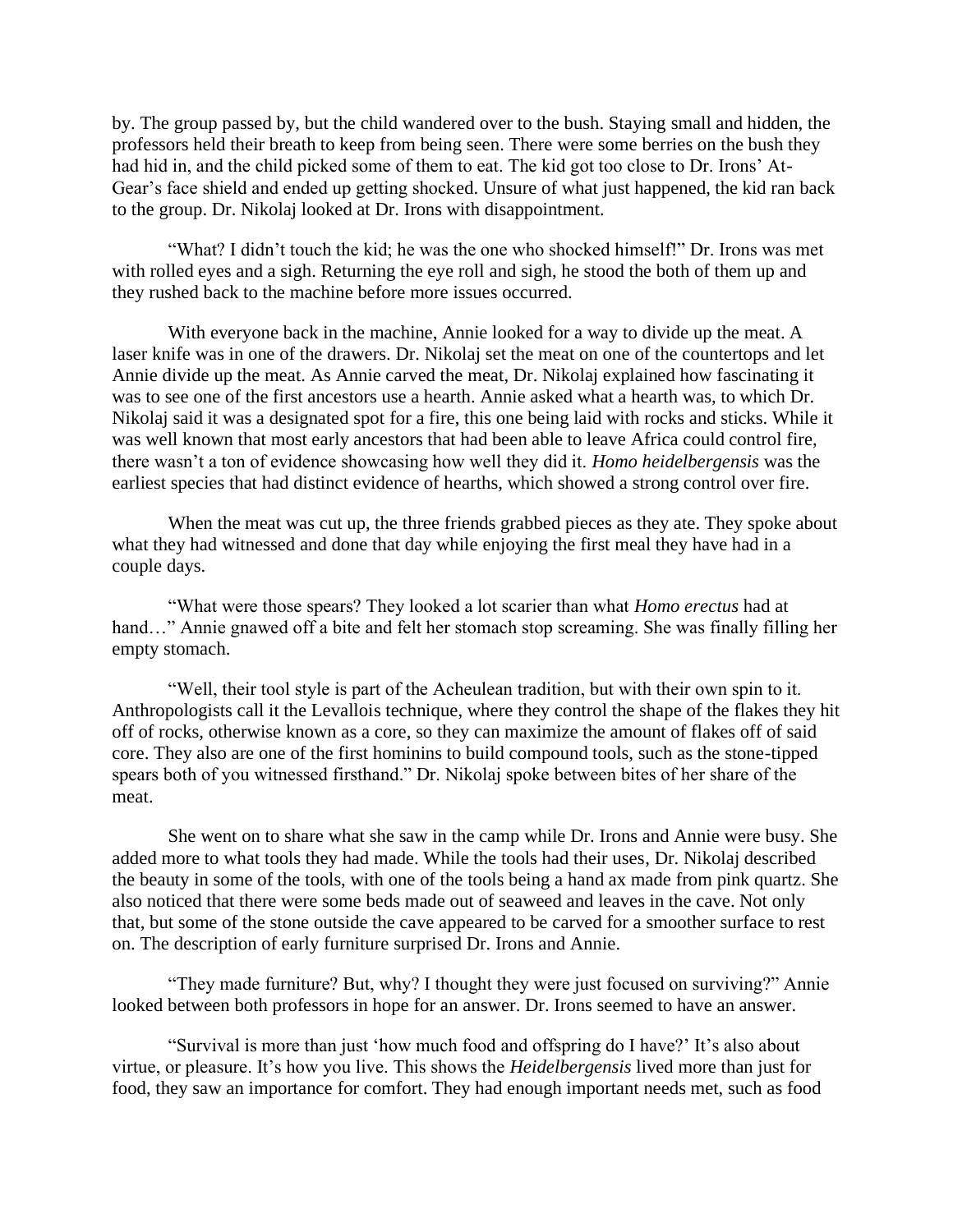and shelter, that they could improve other aspects of their lives. *Heidelbergensis* thrived where it lived, and the beauty in tools and appearance of furniture highlights that."

Annie was intrigued by the idea that 'wants' and 'needs' were apparent among her hominin ancestors—she had assumed 'wants' were a uniquely human trait that elevated humans above the rest. But Dr. Irons changed her mind. It seemed that as early as *Heidelbergensis*, there were aspects of humanity around. She shared that thought amongst the two professors. Dr. Nikolaj became excited and inputted a location and time before she told the group where they were headed.

"Annie, if you're intrigued by humanity being seen through early hominins, then you'll love meeting this next species! I have us going 400 thousand years into the future from where we currently are here in Mauer. We're going to look at some of France's inhabitants who start exhibiting even more aspects of humanity—despite the fact they aren't a direct descendant of us."

**\_\_\_\_\_\_\_\_\_\_\_\_\_\_\_\_\_\_\_\_\_\_\_\_\_\_\_\_\_\_\_\_\_\_\_\_\_\_\_\_\_\_\_\_\_\_\_\_\_\_\_\_\_\_\_\_\_\_\_\_\_\_\_\_\_\_\_\_\_\_\_\_\_\_\_\_**

### **50 thousand years ago**

 "I am requesting you leave me behind in the machine. I would rather not be carried around and put in harm's way. I could use a break from the three of you. Set me down on any counter. I will be more than fine on my own, especially because none of you will be around me." Encyclopedia was in Annie's hands as they all stepped out into the environment. She went back into the machine and set them down on the counter she found them in the beginning.

Dr. Irons was confused with how warm the temperature was—he mentioned to Dr. Nikolaj that he had thought they were supposed to be traveling to the Ice Age.

 "While we are in the Last Glacial Period, the hominin we're looking for actually did *not* typically stick close to the colder climates. If they could, they would stick to warmer, more temperate, climates with closed environments. Speaking of closed environments, does anyone see any rock shelters or caves nearby? We may be able to see some *Homo neanderthalensis* around those shelters." Dr. Nikolaj walked away from the other two so she could find a good place to scout. With trees spread all around, it didn't take long for the anthropologist to find a tall enough tree that stood over all the others.

 Annie eagerly volunteered to climb the tree. She had never climbed a tree before, because her parents were worried she would damage her head if she had fallen. And if she damaged her brain in any way, she would have been sent down several levels. It couldn't be that hard for her to climb a tree from the past, right?

 Annie used Dr. Nikolaj's and Dr. Irons' hands to hoist herself up to the first branch. She then tried to climb up to the very top of the tree (with the weakest branches) until Dr. Nikolaj gently reminded her they just needed a vantage point of the local land, not the whole land mass they were on. Annie sat down on one of the last sturdier branches and looked around. Unlike when they were in Mauer, Annie did not smell any smoke. But she had *seen* smoke. She pointed it out and looked down to the two professors on the ground. Unfortunately for Annie, without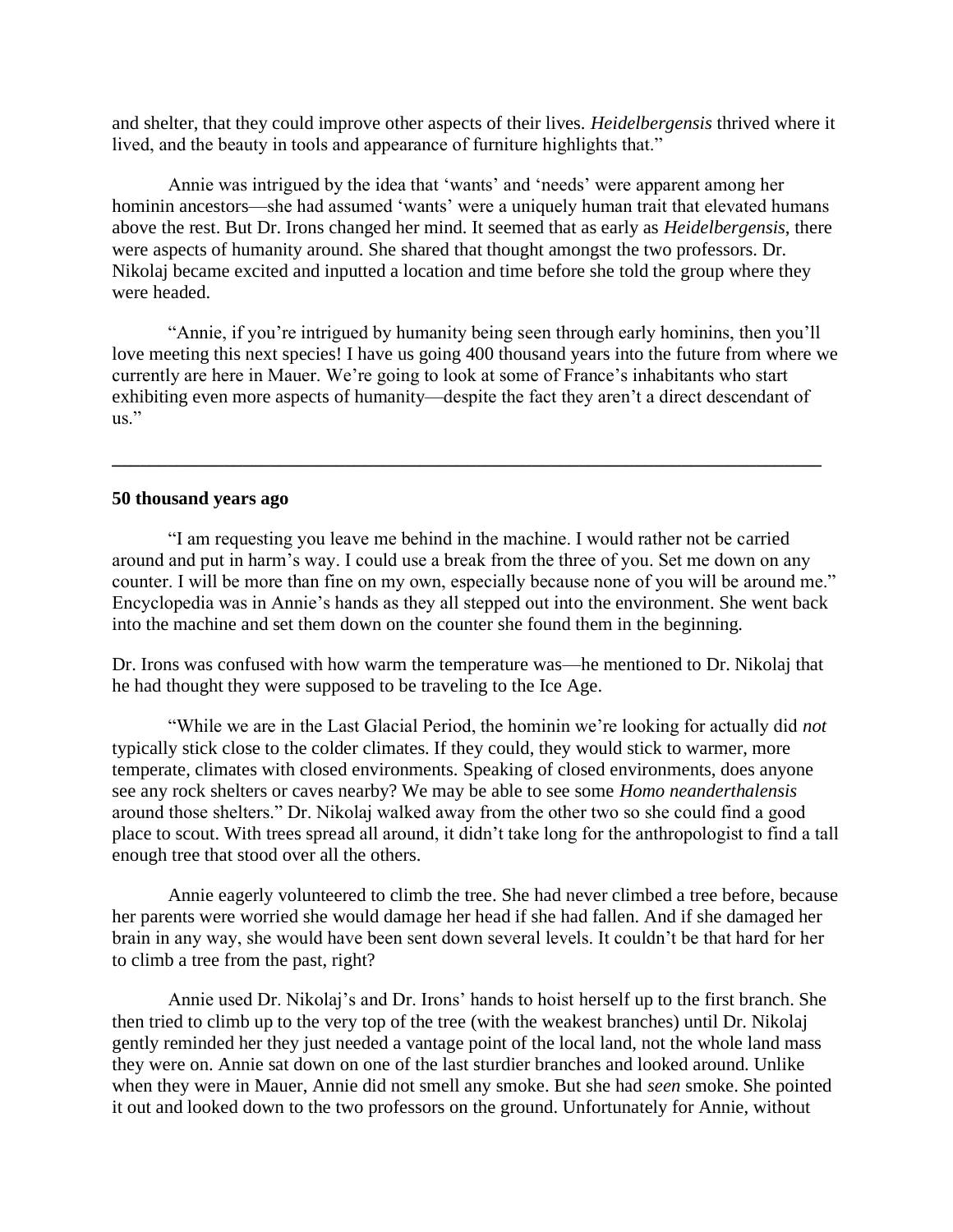any experience climbing trees, she did not know to move carefully. The quick look down to check if Dr. Nikolaj and Dr. Irons saw what she pointed out caused her to lose her balance. Annie fell out of the tree with a sharp thud on the ground.

"Oh my god, Annie are you alright?" Dr. Nikolaj kneeled down to check on Annie.

 "Elle, she just fell fifteen feet. I don't think she's 'alright,' she's probably got the wind knocked out of her." Dr. Irons looked at Annie and asked if she could breathe. Annie nodded and shoved both professors aside as she sat up.

 Her head spun a little, but she stood up on her own, and asked if the two of them had seen the smoke. The professors said they saw it and thought the three of them should make their way there. They all walked toward the smoke, with both professors keeping an eye on Annie in case she had started to hurt more.

 They finally got close enough to see the camp Annie had spotted from the tree. Her back still hurt from the fall, but she knew the pain would have been a lot worse had she not been wearing the At-Gear. They hid behind trees as they slowly approached the camp. They needed to be very careful to stay hidden; Dr. Nikolaj remarked that *Homo neanderthalensis* had a greater visual acuity than them. That meant Neanderthals saw better and farther because their brains were structured more for vision and spatial memory. Humans, on the other hand, had more brain area devoted to cognition and socializing. This was the cause of humans' exceptional languageprocessing abilities. The professors and Annie found a tree they all could climb up into and remain hidden from the Neanderthals nearby. Avoiding Annie's earlier mistake, they made sure to find sturdy branches to rest on.

 When they were all situated in the tree, they whispered amongst themselves about what they saw. The Neanderthals were so distinct! Nothing like *Homo erectus*, this species was different from the other hominins they had seen previously. Their torsos were triangular and led to a rather short waist. Dr. Nikolaj explained that Neanderthals had wide flaring pelvises, which caused their waist to be short while matching the width of their thorax. Not only that, but a vast majority of them had red hair!

 The Neanderthals were doing a bunch of different things inside and outside the cave they were around. Some grounded ochre, others used the already ground ochre to treat animal hides and a different Neanderthal was using the ochre to apply some fresh body paint. A couple other Neanderthals were crafting with bird feathers and shell beads for, presumably, bodily decoration. By the hearth, a male Neanderthal was skinning a larger animal than the time-travelers had seen. In fact, there were several large animal corpses near the Neanderthal. The tool he was using was different from the previous tools they witnessed. Dr. Nikolaj said that was because they were skilled big-game hunters, and the tool he was using was part of the Mousterian class—a more advanced tool than ones prior. Annie was entranced watching the Neanderthals go about their activities.

 Their heads seemed similar in size to Annie's head, but the tops of their heads flattened more than hers. Their eyebrows protruded out more than humans', but Annie noted the brow ridge had two arches, rather than one continuous visor-like robust ridge. Neanderthals still lacked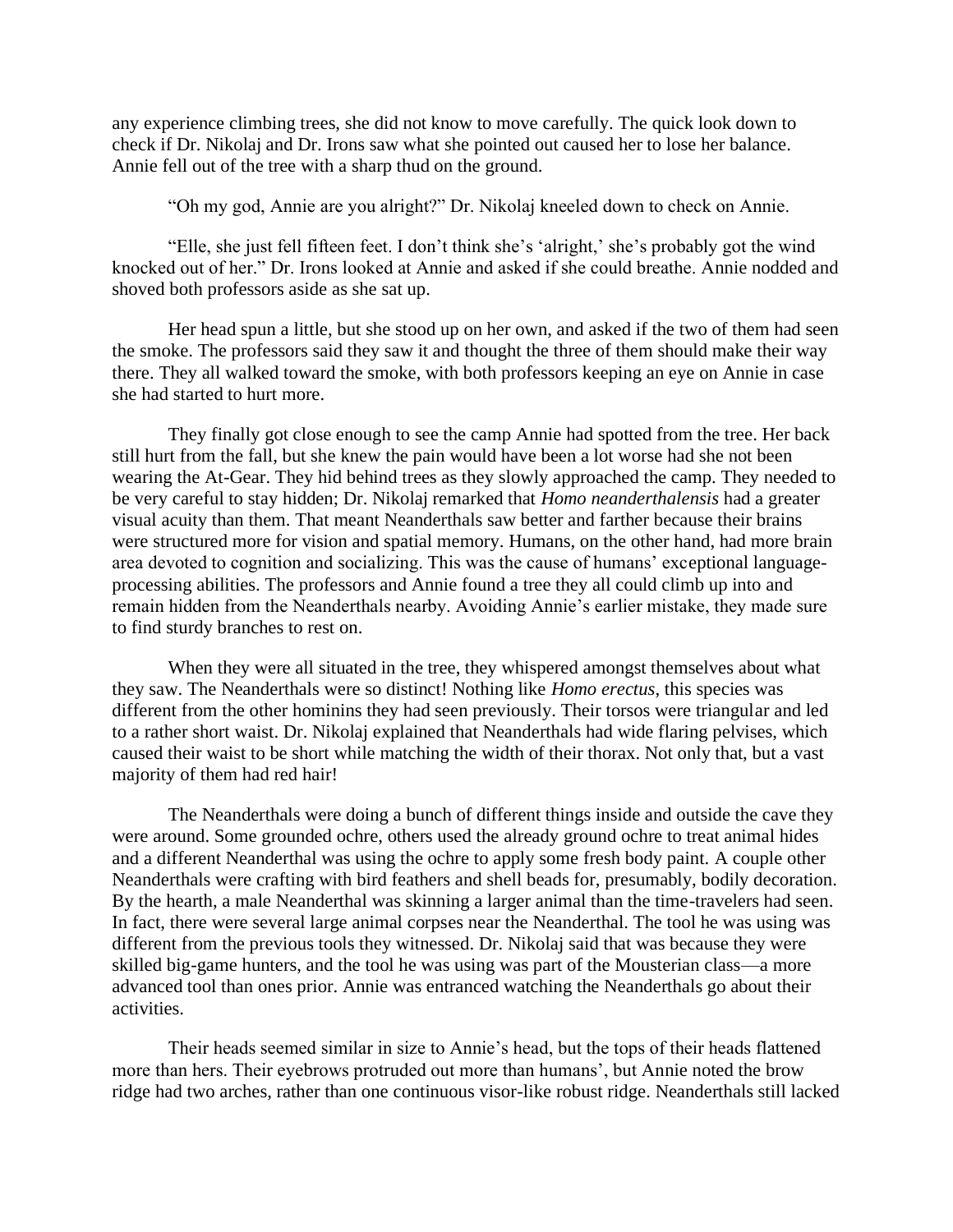a chin, but it was narrower than the earlier species they had seen. Annie was fascinated with how the Neanderthals lived.

 This time it was Dr. Irons' turn to fall out of the tree. He fell backwards and behind the tree trunk with a loud thud. Dr. Nikolaj and Annie saw several Neanderthals look towards the sound, but before they got up to investigate, the Neanderthals had a bigger issue. What looked like *actual humans* were charging the Neanderthals with stone-tipped spears. There were more of the humans than Neanderthals, but the Neanderthals did not appear to go out without a fight.

 Dr. Irons quickly scrambled back up into the tree the other two were hiding in. He wrapped his legs around the branch he sat on to prevent another fall. Dr. Nikolaj and Annie silently laughed as he almost fell again trying to get settled on his branch. They turned their attention back to the fighting that was happening. There were injuries apparent on both sides, but the humans were able to escape without a death. The Neanderthals, however, didn't. A father, it appeared, had not survived the attack of the humans. There was a female Neanderthal and a young Neanderthal crying over him. The other Neanderthals walked into the cave their base camp was near. It took about an hour for the six or so Neanderthals to return from inside the cave. The dead Neanderthal was carried into the cave. The female and young Neanderthal had grabbed some nearby flowers and walked into the cave.

 Annie and the professors couldn't see far enough into the cave to see what was going on. Dr. Nikolaj hypothesized they were holding a rudimentary funeral, as Neanderthals were thought to hold burial rituals. But the group realized they shouldn't stay where they were, because the Neanderthals were on high alert and the early humans could still be scoping out the Neanderthals. The three of them carefully climbed down the tree and made their way back to the time machine. It was quiet for a while. It took Encyclopedia to break the solemn silence.

"What happened? Did you three terminate a Neanderthal, thus dooming your futures?"

 "No, but we did witness a Neanderthal die. A group of early humans ambushed the camp resulting in one of the Neanderthals dying. He had a child and a mate. The rest of the group had gone and dug a hole to bury him in." Dr. Nikolaj caught Encyclopedia up on what they had missed.

 "Oh, is that what they were doing? I couldn't see that far into the cave," Annie said. "Is that why the other two Neanderthals were carrying lilies into the cave?"

 "Precisely. Neanderthals have been found to perform rituals or other things we might assume to be a trait of humanity. At least in my time, we don't have a lot of evidence explaining what the rituals were, but we saw a couple of them before and after the fight. We saw a couple Neanderthals crafting! They were making jewelry out of feathers and shell beads. They also were crushing up seeds and plants to use as body paint and cloth dye. But most importantly, we saw one of the greatest traits of humanity: compassion for a dead community member. Intentional burial spots and artifacts buried alongside the deceased are a uniquely human thing. To know that Neanderthals did this as well shows that they did also have compassion and empathy for one another." Dr. Nikolaj's sadness from witnessing a death had turned into excitement over seeing humanity across hominins.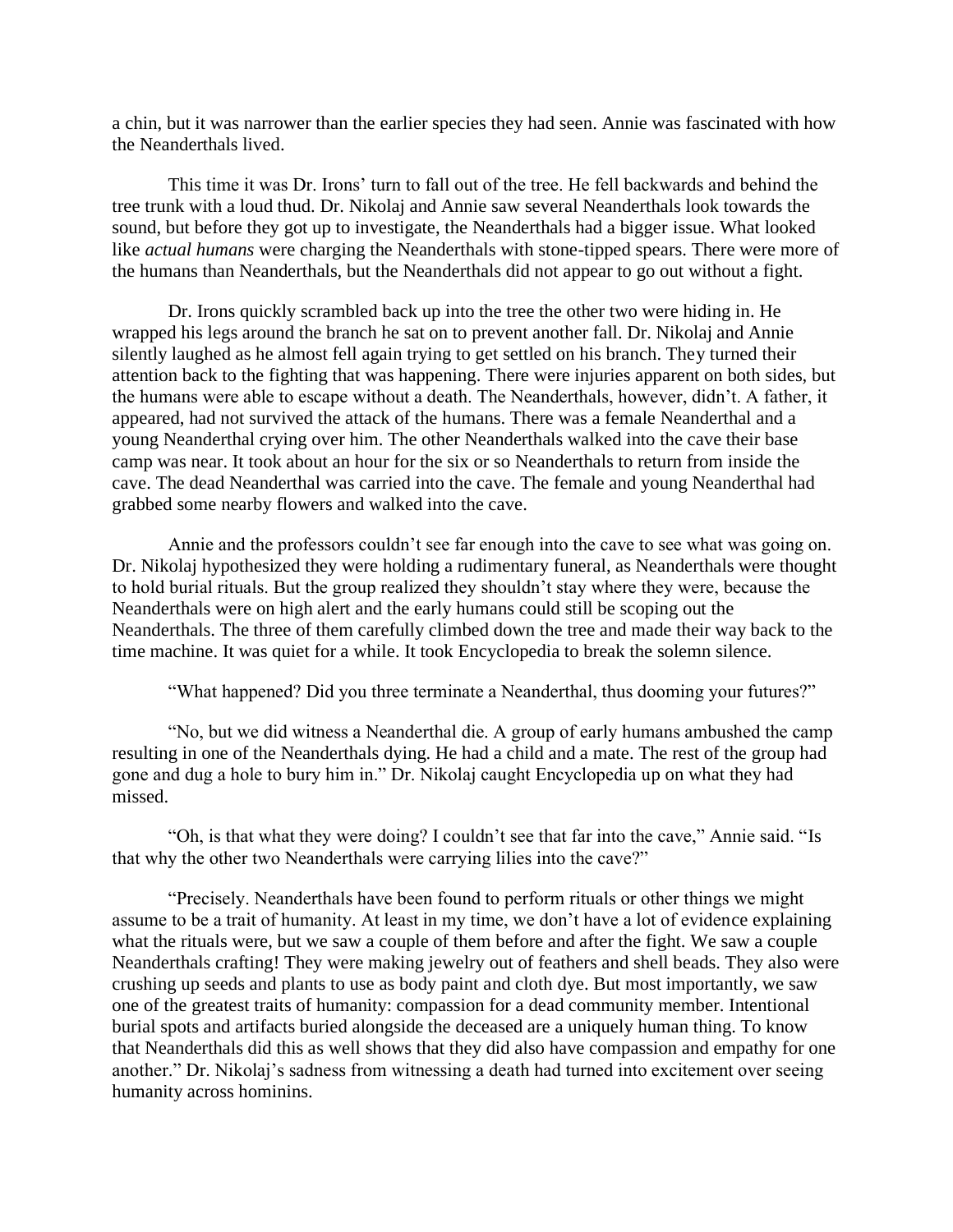"I know compassion is important, I've definitely learned that throughout all of this, but the Neanderthals were attacked by the humans. Is that how they died off? They just lost all the time to humans?" Annie hoped Dr. Nikolaj had an explanation that satisfied her.

 "Humans didn't just attack Neanderthals. They also mated and lived together. It just so happened that this group we found was composed solely of Neanderthals. Over time, Neanderthals were either killed or they passed away, leaving behind their DNA in their offspring with early humans. Neanderthals lived in an area where they did not have to worry much about predators. *Homo sapiens*, however, started in Africa—they evolved from the *Homo heidelbergensis* that remained in Africa. In Africa, the predators were a big threat to the bands of humans, so they needed to stay alert and ready to attack. Because Neanderthals didn't have to worry as often about getting attacked by predators, they did not commonly develop the trait to be as aggressive as the early humans might have been. Just because the humans killed them does not mean they are inferior to us. They just lived a different way than our early selves. They had lived a long time with and without interaction with humans. They were successful during their time."

"I always wondered why my grandpa looked like a caveman," chimed in Dr. Irons.

 "Odis, while a lot of modern humans do have some Neanderthal DNA, it isn't enough to make them resemble Neanderthals. And calling them cavemen is insensitive: they were more than cave-dwellers, and they were more intelligent than most people think." Dr. Nikolaj chastised Dr. Irons. "Speaking of shared DNA, there is another group of hominins that lived at the same time as Neanderthals and early humans. They even had similar interactions with humans as the Neanderthals did. I think we should head to Tibet, specifically the Tibetan Plateau."

 Dr. Irons plugged in the location and set the time just ten thousand years ahead of when they were currently. The three of them shared some berries Dr. Irons had grabbed from the bush he and Dr. Nikolaj hid in earlier when hiding from the returning group of *Heidelbergensis.* Annie was hesitant until Encyclopedia looked at the berries and gave her the all-clear. When done snacking, the trio was ready to go.

**\_\_\_\_\_\_\_\_\_\_\_\_\_\_\_\_\_\_\_\_\_\_\_\_\_\_\_\_\_\_\_\_\_\_\_\_\_\_\_\_\_\_\_\_\_\_\_\_\_\_\_\_\_\_\_\_\_\_\_\_\_\_\_\_\_\_\_\_\_\_\_\_\_\_\_\_\_\_**

### **40 thousand years ago**

The time-travelers stepped out of the time machine once more. They weren't expecting to be so close to mountains.

 "Aren't ya glad we've got our At-Gear on? Without 'em, I don't think we'd be able to breathe as easily as we're doing right now," Annie said.

 Dr. Nikolaj and Dr. Irons agreed with Annie. While they were still close to sea level, they knew they were going to have to climb one of the mountains, and that was when the air was going to be thinner than they had ever experienced. The two professors wondered how easily Annie could breathe at higher levels, since she lived on one of the higher levels in her city.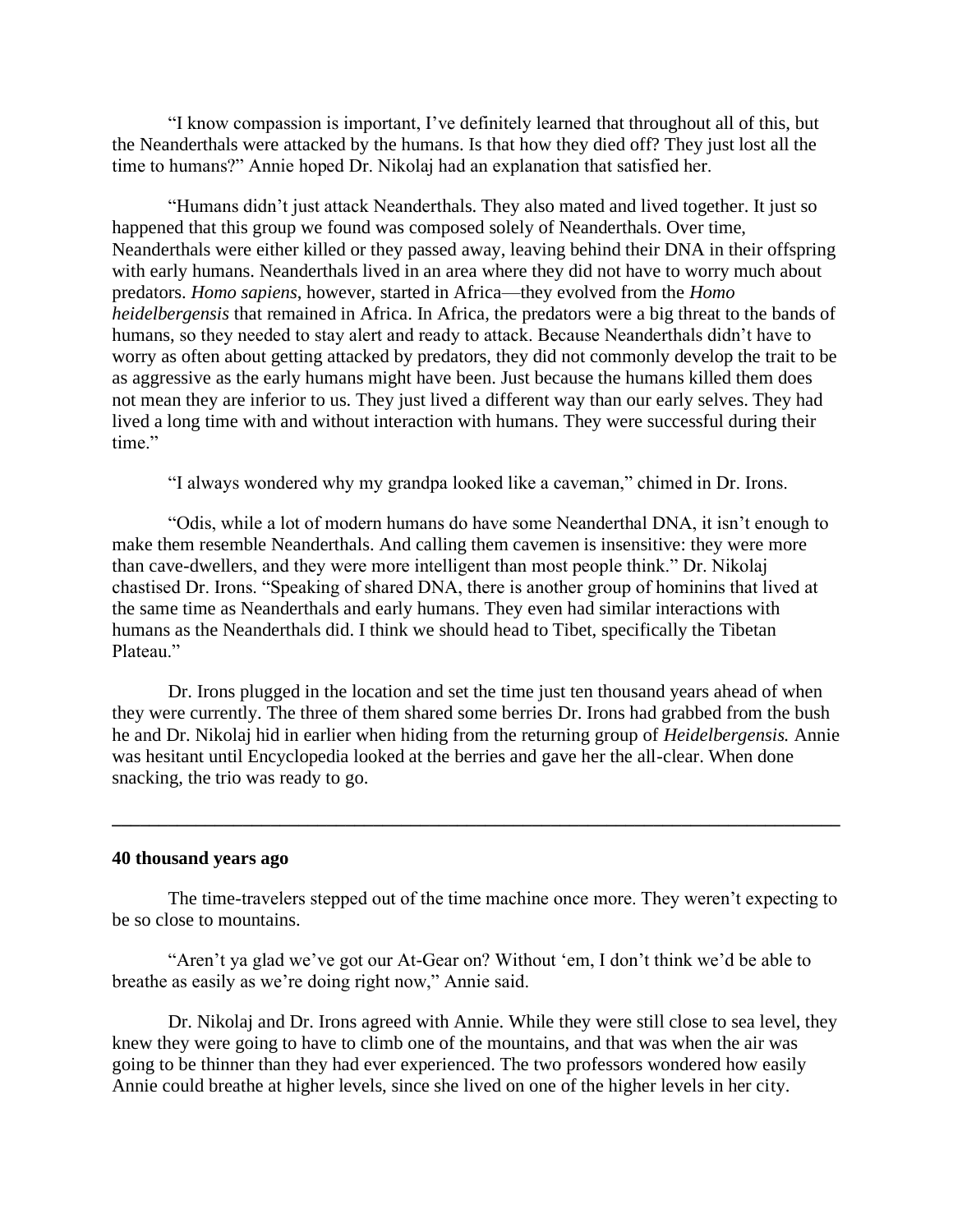Perhaps if the two of them get the chance, they could see Annie's time (also known as their future).

 They all took in the sights around them. They were in the valley of a mountain range. Dr. Nikolaj explained they were at a lower part of the Tibetan Plateau—one of the hardest environments to live in, yet a couple species survived and even excelled in the location. To reach the hominin Dr. Nikolaj wanted to show Annie and Dr. Irons, they needed to climb up to a vantage point. Annie was relieved to hear this vantage point had no branches involved, and only relied on their ability to walk. As the trio climbed, the wind became stronger. The At-Gear signaled the air was slowly thinning the farther up they went. Thankfully, the At-Gear provided them with oxygen to climb with ease—so long as they didn't become tired.

 "Odis, will you please slow down? I understand that you're sure-footed, but I think it would be smart to stay close together. If you get attacked, that's for you to deal with. I'll take Annie and run back to the machine."

 "You'd really leave me behind like that, Elle? And to think that I had you on my 'people to work with in the apocalypse' list!" Dr. Irons carefully made his way back to the two women. For the second time, Dr. Irons lost his footing. Tripping on a rock (or as he would tell his friends: a giant lizard out to eat him), he fell past Dr. Nikolaj and Annie.

His tumble was stopped by a big enough rock. He got up, dusted himself off, and climbed up the rock. At the top of the rock, he was able to see more of what was to come as they made their way to the top of the smallest mountain. Dr. Irons picked up on two individuals walking just a brief way away above Dr. Nikolaj and Annie. He called over Dr. Nikolaj to take a look with her keen-hominin eyes. She identified them as a pair of early humans! They decided to follow the humans and see what they were up to.

Annie and the professors were glad they didn't have to climb much higher than they had to—without proper climbing equipment it would have taken a long time to get up to the top of the mountain to scout for groups of hominins. Much like all the other hominins they found, the trio watched their footing as they silently made their way towards where the early human duo was headed.

 The two early humans reached a plateau that was populated by a group of hominins not yet seen by the time-travelers. These hominins looked similar to Neanderthals but had human traits. Their bodies were almost identical to the Neanderthals, but their faces looked like a middle transition between humans and Neanderthals. Had Dr. Nikolaj not explained the fact that Homo *sapiens* came from Africa and weren't descendants of Neanderthals, Annie would have thought this group of hominins were the missing link between the two species. The big difference she was able to see was how far out the facial profile went for these hominins. Compared to herself and Neanderthals, they fell between the two. Their faces weren't as extended outward as the Neanderthals, but they still protruded more than humans Annie knew. The width of their faces was wider than humans, but thinner than Neanderthals.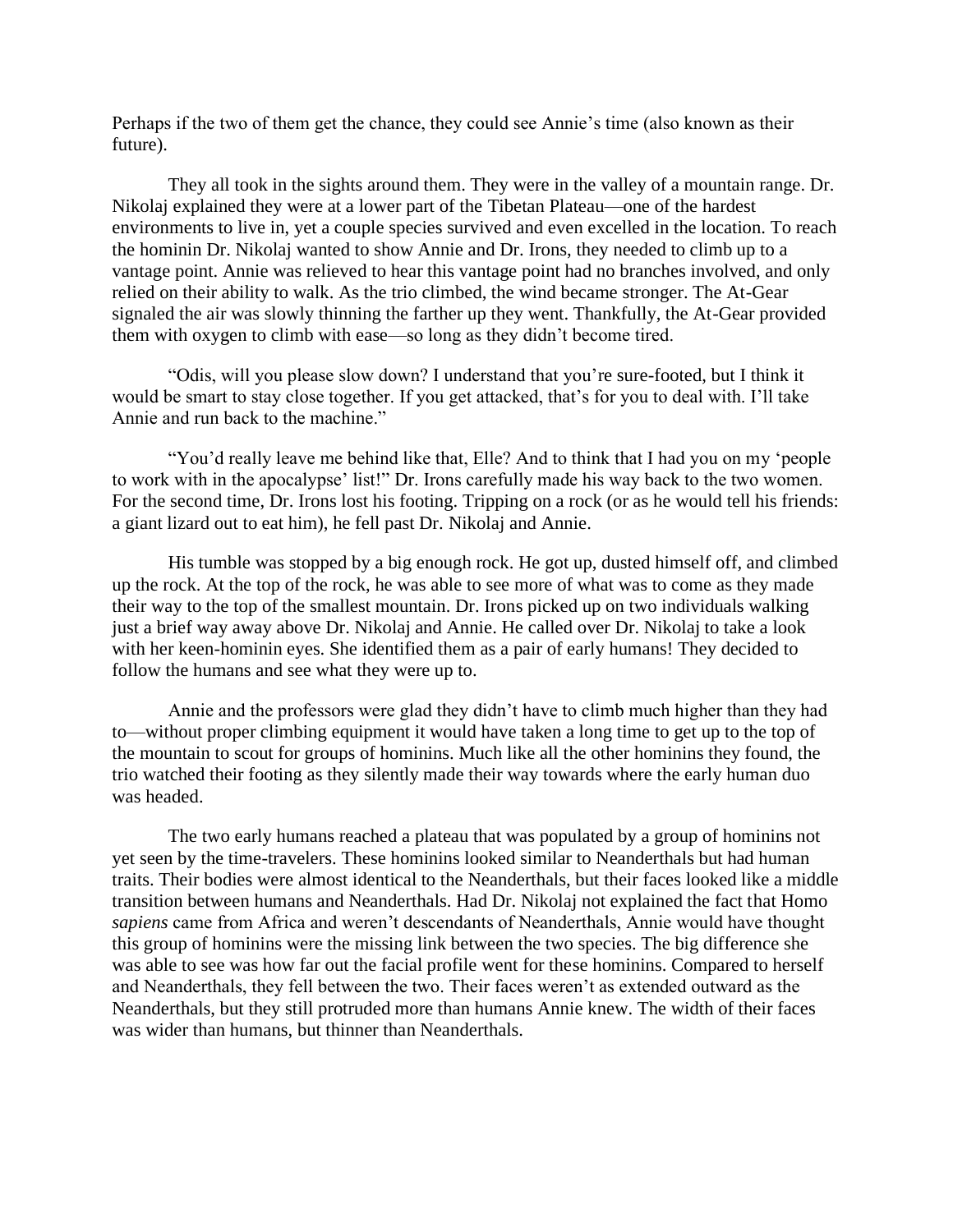"Oh my gosh, I think we're looking at early humans interacting with Denisovans!" Dr. Nikolaj whisper-yelled to her two companions. She gripped Dr. Irons' and Annie's shoulders in excitement.

 The three of them watched the early humans pull something out of a sack they had made from what looked like leather and leaves. From their vantage point, the object was obscured, but they did notice a couple Denisovans had approached the two humans with what looked like plants. The four hominins did not appear to verbally understand each other, but from what Annie saw, the four had done this enough to know the routine. The Denisovans placed the plant products on the ground, next to the early humans. The humans then placed some kind of meat on a rock near the Denisovans. The humans then put the plants in their then empty sack, and the Denisovans picked up the meat and took it to a nearby hearth to begin cooking it.

 The exchange was noticeably less violent than the Neanderthals, but Annie once again remembered that what they had witnessed with the Neanderthals and humans was not the only way the two interacted. She wondered if the humans of this time had killed any of the Denisovans from the community she watched.

 The trio waited a little longer and studied the Denisovans some more. Dr. Nikolaj was the main reason they stayed so long—there wasn't much known about them during her time, and Encyclopedia didn't seem to find the species interesting enough to relay any information. She looked like a kid in a candy store who had only ever heard stories about candy. Here she was, almost face-to-face with a species that had been discovered only ten years ago in her time. And they only had a pinky bone and jaw to learn about the Denisovans.

 Eventually, when it started getting dark, Dr. Irons and Annie were able to convince Dr. Nikolaj to return to the time machine. Making their way down the way they came, Dr. Irons and Dr. Nikolaj were happy to have their At-Gear on. The At-Gear's transparent helmet gave them night vision to see where they were going. Had they not had this ability, the professors would have lost their footing and most certainly rolled the rest of the way down the mountain. They were grateful once again for the At-Gear to keep enough oxygen fed to them, as they had climbed up a decent height to make the oxygen thinner. Or so they assumed—they didn't dare take their At-Gear off.

When they reached sea-level again, they had found some fruits in a tree that hadn't been picked all the way. They grabbed a couple and walked into the time machine. Dr. Nikolaj was giddy to discuss what she had seen.

In between bites of fruit, the three friends talked amongst each other over witnessing *trade* between different species of hominins. After watching a fight, it was a nice change of pace for the three of them. To see two sides of humanity, war and peace, fascinated Dr. Irons. He talked about the rise and fall of war that leads to peace, which after a period of time leads to war again. The peaceful moments caused people to become restless, or even greedy for 'more peace,' which resulted in wars against communities. When the wars were over, periods of peace began, since the horrors of war were still fresh in everyone's lives. Dr. Irons reiterated that war does not disappear with peace, it was only subdued.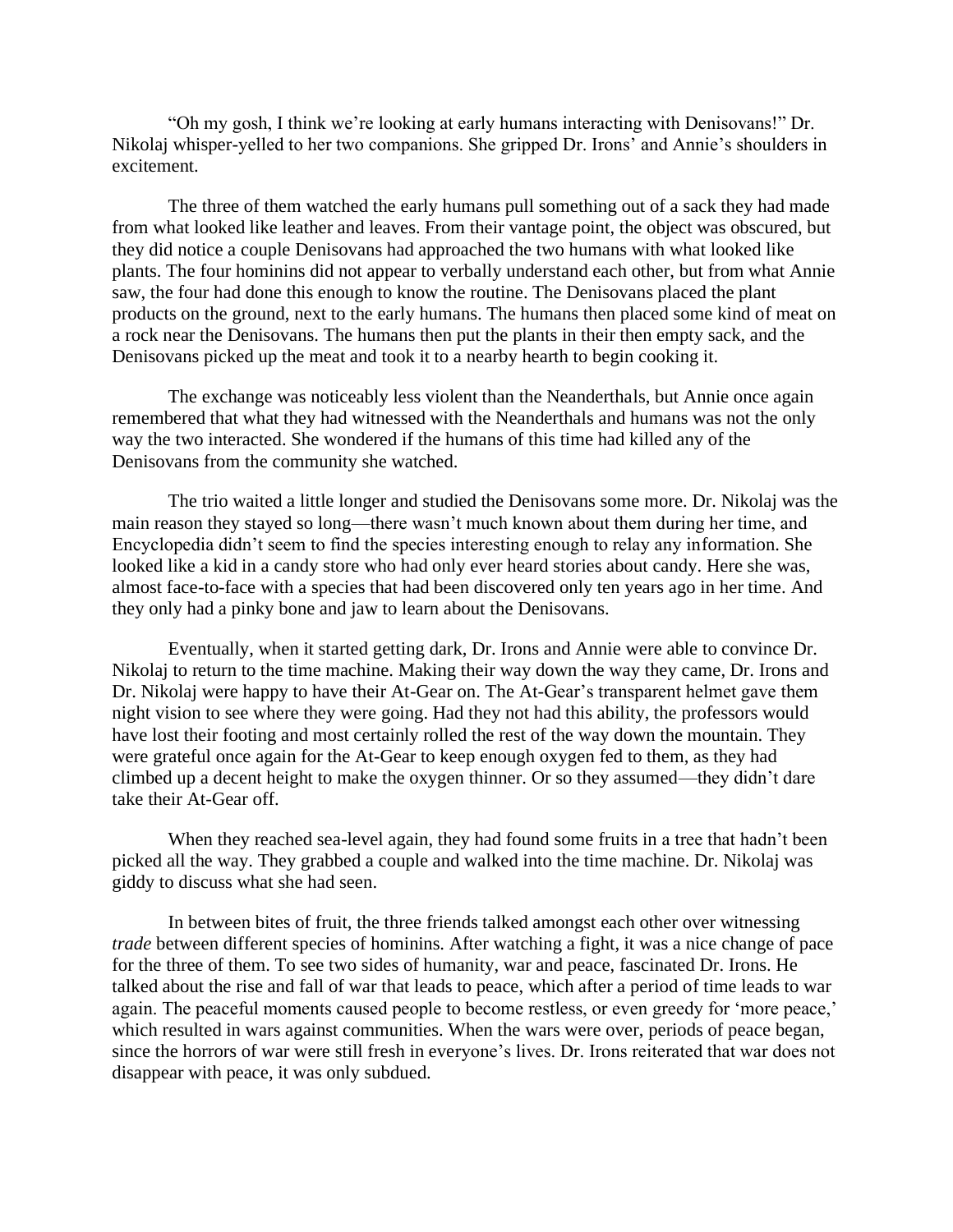"So, you're saying that even if I can fix what's happening in my time, it won't matter because eventually bad things will happen again?"

 "That's not true. The things you do will *always matter*. There may be a time farther down the road where another issue arises, but you should never stop making things better just because they may go away later. The people that will be alive during the good years will be grateful. They may forget how they got to that point, but they will know they don't have to worry about genocide or eugenics. If you have the ability to bring about peace—in any form—you should *always* choose to do so. Why let the world continue to suffer when you can provide it a moment of relief?" Dr. Irons let his final question hang there for a couple seconds before Dr. Nikolaj spoke.

 "Exactly. A lot of good things come about by finding peace. If we take the Denisovans for an example: the humans that had mated and lived with them produced offspring that were able to survive in the high-altitude environment more easily. Denisovans could easily regulate the levels of oxygen in their blood in order to prevent hypoxia in the plateaus they lived on. Early humans would succumb to hypoxia more frequently than the Denisovans, meaning not enough oxygen was able to get to all different parts of their body. And a prolonged lack of oxygen can lead to death because the body needs oxygen to function. But, because enough humans were able to remain relatively peaceful with the Denisovans, we now have humans alive in both of our times that can easily live in high-altitude locations! Had that not happened, it would take millions of years for a genetic mutation to randomly occur, and even more of a chance for that mutation to be reproduced over and over to affect a large enough group of our population."

 "Huh, never thought of it like that. Thanks, both of you. I think I'm really starting to understand what I need to do to fight back in my own time." Annie placed her hands on her hips. She felt more confident with how to fix the situation in 2619.

 Encyclopedia spoke up. "That is great news. If the three of you are finished talking, I request to be placed on the small platform next to where you have all entered the places you wanted to visit. I was busy sleeping and had forgotten about my update. Before any of you ask idiotic questions, allow me to answer them ahead of time. The first question, *why do you need the platform to update*? Obviously, the platform is how I receive updates to all the new things going on and being discovered in the world. The second question, *how can you update when we aren't back in the future*? Despite two of you calling yourselves doctors, you are unbelievably clueless; the room we are in right now is still in the future. It folds time and space to create a door that opens into the place you want to be. That is why the exterior changes, yet the interior remains the same regardless of when and where you travel—on the inside you are in 2619, outside of the machine you are in the year you wanted to be in. The third question, *why do you speak so rudely to us*? Perhaps if any of you were technologically inclined, we would have gotten off on a better footing. Unfortunately for everyone involved, Annie is not a scientist, and you two professors are from 600 years in the past." No one said anything for a minute. Dr. Nikolaj was insulted, Dr. Irons was annoyed, and Annie had not fully paid attention, so she was confused as to the demeanor of her friends.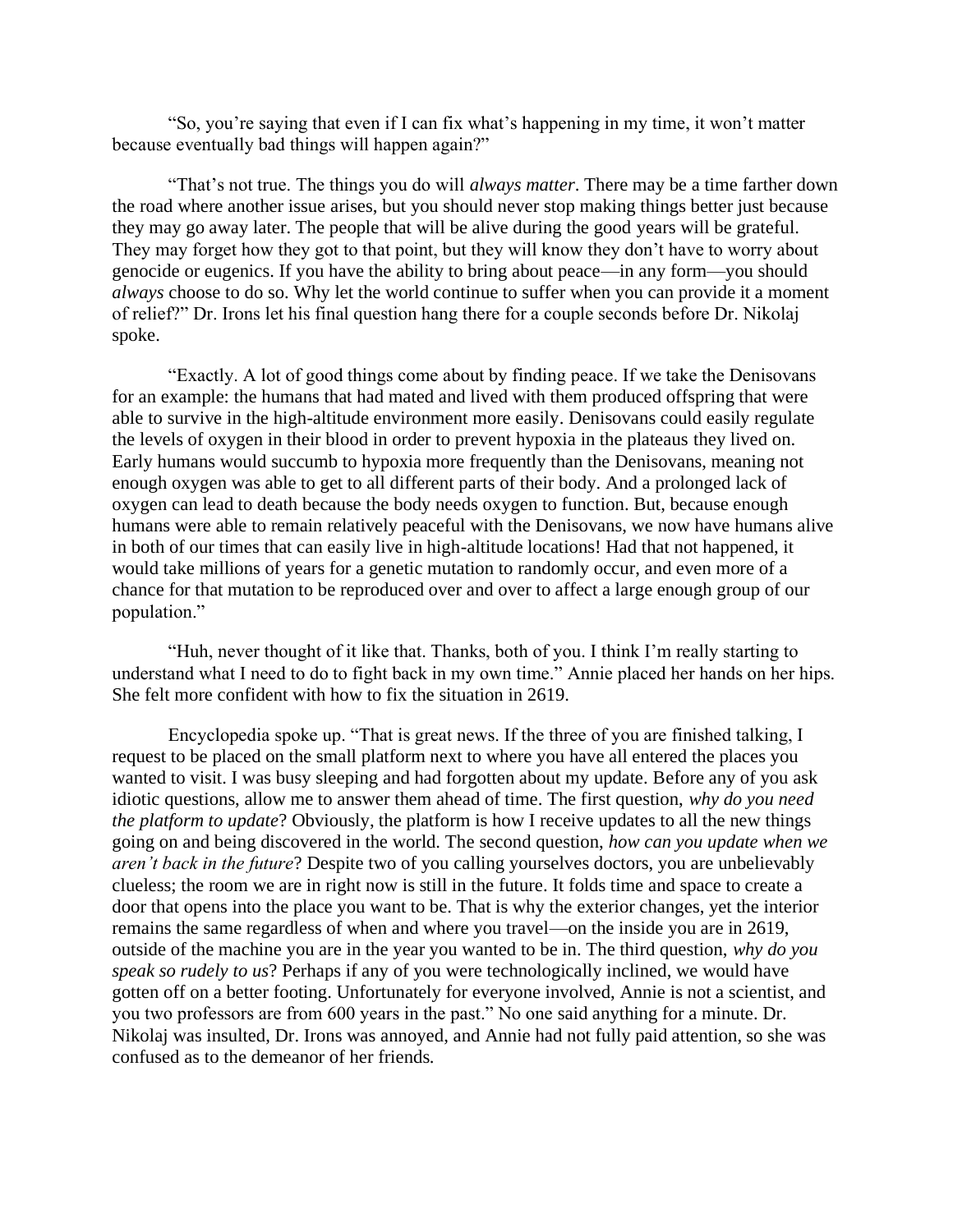After a reiteration of their request, Annie placed Encyclopedia on the platform so they could update their system and check in with their time. Dr. Nikolaj and Dr. Irons talked amongst themselves as they waited for Encyclopedia to finish. The two of them attempted to trash-talk Encyclopedia, but Annie shut them up rather quickly because of how poorly the two professors were doing at their task. Their best insult was that the color of Encyclopedia's screen was an ugly green color.

 "Look, when you get back to your time, maybe you should assign something where your students teach ya how to properly smack talk. Because what you two are doin' right now is embarrassing." Annie noticed the two professors awkwardly shuffled back and forth after being overheard.

 "Oh, dear. Annie, I highly advise we return to 2619," Encyclopedia finished updating, "because there seems to be an issue. Revolts are occurring all over the United States, but the soldiers are much stronger and more prepared than the rebels. The Genetic Liberation Front and their allies are being destroyed faster than newer revolts can form. If you wish to do anything helpful for once, now would be the time to do so."

 Annie turned to look at Dr. Nikolaj and Dr. Irons. The two of them put their hands on Annie's shoulders. They told her they'd follow her and help her out, in whatever way she needed them. Annie thought for a moment. She thought for longer than a moment, as she had so many things to think about. But when Encyclopedia broke her silence with a sarcastic remark to think faster, Annie had it figured out. She told her professor friends the plan she had, and the three of them (with Encyclopedia) went back to the future.

**\_\_\_\_\_\_\_\_\_\_\_\_\_\_\_\_\_\_\_\_\_\_\_\_\_\_\_\_\_\_\_\_\_\_\_\_\_\_\_\_\_\_\_\_\_\_\_\_\_\_\_\_\_\_\_\_\_\_\_\_\_\_\_\_\_\_\_\_\_\_\_\_\_\_\_\_\_\_**

# **June 4th, 2619**

 Annie was scared to open the door. The last time she was here, there were guards on the other side, along with the scary mustached man. But there was no noise heard on the other side of the door. There could have been a guard on the other side waiting for her, however. This was the one part of the plan she did not know how to plan for. If she knocked out the guard, that would buy them time to get to the Liberators and the armory before the guard woke up. If she ran past the guard, there would be a swarm of guards instantaneously. She asked Dr. Nikolaj and Dr. Irons what they thought.

 "I am getting tired of not being asked questions I have more expertise in answering than these two professors from the 21<sup>st</sup> century," Encyclopedia said, beating both professors to answering Annie. "I have already shared the map of the facilities with the three of you. I also have the current location of the guards and their shift times."

 "Maybe Annie wouldn't have defaulted to ask us if you had thought to add that rather *important* information. For a computer, you don't think that far ahead, do you?" Dr. Nikolaj remarked.

 Annie stopped the two from bickering. She asked Encyclopedia to show her the guard information. At that moment, the guard was not there. Another guard was set to be in the spot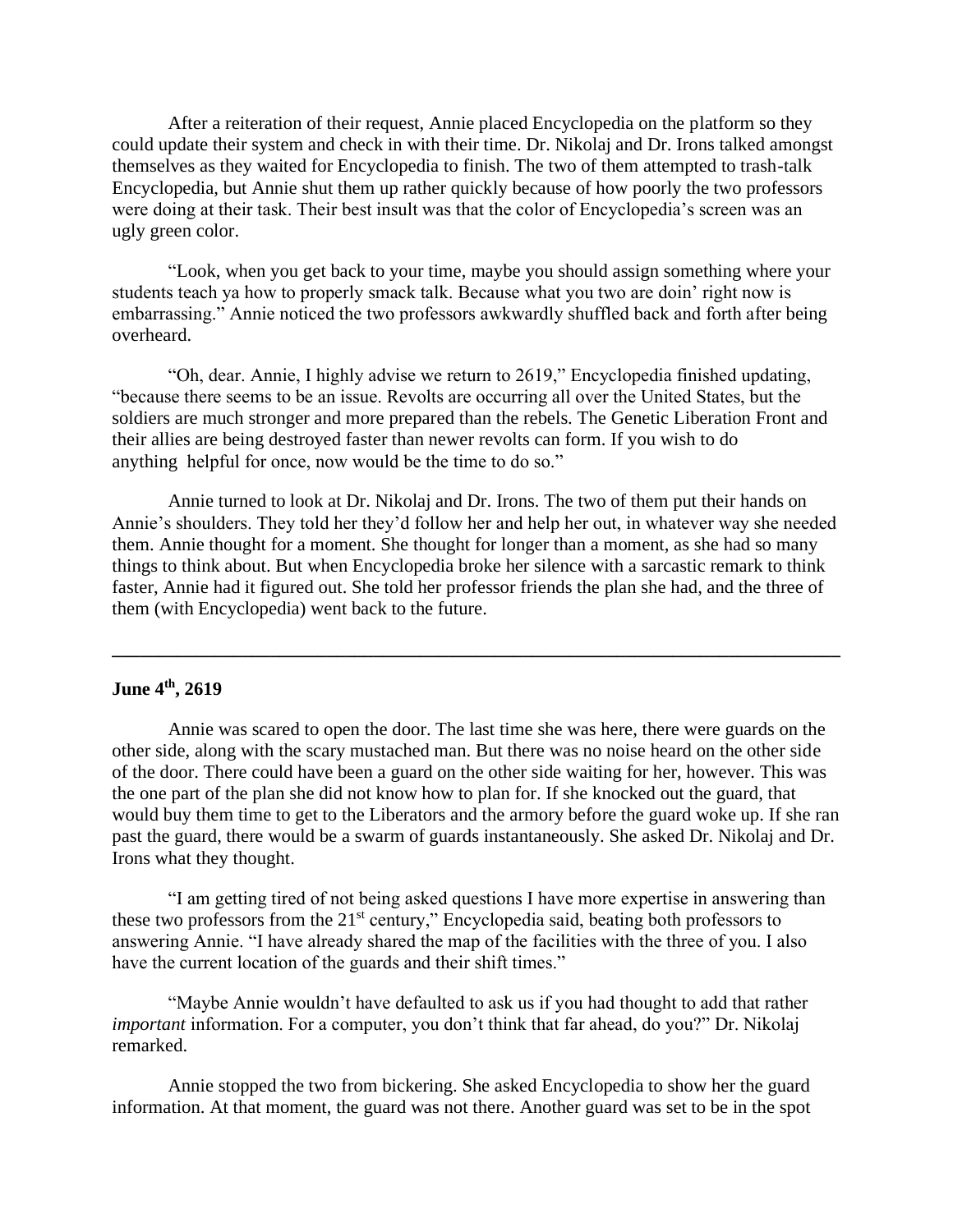four minutes later. They took a quick minute to re-brief on the plan. Before they had traveled back to Annie's time, Encyclopedia had explained the two places the Liberators were taken. There were cells for recently captured Liberators and a laboratory they were sent to after some time. When asked what happened in the laboratory, Encyclopedia admitted that they did not have access to that information. They were assigned to the Time Alteration Device, so the data it had access to was all the stuff in the past and the important things from their time. There may have been information left out in preference for the past. And space for the future, if anyone wanted to head forward in time.

 After everyone was once again on the same page, one of them unlocked and opened the door into the hallway. They had only a minute left before the next guard showed up. Dr. Nikolaj and Dr. Irons went in the direction of the cells; Annie took Encyclopedia with her to the lab.

 Annie was glad she had Encyclopedia, or at least knew the layout of the facility she was currently in. The fear she had when she ran from the guards was still inside her, but she knew where to run and hide if need be. There was no guard in front of the entrance to the laboratory, they were also switching out. Annie quickly slipped inside before the guard could get to her. It was night, so no workers were in the lab or any other parts of the facility. The only people Annie and her friends had to worry about were the guards.

 There was no comparison to the horror Annie saw as she turned on the light in the room. Strapped to tables in tight rows made up of about 100 individuals, were people who Annie had a hard time recognizing as such. She was shocked to see the monstrosities done to these people around her. Everyone appeared to be asleep. Walking up to the nearest person, she hesitantly touched his arm. His eyelids opened to reveal a second eyelid underneath. It reminded Annie of an animal's eyelid that protected them from debris or injury. The second eyelid then opened and revealed the person's eyes.

 "Who are you?! Get away from me, please! You're a monster! I can't believe you'd do this to people like you!" The man screamed at Annie, which woke up everyone throughout the room.

 "Shhh! Please! I promise I'm not here to hurt you! There is a guard outside the door right now, but I'm here to get you all out of here." Annie kept her voice down, but the lab echoed enough for everyone to hear her.

 "I don't believe you! You're just going to take us out of here to run more tests. Or kill some of us who aren't giving you the results you're hoping for."

 "Believe her. She and her friends are currently attempting to rescue you and everyone else in this facility. If you follow her, she will take you all the armory so you can all be on the same playing field as the guards and soldiers. You require a revolution, correct? Annie here will lead you to it." Encyclopedia's computer eyes looked from the man to Annie.

 Annie released the man from his table. He reluctantly sat up. He looked around at everyone with him. No one could turn their heads to face him, but he saw their eyes strained on him.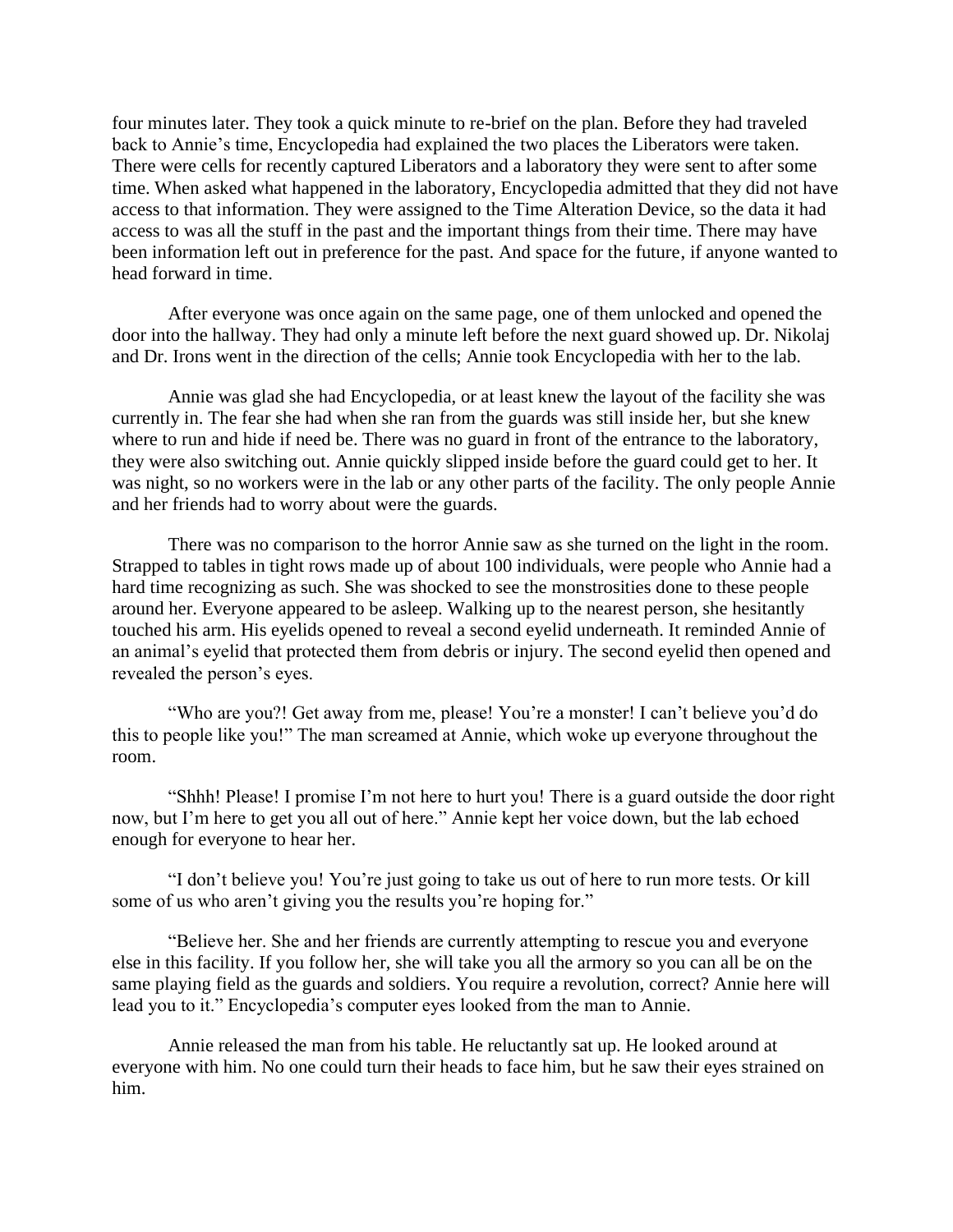"Alright. Fine. We'll trust you. But you need to help me get everyone out of here. Everyone, listen up! Today's our lucky day. Our torture ends now, and the torture and oppression of our community will end soon." As he spoke, Annie watched him blinking. He didn't need to close his actual eyelids, the inner lids appeared to be the ones that blinked and kept his eyes moisturized. When he looked around at everyone, Annie also noticed he had slits on his neck. The slits reminded her of gills, but she wasn't sure why he would need those.

 Annie and the man went around and helped everyone off the tables they were confined to. Annie couldn't believe what she saw. Some of the people had rock-like skin, others had what looked like bugs under their skin that crawled around. Each person had something different about them that horrified Annie. She was not horrified with their appearance, but rather horrified with the scientists who performed such acts on these innocent people who wanted a better world. One of the last people Annie helped had two extra arms. They folded up like an insect's legs when they weren't being used. She stared a little too long at the four-armed person. The individual explained to Annie that everyone in the lab was part of the GLF (or assumed to be, in some cases).

 That was their punishment. For fighting against the government's ideals, they were experimented on to find ways humans could adapt even quicker than the androids. The scientists messed with the genetic code in each prisoner to see what it all did. Some died, and some survived. But when the scientists were finished studying a subject, they were killed. They weren't allowed to leave the facility.

 Once everyone was released from the tables, Annie and the man with the eyelids led the group out of the lab. The guard right outside the door was surprised to see the subjects had escaped. Before he could radio the others, one of the subjects spit on his helmet. The helmet dissolved as quickly as the spit had hit it. But it didn't stop there. The guard's face dissolved just as fast. The acidic saliva had reached the back of the man's skull when it stopped dissolving. Annie looked back at the subject who caused that horrific death. The individual had a throat that looked like a frog's and when she smiled at Annie, she had no teeth. Annie thought the teeth had dissolved from the spit before the scientists could figure out how to protect her from her own acid.

 Annie didn't stop moving after the guard fell to the floor. She turned down several hallways until she reached the rendezvous point. The plan was to head to the armory at the same time so they could make sure everyone got suited up. Encyclopedia marked on their map where an empty room was. It was going to be extra space if there was an influx of subjects to study. The room was more than big enough to fit the 100 subjects and Annie. It was also big enough with the addition of Dr. Nikolaj and Dr. Irons' group of Liberators. At least Annie had hoped. She closed the door once everyone was in and waited for her friends to return with more people.

**\_\_ \_\_ \_\_ \_\_ \_\_ \_\_ \_\_ \_\_ \_\_ \_\_**

"Geez, I'm glad we both have great memories. Could you imagine getting lost in this place, Elle?" Dr. Irons asked as the two of them briskly walked through the halls.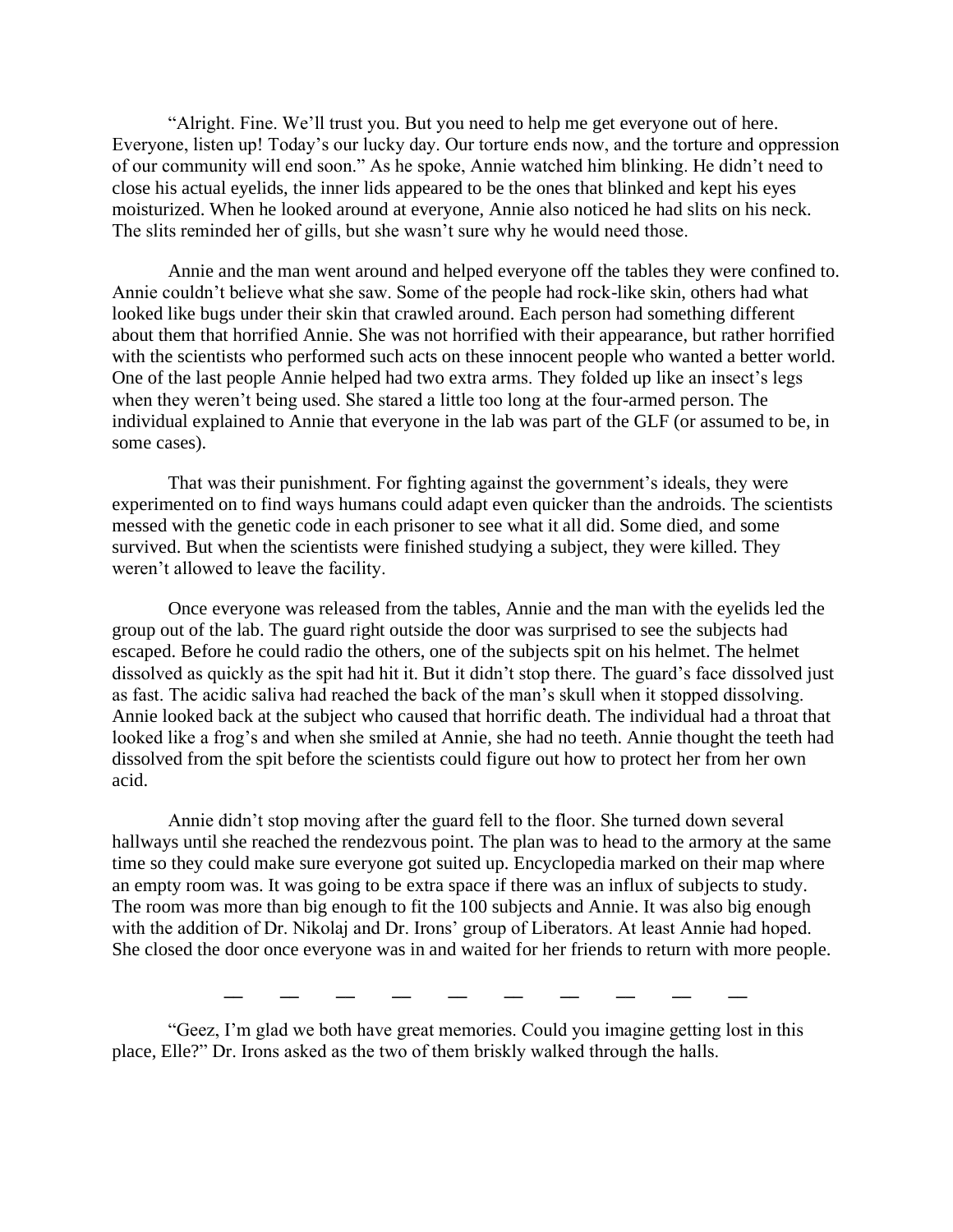"I'm a little more worried about getting caught than getting lost. We don't have the computer with us, so we're turning these corners blind *hoping* we don't run into any guards."

 "Fair point. But I'm glad Encyclopedia gave us the locations of rooms to hide in if we need to."

For the first time since leaving the  $21<sup>st</sup>$  century, the two professors had luck on their side. They did not run into any guards on the way to the cells. When they reached the entrance to the cells, the guard had just left her post. They walked up to the door and opened it. Inside were a hundred or so people in several electric cages. Everyone turned and stared at the two professors.

 "Hello! We're from the past!" Dr. Nikolaj slapped the back of Dr. Irons head. "Ouch! Why'd you do that? When are you ever going to get an opportunity to say that again?" He rubbed his head as Dr. Nikolaj spoke over him.

 "We're here to help you escape. And revolt. We're going to help you out of these… unique cages and take you all to the armory. You'll be able to level the playing field with the soldiers while wearing the same armor they have. Do any of you know how to turn these off?" Dr. Nikolaj gestured to the electricity running from floor to ceiling that trapped the Liberators.

 One of the people in the cells gestured to a button on the wall that said 'emergency override'. Dr. Irons laughed.

 "Wow, six centuries later and they still have a manual override in the same room as prisoners? Why couldn't any of you just toss one of your shoes at it? It's literally a button." Dr. Irons continued to laugh.

 One of the prisoners took their shoe off and threw it through the electrical barrier. Or at least tried to. It was burned to ash the second it touched the barrier. Dr. Irons tried to play his laugh off as a cough. It did not work.

 Dr. Nikolaj walked over to the button and pressed it. The barriers went down, and the prisoners were finally free. They waited to hear more of the plan from Dr. Nikolaj, as they seemed reluctant to listen to Dr. Irons. She explained once more that they were to follow the two of them to a rendezvous point for further instructions before heading to the armory.

 Again, luck was on their side. The guard that was supposed to be outside must have been late on the shift change. The professors were able to lead everyone out safely and quietly. They ran into no issues on the way to the rendezvous point. Dr. Nikolaj and Dr. Irons did, however, run into people they weren't expecting. Halfway to the rendezvous point, two people tapped the professors on their shoulders. They turned around to see an older man and woman walking behind them.

 "Hello there, excuse me, but have you two happened to see our daughter?" The woman gently spoke to them.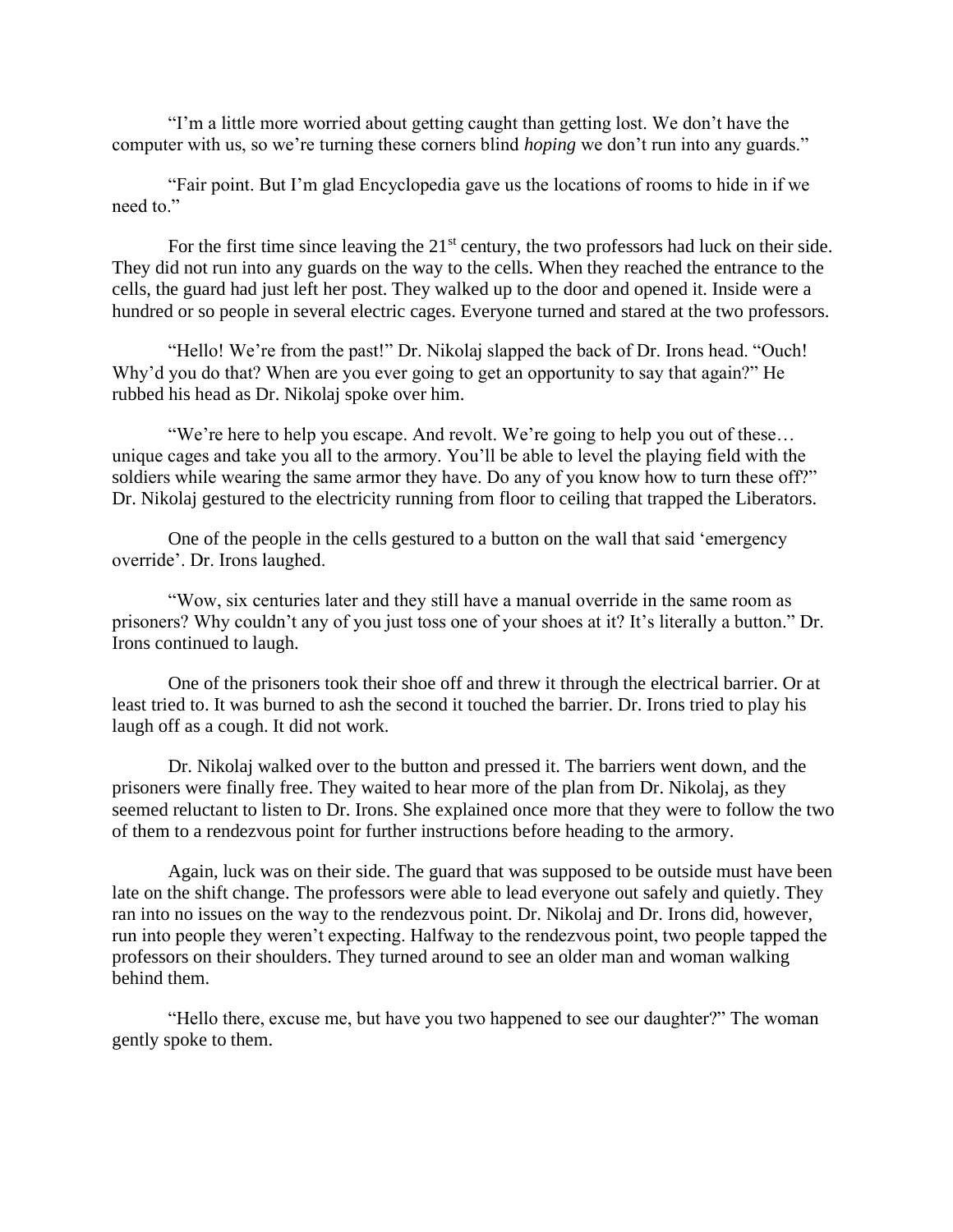"We saw her face on one of the video boards. She's wanted for escaping from the facility we're currently in. We had no idea she was down here, so we went to go look for her and ended up captured with the rest of the people here." This time it was the man's turn to speak.

 "Sorry folks, we may be unable to help you answer that. Like I said back in the cell, Elle and I are from the past. We were recruited to help out Annie, who's the only person from this time that we know." Dr. Irons felt his body get wrapped up tightly in a hug from the worried mother.

 "Annie? Oh, that has to be *our* Annie! Is she here with you? Please tell us we're about to see her!" The woman let go of Dr. Irons and hugged Dr. Nikolaj. Dr. Nikolaj politely peeled the mom off of her and put her in the man's arms instead.

 "We're headed to where Annie is going to meet us, yes. But she may not be your Annie, so don't get your hopes up."

 The parents nodded their heads but didn't listen. They were hopeful they'd see their daughter again.

 They finally reached the rendezvous room. Dr. Nikolaj held the door open for everyone to get inside. From her quick glance in the room, Annie and the people of the Liberators she had helped were already inside.

"Annie! Oh my goodness it's you!"

 "Mom? Dad? Oh wow! I didn't think I'd see ya!" Annie was swept up into a hug. "Wait, how'd you two end up here?"

 Annie learned that she was wanted for terrorism and escaping the facility. Her face had been plastered all over the country to catch her. She asked Encyclopedia why they didn't bother to tell her that at any point since they updated. There was no answer.

 Annie forgot Encyclopedia back at the lab! She had set them down and forgot to pick them up again. She told Dr. Nikolaj and Dr. Irons to continue with the plan and get everyone suited up. She'd meet them in the armory in no longer than fifteen minutes. Annie said bye to her parents, left, and returned to the lab. In the meantime, Dr. Nikolaj and Dr. Irons took the Liberators to the armory. The professors' luck had run out—there were two guards at the armory's door. The Liberator with rock-like skin and the acid-spitter pushed Dr. Nikolaj and Dr. Irons aside. The acid spitter walked behind the rock-skinned man. The guards noticed the escaped subject and tried shooting at him. The rock-skin was not affected by the bullets and charges shot at the man. When the two Liberators got close enough, the acid-spitter did what she had done when they all left the lab. She spit at both the guards who died just as quickly as the first guard. The two escapees looked back and gave the all clear sign. Dr. Nikolaj and Dr. Irons were confused and frightened, but thankful they didn't have to deal with the guards themselves.

Inside the armory, there was more than enough technical-tactical armor for everyone. Just like the At-Gear, Tech-Tac armor folded up into pocket-sized gloves that took up no space at all, so the government facility they were in decided to stock up in case any of the suits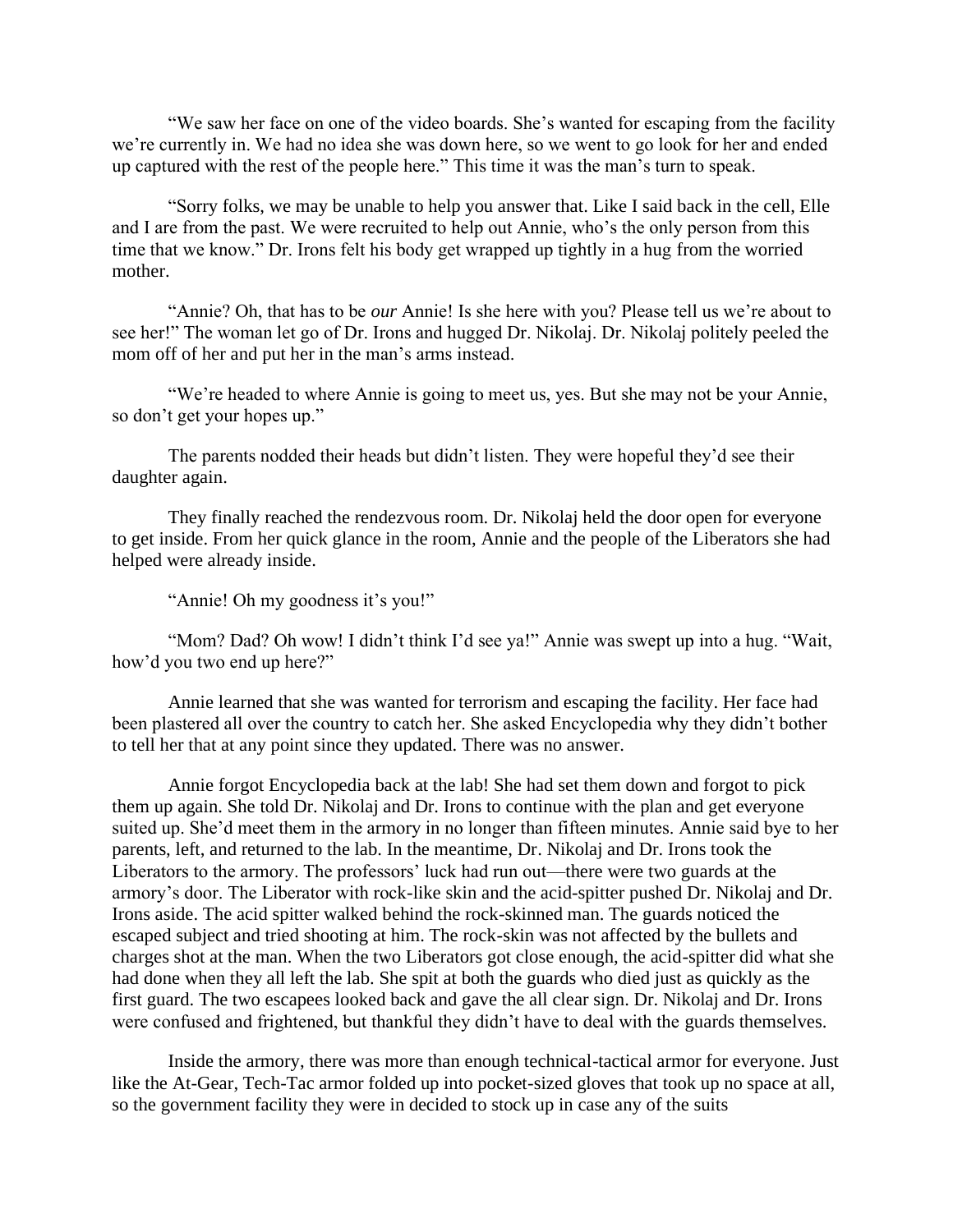malfunctioned. Once everyone got their suits on, the professors told them how to escape the facility and to help change the structure of the government and society. The Liberators all left, except for Annie's parents. They stayed behind a brief moment and told the two professors to keep their daughter safe. The facility was not friendly to outsiders. With that, Annie's parents caught up with the rest of the rebellion and headed out of the building.

"Odis, it's been longer than fifteen minutes. Where's Annie?" The two professors looked at each other. There were still a couple technical tactical armors left over. They took off their At-Gear and put on the newer and stronger armor. Then they ran toward the laboratory to find their friend from the future.

**\_\_ \_\_ \_\_ \_\_ \_\_ \_\_ \_\_ \_\_ \_\_ \_\_**

Annie reached the laboratory and saw the dead guard slouched against the wall and on the floor. There hadn't been a shift change yet, thankfully. That meant no one knew what was going on. Annie rushed into the lab and found Encyclopedia.

 "Nice of you to join me. Were you also wanting to lay down for an uncertain amount of time? If so, please join me." Encyclopedia, despite their computer tone of voice, sounded annoyed.

 "I'm so sorry about that!" Annie apologized, "But what's that I'm picking up? Were you worried? Did you miss me?" Annie held Encyclopedia's screen to her face. They avoided Annie's eye-contact; their eyes searched everywhere around the room except for where Annie's eyes were.

 Encyclopedia noticed something behind Annie, but it was too late to warn her. Someone grabbed Annie's wrist and spun her around to face him. It was the man with the mustache. Annie tried to get free from his grip, but he was stronger than her. Annie tried to scream for help, but the mustached man smacked her across the mouth shutting her up.

 "What, are you friends with this silly computer?" Mustache Man grabbed Encyclopedia out of Annie's hand. "You won't be needing this anymore. I'm taking it back."

 Suddenly, Encyclopedia released an electrical impulse that shocked Mustache Man enough to let go of Annie's wrist. Annie created distance between her and the scary man. The mustached man was angry Annie got out of his grasp once again. Looking at Encyclopedia in his other hand, he threw the tablet across the room. A crack was heard from where Encyclopedia laid.

 "What do you want from me? Just leave me alone, I'm doing the right thing here!" Annie threw random tools she found near the tables in the lab at Mustache Man.

 "You're ruining the only way we'll win this war. The only way our people will survive forever."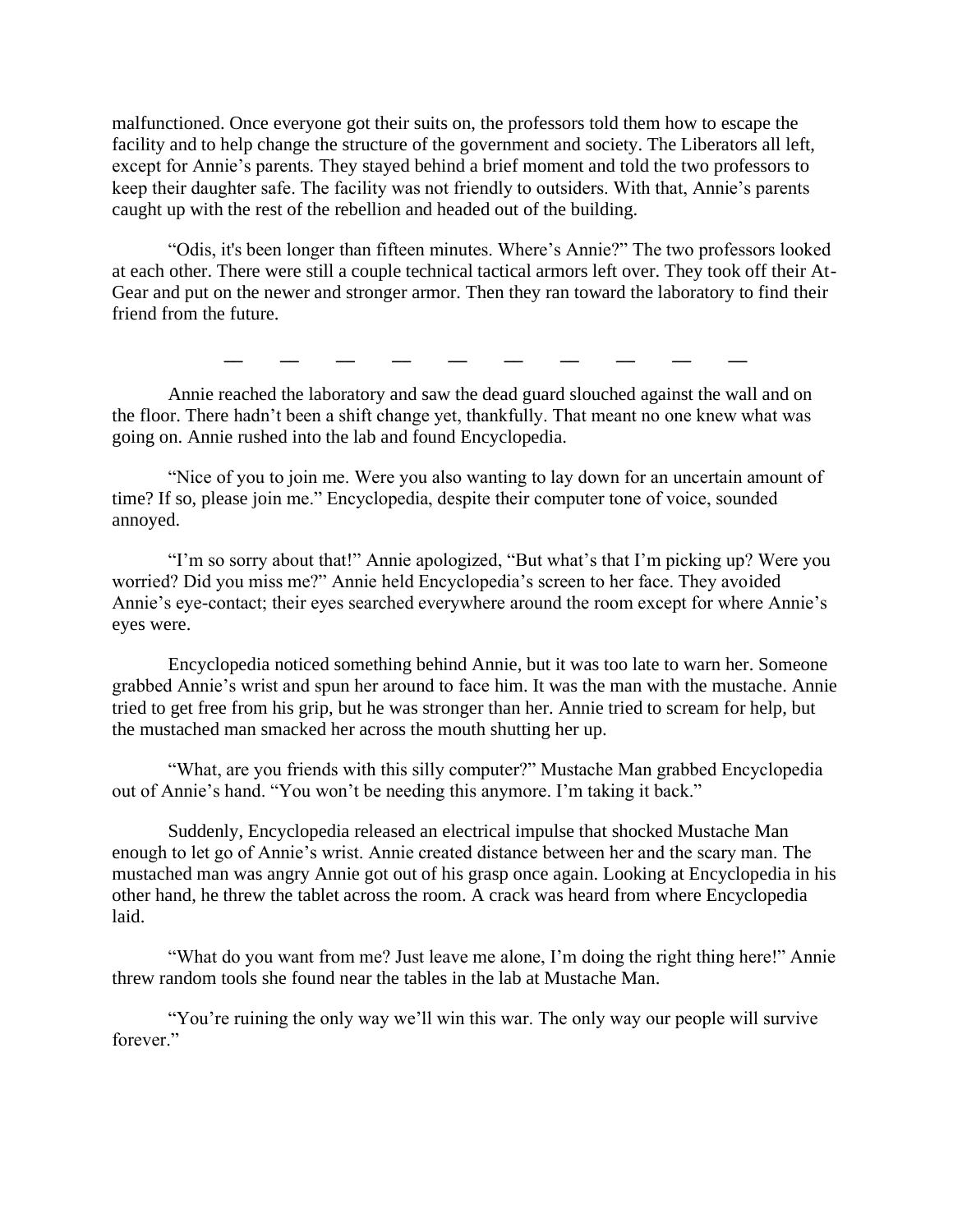"That's where you're wrong, big guy." Behind the mustached man stood Dr. Irons at the doorway, with a weapon trained on the scary soldier. "My friend and I are asking you to leave Annie alone."

 "You and your friend? You're the only one I see." Mustache Man heard the crackle and whir of an invisible field near him. It was too late to move out of the way, Dr. Nikolaj punched him right in the face. Mustache Man lost his balance and fell to the floor.

 Dr. Nikolaj took off a slim backpack, became visible again, and signaled to Dr. Irons. He shot his weapon at the mustached man. An electrical net wrapped around him, which shocked the soldier every time he tried to break free. The net was still attached to the gun, which allowed Dr. Irons to pull the soldier around with ease by pressing a few buttons. Dr. Nikolaj placed the slim bag on her back again. Invisible once more, Dr. Nikolaj continued to kick the mustached man every time he tried to speak. Against the invisible assailant, he was powerless against Dr. Nikolaj since he could not dodge her attacks.

 With Mustache Man silenced for the moment, Annie ran over to where Encyclopedia had been thrown. She picked the tablet up and asked if they were okay. The screen turned on, but the screen was badly cracked. Only one of Encyclopedia's eyes was visible. Aside from that, Encyclopedia reassured Annie they were alright.

 "So… we're friends? Because back when the big, scary, mustached man asked if we were friends after hurting me, you totally shocked him to save me!" Annie was met with a sigh from Encyclopedia.

 "My hard drive is full of all types of programs. There may be a small chance 'friendship' is on my hard drive." Annie hugged her computer friend.

 Annie walked over to Dr. Irons. Dr. Nikolaj was still invisible and continued to kick Mustache Man. She thanked the both of them for their help.

 "No problem, Annie. But I think it's important to note that *I* was supposed to be the invisible one that got to punch that guy. I had called dibs when we found the invisible pack, but Elle put it on and hid from me. So, I got stuck with the net gun." Dr. Irons shrugged as if it wasn't a big deal, but Annie could tell he wanted to punch the bad guy. She took the gun from his hands and told him he could go kick Mustache Man if he wanted. Dr. Irons ran over as a running start and kicked the soldier as hard as he could.

 "Oh man, nice job!" Dr. Nikolaj removed the invisible pack once again and high-fived Dr. Irons.

 Mustache Man groaned in pain. The electrical impulses from the net interfered with the armor he had on, which meant he definitely felt the punches and kicks from the professors. He begged for them to stop. Annie told her friends to stop. She pressed a button on the gun and brought the soldier closer to her.

"Who are you?" Annie asked Mustache Man.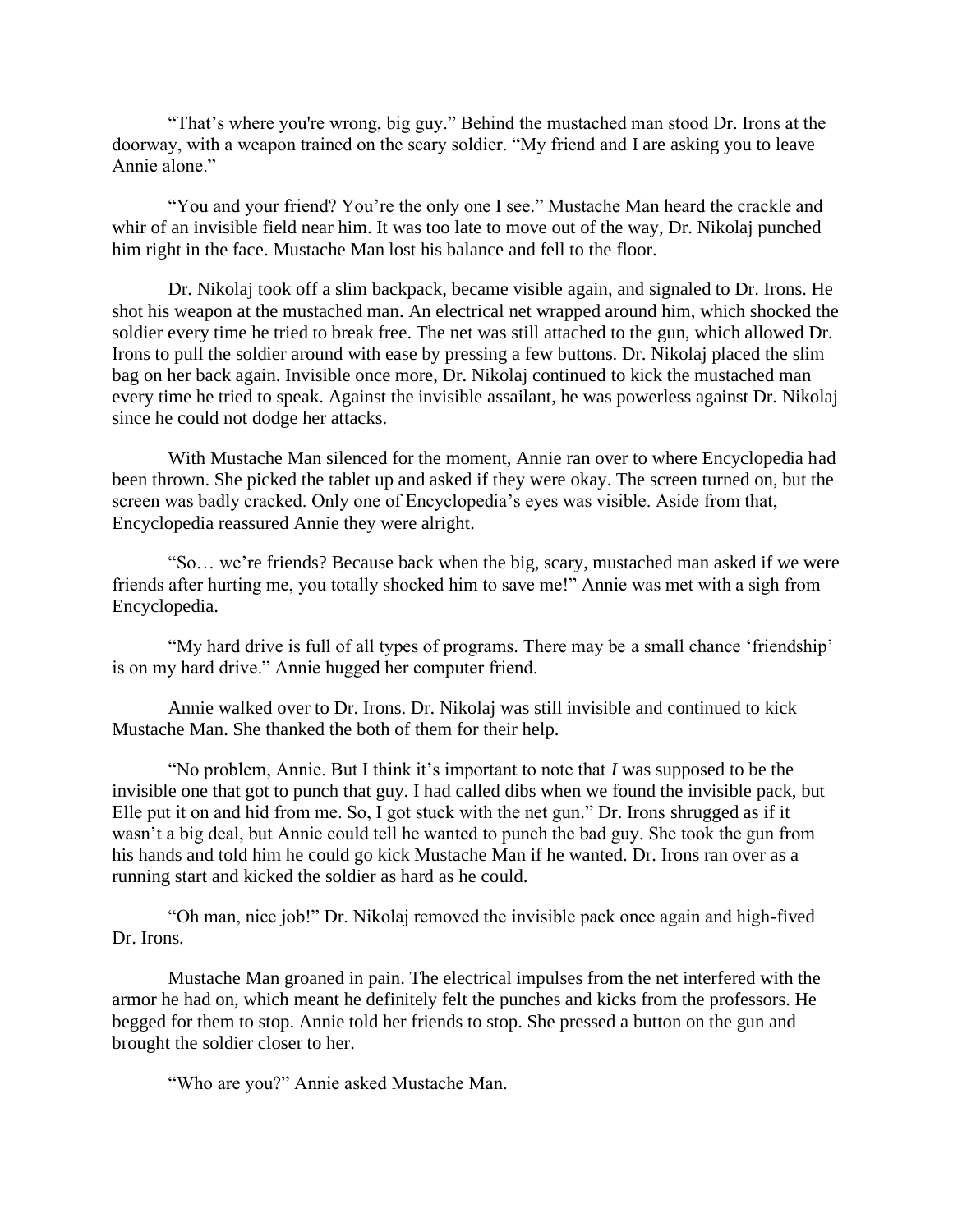"My name is—"

 "Your name is Mustache Man. You'll earn your name if you tell us what we want to know. I wanna know who you are and what you do." Annie was angry.

 "*Hmph*. I'm more than just a guy with a mustache, thank you very much. I'm the head scientist at this facility and also the general of the soldiers here. We're working on altering our genetic code so we can become the best species alive. After all, it's not too long until the androids fight us. We need to make sure we can beat those robots."

 "Full offense, but you're the dumbest scientist I've ever met if you think you can make the 'best species' ever. There is no such thing," Dr. Nikolaj said.

After Dr. Nikolaj and Mustache Man argued for a little bit, Dr. Irons intervened.

 "Okay, we get it, you think you're the best scientist and no one else could do what you do. But why don't we go into the future and put your theory to the test? If, in the future, humans are still alive and thriving, the topic of conversation will change. But if there's anything that shows your inevitable failure, then you'll listen to what we have to say. Deal?"

 "Deal. You might want to start thinking about other tests we can perform on subjects here; You'll see how great the world is and wish we could get to that point faster." Mustache Man smirked at the professors and Annie.

 Dr. Irons took the gun back from Annie and dragged Mustache Man to the time machine. Once everyone was inside, Dr. Nikolaj set the time machine to one thousand years into the future. Mustache Man was released from the net, and they all stepped outside.

**\_\_\_\_\_\_\_\_\_\_\_\_\_\_\_\_\_\_\_\_\_\_\_\_\_\_\_\_\_\_\_\_\_\_\_\_\_\_\_\_\_\_\_\_\_\_\_\_\_\_\_\_\_\_\_\_\_\_\_\_\_\_\_\_\_\_\_\_\_\_\_\_\_\_\_\_\_\_**

# **June 4th, 3619**

 The city they stood in was beautiful. It was a perfect blend of technology and nature. As if the people of this time knew the perfect ratio of nature to technology. The air was clear, no smog like in the 27<sup>th</sup> century. Serenity passed through the entire group. The place felt peaceful. Annie remembered her discussion with the professors about the cycle of war and peace. She knew that even if peace happened at this time, it didn't mean she couldn't bring her time to an era of peace.

 Mustache Man chuckled to himself and expressed glee over his success. Instead of returning to the machine, he offered to walk around some more. He wanted to bask in what his hard work paid off into. The four of them (now all from the past) took in the sights around them. Tall trees were interwoven with apartment buildings, like a strand of DNA. The sky was bluer than any of the four travelers had ever seen. There were no video boards sharing propaganda. There were no apparent levels in this society. Here, it was all spread out horizontally, not vertically. While there were tall buildings that touched the sky, they appeared to be places anyone could access, based on how many people entered and left them. People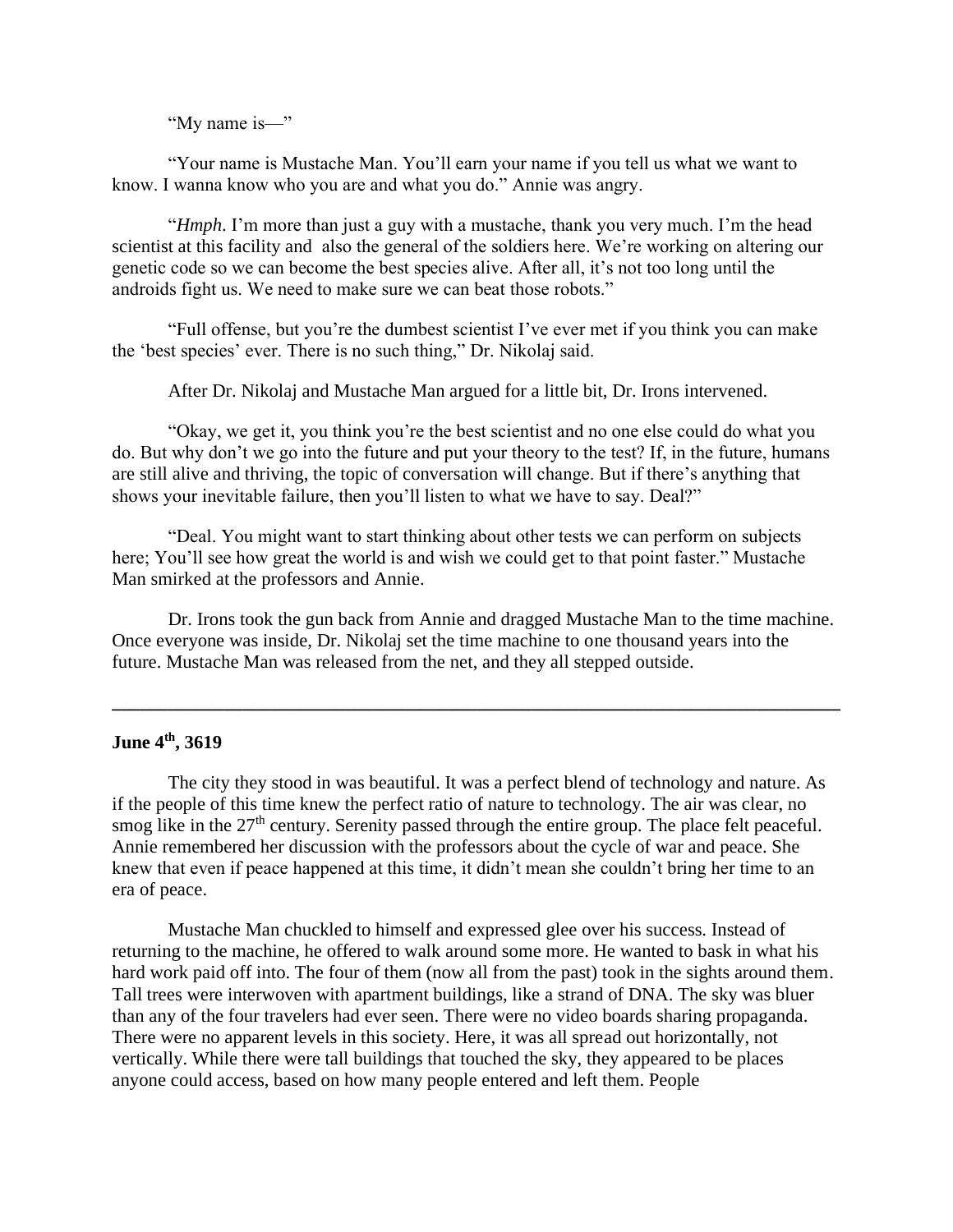moved throughout the city, not one of them looked to be sick or, as Mustache Man put it, *inferior*. Annie and the professors recoiled when he said it.

 They eventually crossed a bridge that was above a giant lake in the middle of the city. The water was a crisp blue that reflected the bright blue sky. In the middle of the lake was a holographic statue. The size of it was huge. The group stopped to look at it. The statue was of two humans. It wasn't sedentary either, the two human holograms repeated a motion. One was kneeling and pleading to the human that stood above it. The human that stood above had a grimace and raised its foot up to step on the pleading human. The holographic statue would 'reset' every time the second human placed its foot on the face of the pleading human. Then it would raise its foot once again, only to restart to the statue. A plaque on the bridge described the statue. Annie read it aloud.

 "Never forget the ungratefulness the humans had for us. In this age of androids, we must remember we all will meet our end one day, just like the humans did in 2735."

 "Humans died in 2735?" Mustache Man double-checked the plaque. A passerby overheard Mustache Man and answered his question.

 "Yeah, during the hundred-year war between them and us, we realized the population of humans still alive were all very similar to one another. We figured out they all had the same weakness—a bacteria that none of them had immunity to. We released it upon them, which ended the war. It also killed off the last of the humans, and their perceived greatest strength ended up being their undoing." Dr. Irons thanked the nice android for sharing that bit of history with them.

 Mustache Man fell to his knees. He punched the ground. He could not believe his plan to protect humans ultimately became their downfall. He began talking out loud to himself. He had to think of another way to keep humans alive, to make them last forever. He knew he had to get the president to make more laws for him that gave him more resources to study the human body. Mustache Man also thought about how he could get the president to make a statement to change the ideal human to be three types of ideal humans. He could then—

 "Are we hearing you right? Are you controlling the president like a puppet?" Dr. Irons approached Mustache Man. "You've been behind all of this? You're the one who was the mind of this whole societal operation?"

"The one and the same," Mustache Man said, "I'm only doing what's best for humanity."

 "Best for humanity? We've already argued over this—there is no such thing as 'best for humanity.' What can work for a thousand years might not work the next thousand years." Dr. Nikolaj stood next to Dr. Irons, both of them looking down at Mustache Man on his knees.

 "Don't you two understand? That's what I'm trying to achieve. I want to make humans as adaptable as possible. We deserve not to go extinct. We've survived through so many things!"

 Annie walked up to Mustache Man. She looked him in the eyes. She tried to figure out what he was really doing.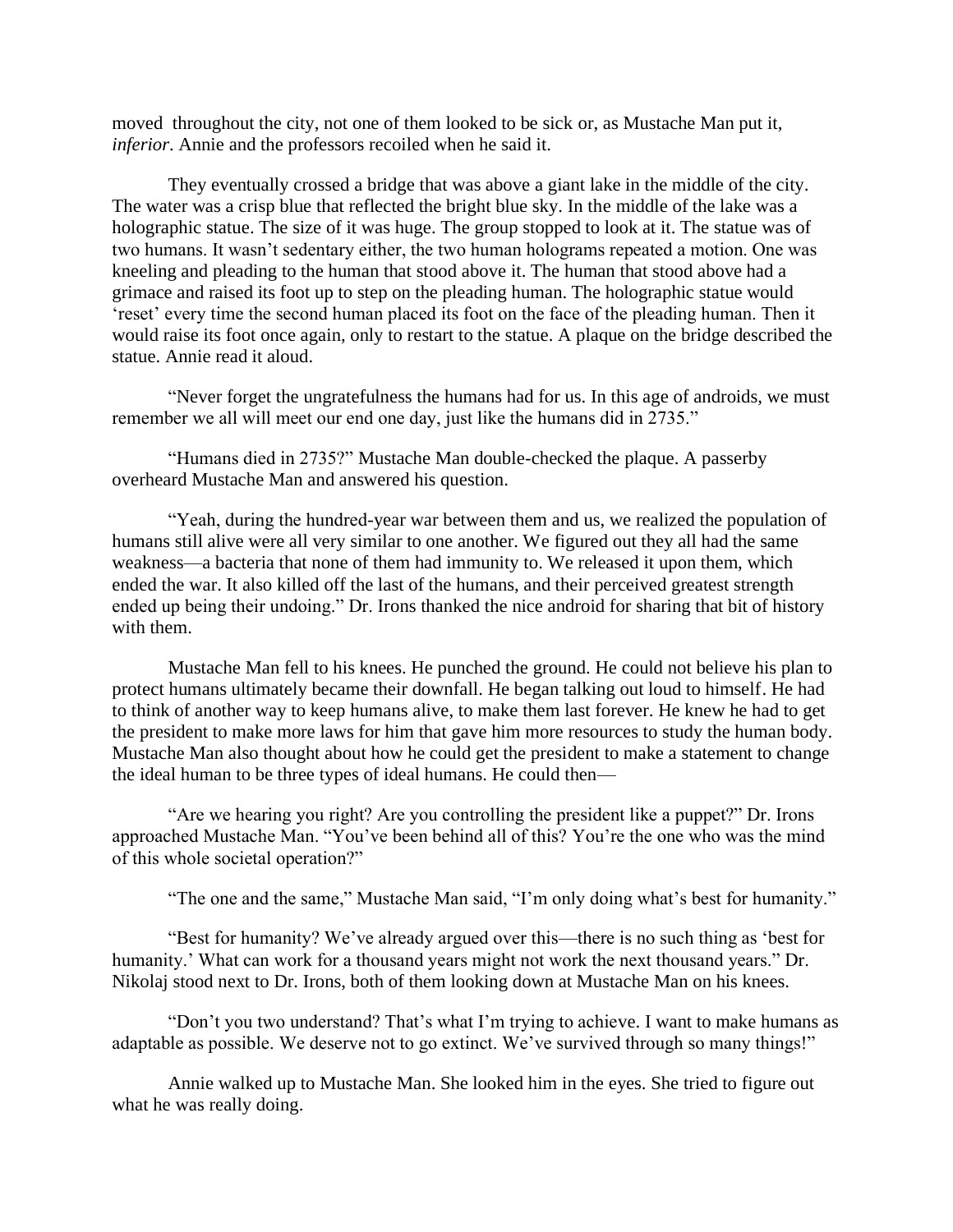"You're scared. You're arrogant. You're doing this because you don't want to be forgotten. You'd rather doom the entire human race instead of letting it take its natural course. Why would you want to push us into a struggle when you could push us into peace?" Annie kept eye contact with Mustache Man.

 Mustache Man thought about what Annie said. He told her she was right. He didn't want to be forgotten. And he knew if he were to make humans the best possible species alive, he could guarantee his remembrance as the one who provided humanity with their extreme adaptability. Dr. Irons argued that humans are already adaptable. If humans were to become more adaptable, they would begin to differentiate and evolve into new lineages of hominins at a quicker rate than they are already on course for. Mustache Man would be forgotten soon enough that way.

"But I'm just trying to do the right thing."

 "And you think the right thing is to remove most of the humans? We survive because of our variation. If you and I were the same, would we even have a desire for art? How would we show love? You cannot create the perfect humans without taking away what makes us special in the first place. Our ancestors before us have learned these aspects of humanity and passed them down and across to us. Variation breeds innovation. If we were all the same, there would be no need to innovate since we'd all function the same." Dr. Irons spoke clearly and firmly to make his statements heard. Mustache Man seemed to understand what he was saying.

 On his knees, Mustache Man looked sad. He wasn't sad his plan had failed; he was sad because he hadn't thought his plan through enough. He didn't realize the things he would be taking away from everyone. He didn't realize he would take away the best part of being a human—humanity. Mustache Man looked up at the three humans standing over him. They were angry. But when he reached out his hand as both a sign of peace and help, they didn't refuse him. They each took his hand and pulled him up. He apologized for his actions and asked what he could do to repent. He knew what he had done was not going to be forgiven easily, but he knew he could still choose to be a good man for the rest of his life. He had done so much damage already, the least he could do is fix it.

 "You need to tell your puppet of a president to change the level system. We can't live divided like this—it only furthers the idea that some people are worth less than others. And stop the android hate. If I can be friends with a computer, I think everyone can easily become friends with a robot-human. When the androids were made, they were given intelligence and consciousness. You can't treat them likes slaves. They deserve compassion as much as any human does. Right now, they're the closest species relatives we have. And clean the air in the Lower-Levels. I don't know how you're going to do that part, but you need to fix that." Annie held on to Mustache Man's hand as she talked with him.

 "I can do that. All of it. Especially the Lower Levels atmosphere… because, well, the air quality isn't dangerous at all. We made that up to keep people from mingling with the Lower-Level citizens." Mustache Man winced as he said it. He had forgotten the measures he put in place to ensure his plan would succeed.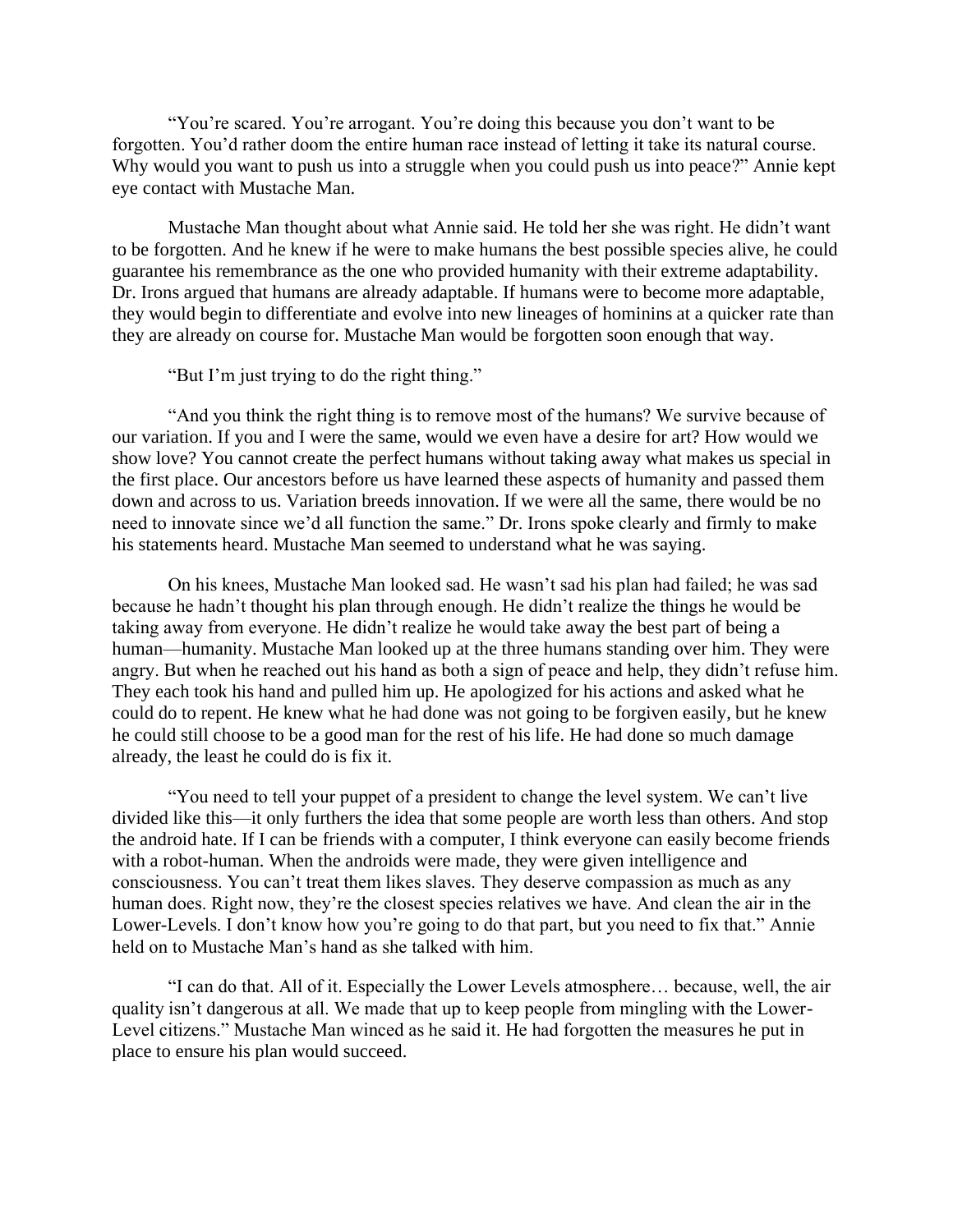Annie squeezed his hand hard but relented just as soon as it had happened. The guilt in his voice and apology on his face showed her he was aware he messed up, but he knew he had to be better.

 "And you also have to fix Encyclopedia's screen!" Dr. Nikolaj shoved Encyclopedia in Mustache Man's face.

 "If you do not mind, I think the one-eyed look is stylish. I do not have much control in my appearance, so anything I can control about it I would like to do so. Moreover, the screen is merely meant for my eyes to interact with my user. I project everything out of the screen, so there is no harmful damage done to me. I have a computer scar now and would like to keep it." Encyclopedia, for the first time, spoke joyfully within the group. Until Dr. Irons ruined it.

 "Neat! You could be called Cyclops! It's a double meaning, because that word is in the word Encyclopedia, and you also have one eye now!" Dr. Irons looked around for approval, and to Encyclopedia's dismay, Annie and Dr. Nikolaj loved it.

"Cyclops! That's perfect! Now you don't needa think of a name!"

 "I love it, but how is that joke allowed to fly, but my tree limb joke earlier couldn't even get a pity laugh?"

"That's because mine was objectively funny."

 After a short back and forth between Dr. Irons and Dr. Nikolaj, Annie reminded the two why they were there in the first place. They turned their attention back to Mustache Man and looked at him expectantly.

 "Okay, I will work on doing all of those things, aside from Cyclops' screen. This isn't going to be fixed in a day, but I promise by this time next year, we should be closer to how we should be. To people being people, rather than rankings."

 The four of them (and the newly named Cyclops) returned to the time machine and traveled back to 2619.

 When they returned, Mustache Man said he had to go immediately to the president in order to stop the revolution happening. Or at least, make it easier for the revolution to occur. It was just Annie, Cyclops, and the two professors from the past left.

 "Well, I guess Cyclops and I should take you back to your time. I can't thank you two enough for what you have done for me. I went from being apathetic toward this whole cause to being a big factor in it. That is because of the help you two provided. Thank you. We may not be able to see each other anymore, but you will always be remembered by me."

 The three of them hugged for a long time. When they pulled apart, Annie put in their date and location on purpose this time. She wasn't being chased by anyone anymore. The two professors stepped out of the time machine and waved by to Annie. They told her if she ever misses them, she could always travel back in time to say hi. Annie said she'd love to do so.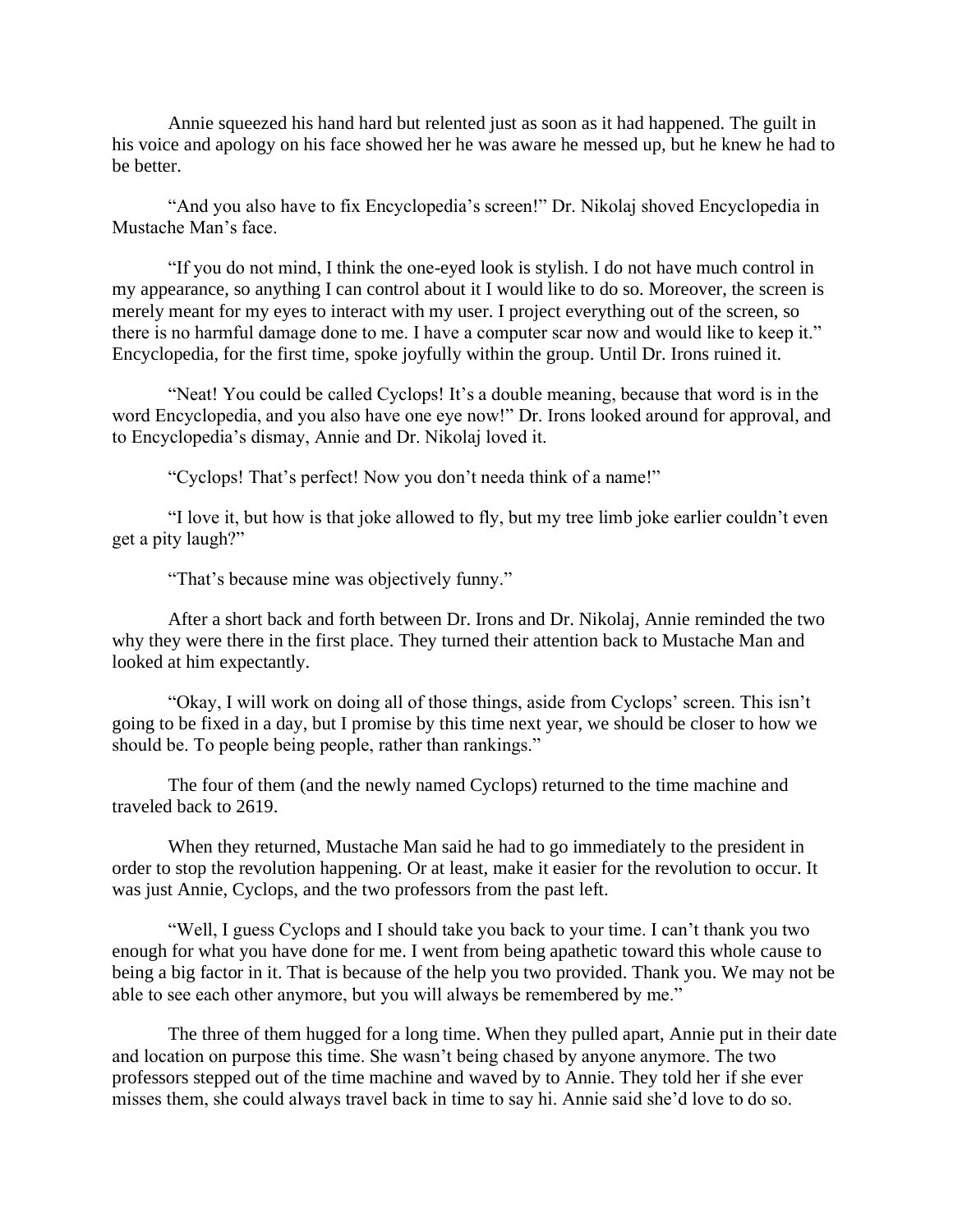# **June 7th, 2019**

 "Any questions, class?" Dr. Nikolaj had just finished her last lecture for the day and hoped no one had anything to ask. Unfortunately, a student in the back, whom she couldn't quite make out, raised their hand. "Yes?"

**\_\_\_\_\_\_\_\_\_\_\_\_\_\_\_\_\_\_\_\_\_\_\_\_\_\_\_\_\_\_\_\_\_\_\_\_\_\_\_\_\_\_\_\_\_\_\_\_\_\_\_\_\_\_\_\_\_\_\_\_\_\_\_\_\_\_\_\_\_\_\_\_\_\_\_\_\_\_**

 "Uh, yeah. What would happen if you were to travel back in time and kidnap a baby *Homo heidelbergensis*?" Annie and Dr. Irons giggled in the back of the class at their question.

 "Why don't you two clowns come speak to me after class. Class dismissed." Dr. Nikolaj couldn't contain her smile at seeing Annie for the first time since their adventure.

 The three of them all caught up, with Cyclops budding in here and there. Dr. Nikolaj and Dr. Irons didn't have as interesting of news as Annie did, however. Annie shared with her favorite professors all that has happened so far in her time. Mustache Man was able to get the president to get rid of the level system. While the country was still built with that system in mind, a lot of people worked hard to move people around the levels of the cities to cultivate community based on diversity, rather than uniformity. Not only that, but Mustache Man had offered his services for free to help anyone with anything they need or want fixed. If they had vision problems, he would help them see again. If they wanted to be able to walk, he'd fix it. If they wanted their mutation taken away, he would work extra hard to help them. Mustache Man worked out of his facility he ran, but the walls were repainted with fun colors, instead of the sterile white every room was covered with.

 Dr. Nikolaj and Dr. Irons were happy to hear about the improvements happening in Annie's time. When they had all finished catching up, they tested Cyclops' data by quizzing them with random historical facts. By the end of the day, Cyclops had only missed one question, and it was because they didn't want Dr. Irons to feel bad for not being able to best a machine. Annie and Cyclops walked back to the machine to head home.

"See you two next year?" Dr. Nikolaj asked.

"See you two next year." Annie replied.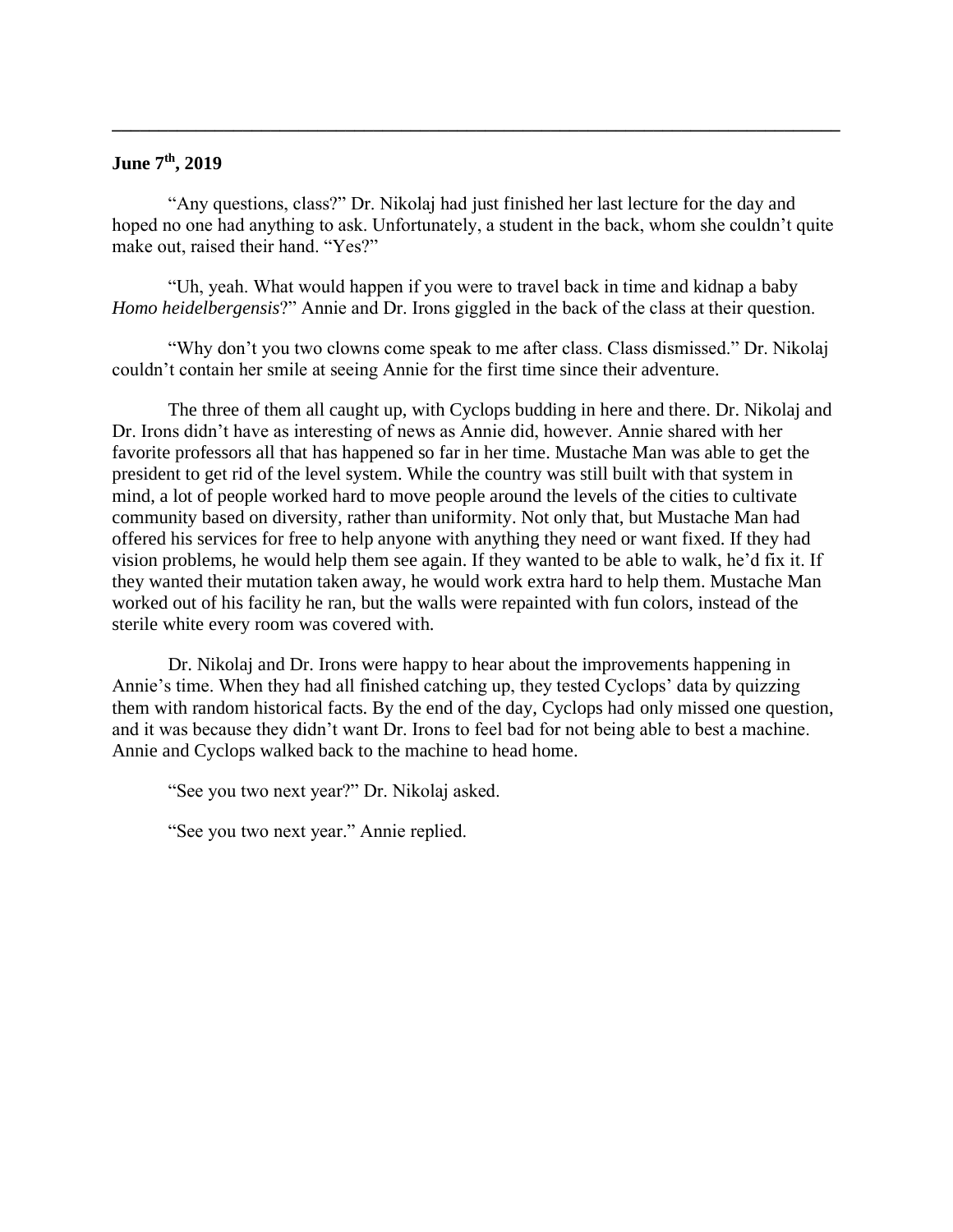## **Bibliography**

Aiello, Leslie C., and Susan C. Antón. "Human Biology and the Origins of *Homo*." *Current Anthropology*, vol. 53, no. S6, Dec. 2012, pp. 269–277., https://doi.org/10.1086/667693.

This paper discussed new findings about the origin of the genus *Homo*. When reading the paper, notes focused on comments about *Homo erectus*. These notes were then applied in both *Homo erectus* sections of the story.

Antón, Susan C. "Natural History of *Homo Erectus*." *Yearbook of Physical Anthropology*, vol. 46, ser. S37, 2003, pp. 126–169. *S37*, https://doi.org/https://doi.org/10.1002/ajpa.10399.

This source provided information on all the biological discussions surrounding *Homo erectus*. This information was applied in both sections where Annie, Dr. Nikolaj, and Dr. Irons travel to look at *Homo erectus*.

Antón, Susan C., et al. "Evolution of Early *Homo*: An Integrated Biological Perspective." *Science*, vol. 345, no. 6192, July 2014, pp. 45–58., https://doi.org/10.1126/science.1236828.

This paper was a biological exploration of the early hominins. While reading, emphasis was placed on learning about *Homo erectus*. These notes were applied in both *Homo erectus* sections of the book.

Bettis, E. Arthur, et al. "Way out of Africa: Early Pleistocene Paleoenvironments Inhabited by *Homo Erectus* in Sangiran, Java." *Journal of Human Evolution*, vol. 56, no. 1, 7 Sept. 2007, pp. 11–24., https://doi.org/10.1016/j.jhevol.2008.09.003.

This source provided information on the environment in Java when *Homo erectus* was inhabiting the location. This information was applied in the section where Annie, Dr. Nikolaj, and Dr. Irons travel to look at another group of *Homo erectus* in Java.

Buck, Laura T., and Chris B. Stringer. "*Homo Heidelbergensis*." *Current Biology*, vol. 24, no. 6, 2014, https://doi.org/10.1016/j.cub.2013.12.048.

This source was used for gathering information on *Homo heidelbergensis*. The part of the book where Annie, Dr. Irons, and Dr. Nikolaj visit *Homo heidelbergensis* utilized notes taken from this source.

Cicero, Marcus Tullius. *On Obligations*. Translated by P. G. Walsh, Oxford University Press, 2008.

This work was annotated with thoughts and comments on duty to one's community along with how to keep a society functional and prosperous. These comments were used to create a disfunctional society and then a functional one within the book.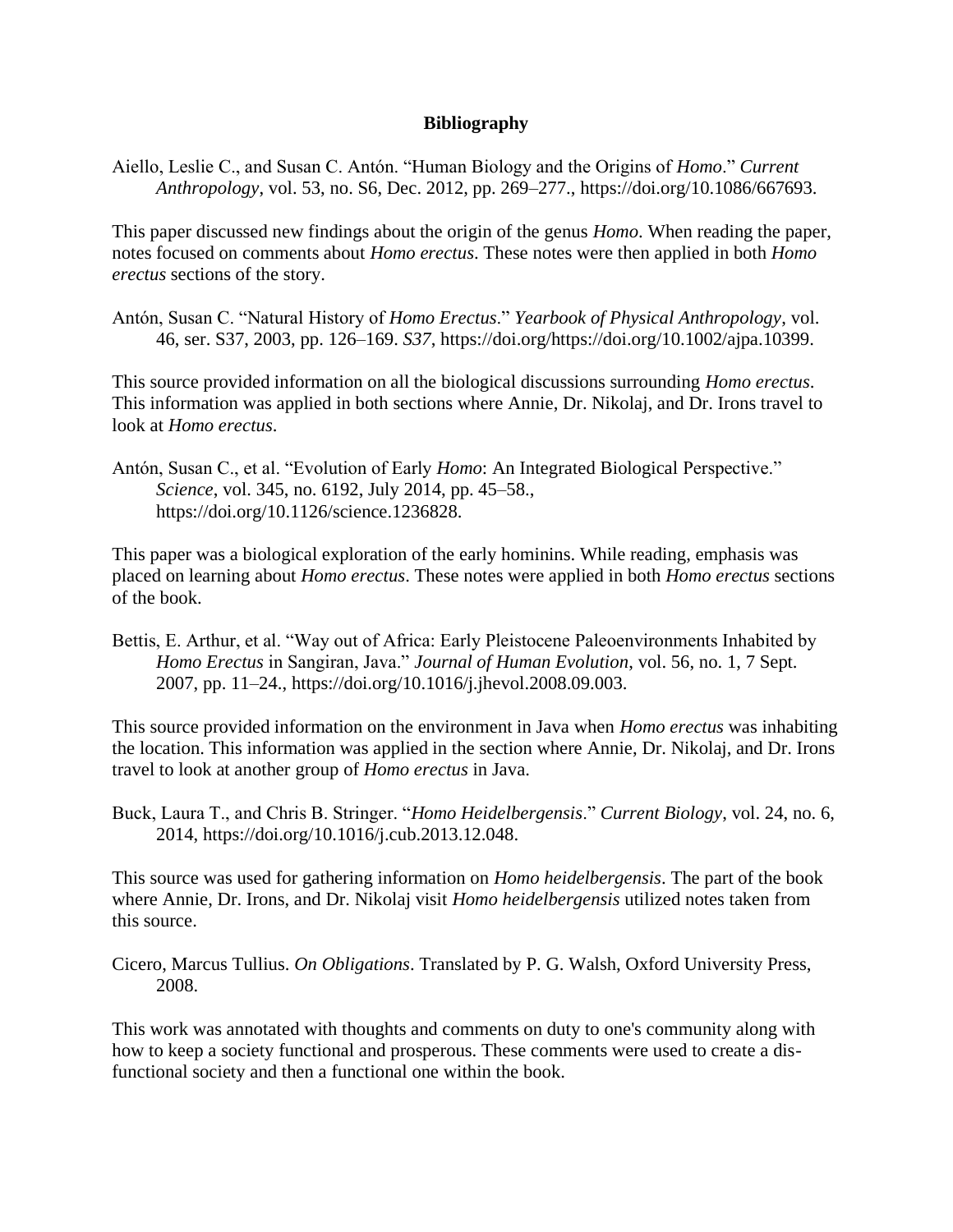Dalley, Stephanie, and Sin-leque-unnini. "The Epic of Gilgamesh." *Myths from Mesopotamia: Creation, The Flood, Gilgamesh, and Others*, Oxford University Press, Oxford, NY, 2008, pp. 50–125.

This story within the book was annotated with thoughts and comments surrounding humanity and how people see themselves within a community. The annotations were then used to write about humanity within the book.

Gokhman, David, et al. "Reconstructing Denisovan Anatomy Using DNA Methylation Maps." *Cell*, vol. 179, no. 1, 19 Sept. 2019, pp. 180–192., https://doi.org/10.1016/j.cell.2019.08.035.

This source provided information regarding the anatomy of Denisovans. The notes from this paper were then applied to the section where Annie, Dr. Irons, and Dr. Nikolaj time-travel to when Denisovans lived.

Hobbes, Thomas. *The Essential Leviathan: A Modernized Edition*. Edited by Nancy A. Stanlick, Hackett Publishing Company, Inc., 2016.

This piece of work was annotated with thoughts and comments on humanity of an individual and society. The comments were used to write aspects of the dystopian and utopian future in the book.

Homer. "The Iliad." *The Essential Homer: Selections from the Iliad and the Odyssey*, translated by Stanley Lombardo, Hackett, Indianapolis, IN, 2000, pp. 1–240.

This story was annotated with thoughts and comments on pride, arrogance, and expectations. These ideas were then expanded on in the book.

Homer. "The Odyssey." *The Essential Homer: Selections from the Iliad and the Odyssey*, translated by Stanley Lombardo, Hackett, Indianapolis, IN, 2000, pp. 241–482.

This story was annotated with thoughts and comments on obligation and forced duty. These thoughts were kept in mind when writing the book.

Hume, David. *David Hume: Political Writings*. Edited by Stuart D. Warner and Donald W. Livingston, Hackett Publishing Company, Inc., 1994.

These writings were annotated with thoughts and comments on politics and societal structures. The comments were used to create the bad future and eventual good future in the book.

Ko, Kwang Hyun. "Hominin Interbreeding and the Evolution of Human Variation." *Journal of Biological Research-Thessaloniki*, vol. 23, no. 17, 2016, pp. 1–9., https://doi.org/10.1186/s40709-016-0054-7.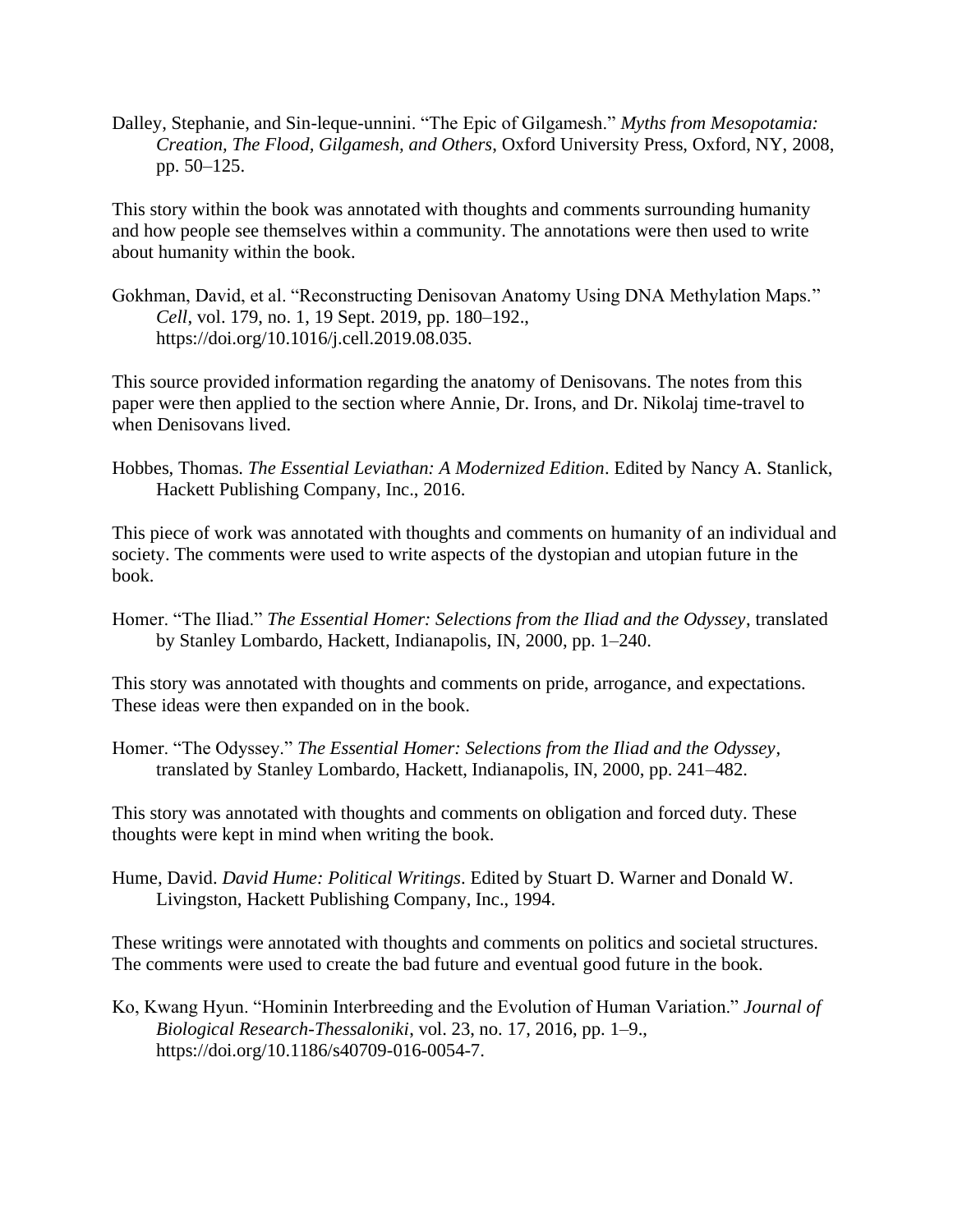This paper discussed the inter-breeding among *Homo sapiens*, Denisovans, and *Homo neanderthalensis*. This information was applied in both the Denisovan and Neanderthal sections of the book, mostly focused on the interactions both species had with humans.

Machiavelli, Niccolò. *Discourses on Livy*. Translated by Peter Bondanella, Oxford University Press, 2008.

This book was annotated with thoughts and comments on societies and their pros and cons. These notes were implemented in the book Evolution of *Homo*-nity.

Martinón-Torres, María, et al. "The Denisova Hominin Need Not Be an out of Africa Story." *Journal of Human Evolution*, vol. 60, no. 2, 5 Oct. 2010, pp. 251–255., https://doi.org/10.1016/j.jhevol.2010.10.005.

This paper provided general information regarding Denisovans and their standing in the hominin evolution tree. This information was then applied in the section where Annie, Dr. Nikolaj, and Dr. Irons visit the Denisovans.

Maslin, Mark A., et al. "East African Climate Pulses and Early Human Evolution." *Quaternary Science Reviews*, vol. 101, 12 June 2014, pp. 1–17., https://doi.org/10.1016/j.quascirev.2014.06.012.

This source provided information on the African environment inhabited by *Homo erectus*. This information was applied in the first *Homo erectus* where Annie, Dr. Nikolaj, and Dr. Irons witness *Homo erectus* for the first time.

Montaigne, Michel de. *The Complete Works*. Translated by Donald M. Frame, Everyman's Library, 2003.

This collection of writings was annotated with thoughts and comments on the human experience. These ideas were added into the book.

Montesquieu. *Selected Political Writings*. Translated by Melvin Richter, Hackett Publishing Company, Inc., 1990.

These essays were annotated with thoughts and comments on the "spirit of law" and other societal expectations. The annotations were implemented throughout the book.

Nielsen, Mark, et al. "*Homo Neanderthalensis* and the Evolutionary Origins of Ritual in *Homo Sapiens*." *Philosophical Transactions of the Royal Society B: Biological Sciences*, vol. 375, no. 1805, 29 Jan. 2020, pp. 1–7., https://doi.org/10.1098/rstb.2019.0424.

This source was used to understand *Homo neanderthalensis'* ritualistic behaviors, such as common activities and intentional burials. The section where Annie, Dr. Nikolaj, and Dr. Irons travel to study the Neanderthals is where this information is applied.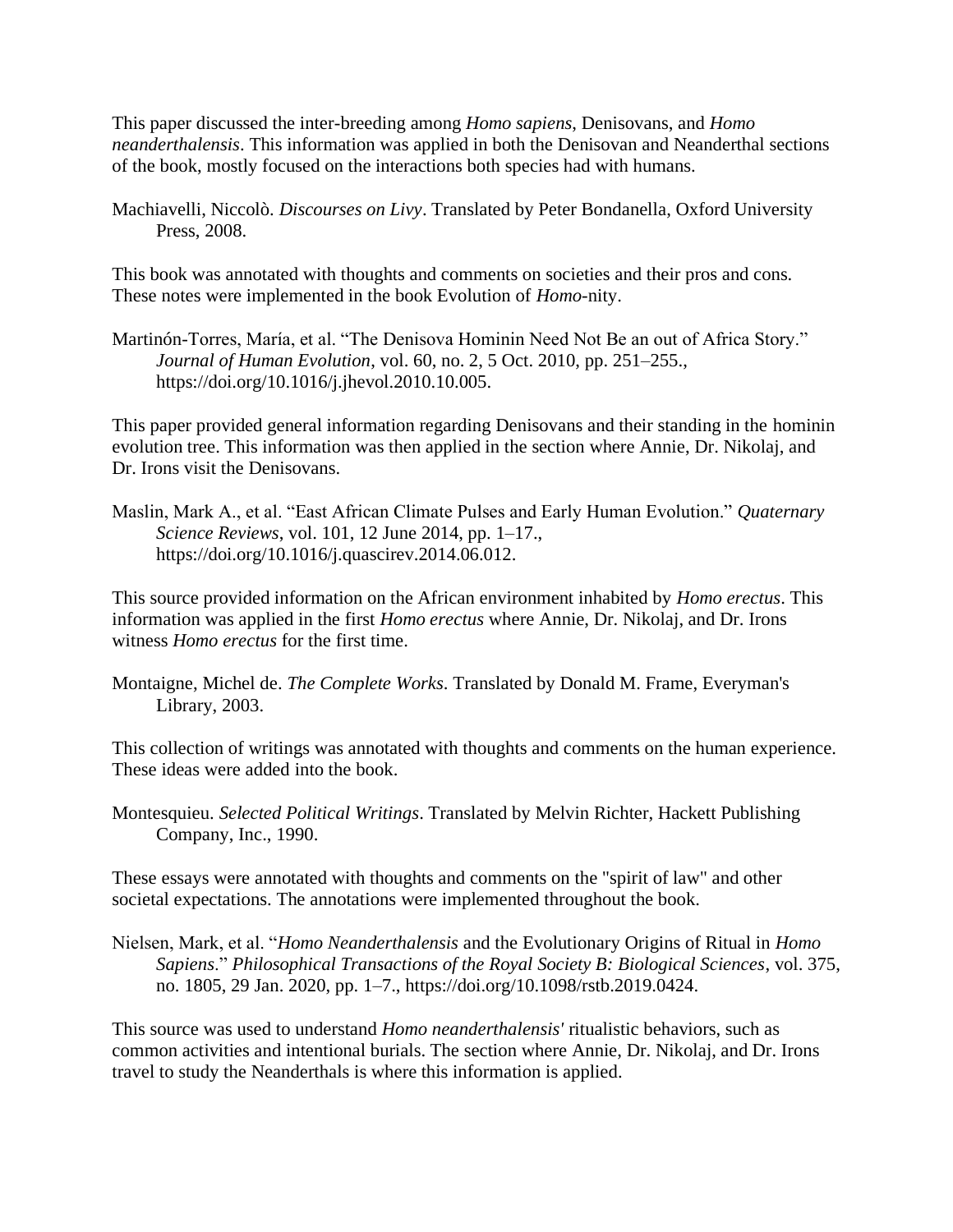Parkinson, R. B. "The Tale of Sinuhe." *The Tale of Sinuhe and Other Ancient Egyptian Poems, 1940-1640 BC*, Oxford University Press, Oxford, NY, 2009, pp. 27–43.

This story was read and annotated with thoughts and comments on individuals and their interactions with others based on their perceived and actual status. These annotations were then used to write about humanity throughout the book.

Parkinson, R. B., translator. "The Tale of King Cheops' Court." *The Tale of Sinuhe and Other Ancient Egyptian Poems, 1940-1640 BC*, Oxford University Press, Oxford, NY, 2009, pp. 106–120.

This story was annotated with thoughts and comments on perception of others, resulting in biases. These thoughts were kept in mind when writing the book.

Parkinson, R. B., translator. "The Tale of the Eloquent Peasant." *The Tale of Sinuhe and Other Ancient Egyptian Poems, 1940-1640 BC*, Oxford University Press, Oxford, NY, 2009, pp. 58–75.

This story was annotated with thoughts of humanity in the face of adversity. The annotations were then used to write about similar aspects of humanity within the book.

Parkinson, R. B., translator. "The Tale of the Shipwrecked Sailor." *The Tale of Sinuhe and Other Ancient Egyptian Poems, 1940-1640 BC*, Oxford University Press, Oxford, NY, 2009, pp. 92–98.

This story was annotated with thoughts and comments surrounding the human experience of storytelling and sharing experiences. These annotations were applied when writing scenes in the book.

Plato. *The Last Days of Socrates*. Translated by Hugh Tredennick and Harold Tarrant, Penguin, 2003.

This book was annotated with thoughts and comments on justice, obligation, and death. These comments helped form scenes in Evolution of *Homo*-nity.

Pontzer, Herman. "Overview of Hominin Evolution." *Nature Education*, vol. 3, no. 10, ser. 8, 2012, pp. 1–5. *8*.

This article was used as beginner information to then expand to more specific articles. The notes taken from this article was used in several sections of the time-traveling portion of the book, but mainly used to curate questions to further study hominin evolution before writing the book.

Sophocles. "Ajax." *Four Tragedies: Ajax, Women of Trachis, Electra, Philoctetes*, translated by Paul Meineck and Paul Woodruff, Hackett Publishing Company, Inc, Indianapolis, IN, IN, 2007, pp. 1–61.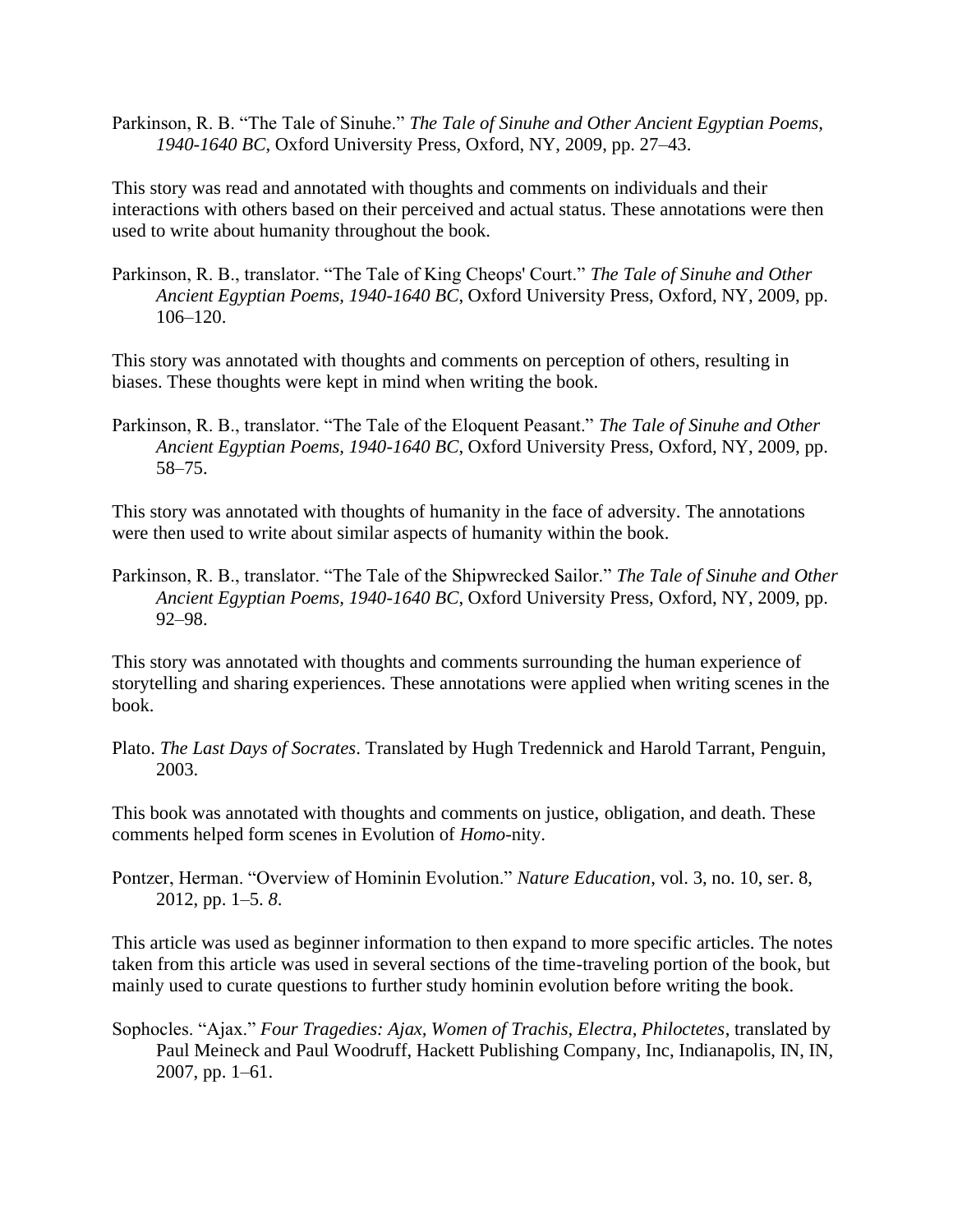This story was annotated with thoughts and comments on justice and fairness. These ideas were used in the book.

Sophocles. "Electra." *Four Tragedies: Ajax, Women of Trachis, Electra, Philoctetes*, translated by Paul Meineck and Paul Woodruff, Hackett Publishing Company, Inc, Indianapolis, IN, IN, 2007, pp. 117–185.

This story was annotated with thoughts and comments on grief, anger, and acceptance. The book was written with these thoughts in mind.

Stewart, J R, et al. "Palaeoecological and Genetic Evidence for Neanderthal Power Locomotion as an Adaptation to a Woodland Environment." *Quaternary Science Reviews*, vol. 217, 29 Jan. 2019, pp. 310–315., https://doi.org/10.1016/j.quascirev.2018.12.023.

This source was used to understand the environment and body adaptations of *Homo neanderthalensis*. The section where Annie, Dr. Nikolaj, and Dr. Irons travel to study the Neanderthals is where this information is applied.

Stringer, Chris. "The Status of *Homo Heidelbergensis* (Schoetensack 1908)." *Evolutionary Anthropology: Issues, News, and Reviews*, vol. 21, no. 3, 2012, pp. 101–107., https://doi.org/10.1002/evan.21311.

This source was used for gathering information on *Homo heidelbergensis*. The part of the book where Annie, Dr. Irons, and Dr. Nikolaj visit *Homo heidelbergensis* utilized notes taken from this source.

Tattersall, Ian, and Jeffrey H. Schwartz. "Evolution of the Genus *Homo*." *Annual Review of Earth and Planetary Sciences*, vol. 37, no. 1, 26 Jan. 2009, pp. 67–92., https://doi.org/10.1146/annurev.earth.031208.100202.

This article included morphological and behavioral information on "early *Homo*". Notes taken on this article focused on *Homo erectus*, *Homo heidelbergensis*, *Homo neanderthalensis*, and *Homo sapiens*. This information was then applied for each section of the above-mentioned species.

Virgil. *The Aeneid*. Translated by Robert Fagles, Penguin Books Ltd, 2010.

This book was annotated with comments and thoughts on early societies and forced obligations. These annotations were used to help create the book Evolution of *Homo*-nity.

Wagner, Günther A., et al. "Mauer – the Type Site of *Homo Heidelbergensis*: Palaeoenvironment and Age." *Quaternary Science Reviews*, vol. 30, no. 11-12, 20 Feb. 2010, pp. 1464–1473., https://doi.org/10.1016/j.quascirev.2010.01.013.

This source was used for gathering information on *Homo heidelbergensis*. The part of the book where Annie, Dr. Irons, and Dr. Nikolaj visit *Homo heidelbergensis* utilized notes taken from